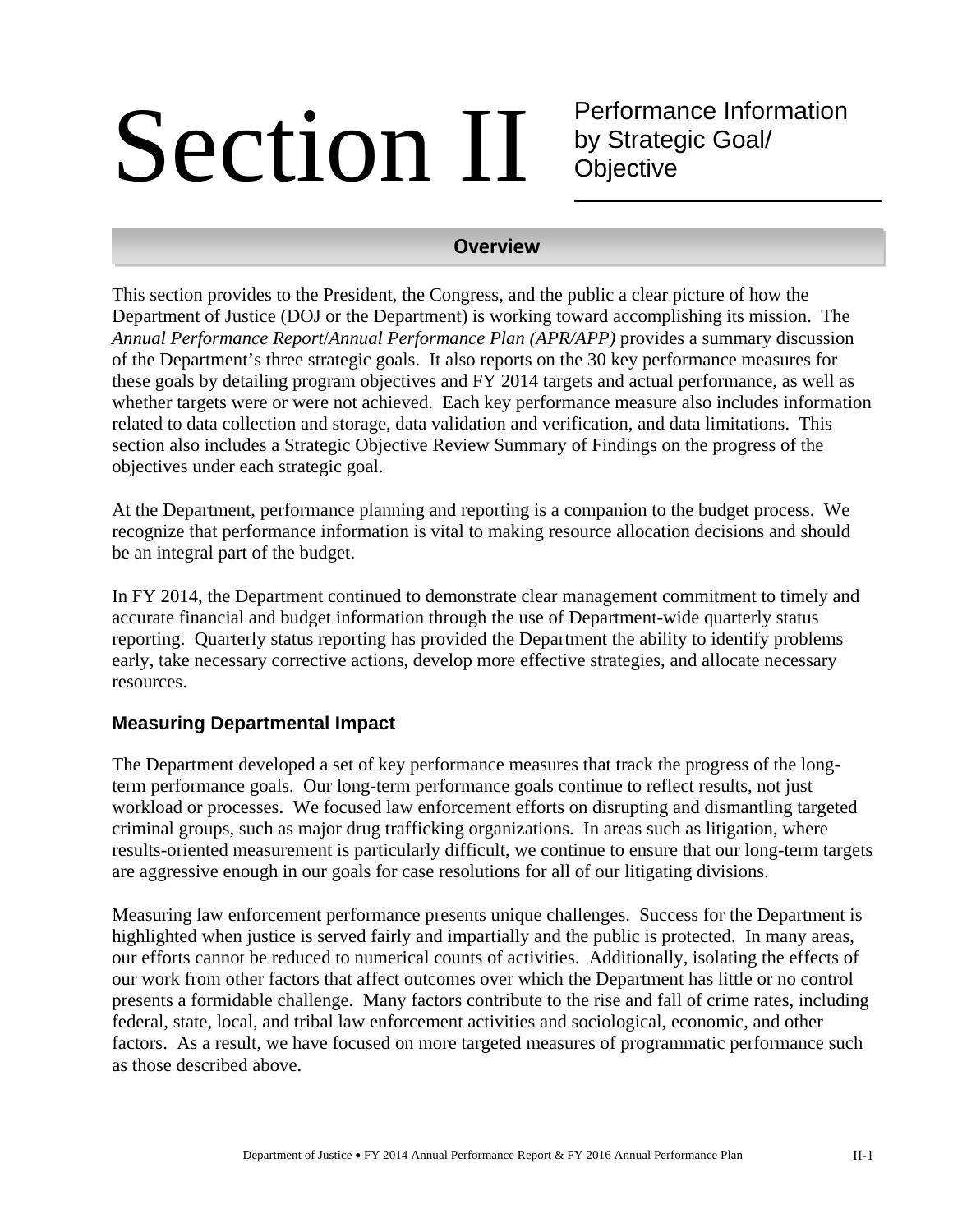#### **Measure Refinement, Data Revisions, and Subsequent Year Reporting**

The *FY 2014 Annual Performance Report/FY 2016 Annual Performance Plan* highlights the key goals and performance measures reflected in the FY 2014-2018 Strategic Plan with 30 key performance measures that fully align to the Plan's priorities and goals. The APR/APP also provides details on the Department's success in meeting its performance measure targets in FY 2014.

Additional programmatic and performance information can be found in individual components' budget submissions, specifically within the Performance and Resources Tables (http://www.justice.gov/about/bpp.htm).

The *FY 2014 Annual Performance Report/FY 2016 Annual Performance Plan* presents the highestlevel outcome-oriented measures available and fully reports on the accomplishments achieved during the reporting period. For this report, 7 years of data will be presented unless the performance outcome goal has less than 7 years, in which case all information is presented.

In addition, beginning with the *FY 2014 Annual Performance Report/FY 2016 Annual Performance Plan*, the report will include a Strategic Objective Review Summary of Findings section based on the Department's annual review of its 18 strategic objectives. The Department did not identify any focus area for improvement this year, and the Department is working to improve the review process in the coming year. The Government Performance and Results Modernization Act of 2010 mandates federal agencies to review, on an annual basis, the progress on each of the agencies strategic objectives as established in their respective strategic plans. The DOJ Strategic Objective Review process helps inform strategic decision-making and near term actions critical to the Department.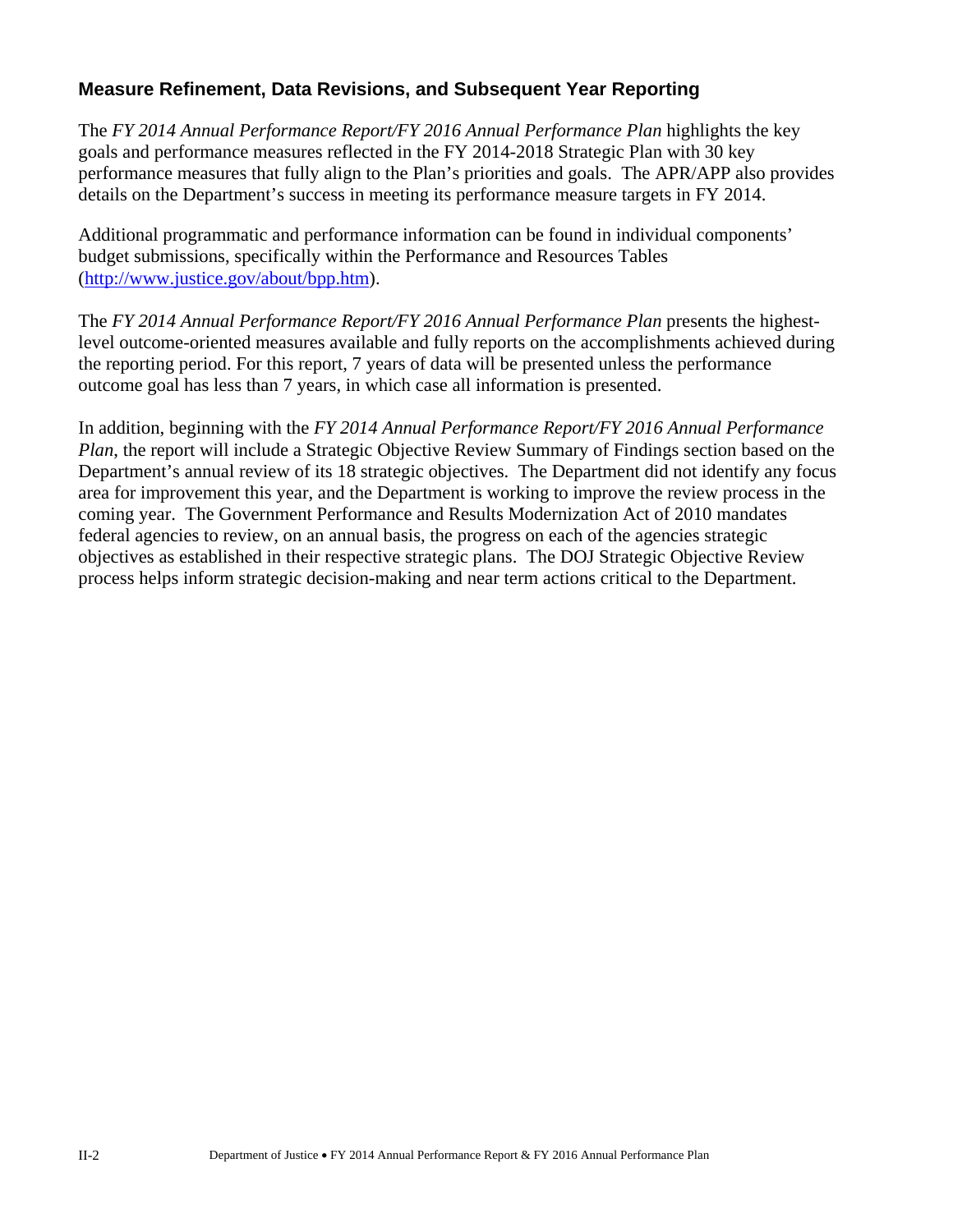## **STRATEGIC GOAL 1**: Prevent Terrorism and Promote the Nation's Security Consistent with the Rule of Law

Terrorism is the most significant national security threat that faces our Nation. The Department's focus is protecting the Nation from future terrorist attacks. To ensure attainment of this goal, prevention is our highest priority. The Department has taken, and will continue to take, assertive actions to prevent, disrupt, and defeat terrorist operations before they occur; investigate and prosecute those who commit or intend to commit terrorist acts; and strengthen partnerships to prevent, deter and respond to terrorist incidents. In order to have the needed information to keep our Nation safe, we continue to strengthen and expand our counterintelligence capabilities and ensure that the people that intend to do us harm come to justice. I

|                                      | <b>Summary of Goal 1 Performance Results</b>                                                                                                           |                       |                                 |                                 |  |  |  |  |  |  |  |
|--------------------------------------|--------------------------------------------------------------------------------------------------------------------------------------------------------|-----------------------|---------------------------------|---------------------------------|--|--|--|--|--|--|--|
| <b>Strategic</b><br><b>Objective</b> | <b>Performance Measure Name</b>                                                                                                                        | Page<br><b>Number</b> | <b>FY 2014</b><br><b>Target</b> | <b>FY 2014</b><br><b>Actual</b> |  |  |  |  |  |  |  |
| 1.1                                  | Number of terrorism disruptions<br>[FBI]                                                                                                               | $II-5$                | 50 <sup>1</sup>                 | 214                             |  |  |  |  |  |  |  |
| 1.2                                  | Percentage of counterterrorism<br>defendants whose cases were<br>favorably resolved [NSD]                                                              | $II-8$                | 90%                             | 92%                             |  |  |  |  |  |  |  |
| 1.3                                  | Percentage of counterespionage<br>actions and disruptions against<br>national counterintelligence<br>priorities that result from FBI<br>outreach [FBI] | $II-11$               | $10\%$ <sup>1</sup>             | 7.3%                            |  |  |  |  |  |  |  |
|                                      | Percentage of counterespionage<br>defendants whose cases were<br>favorably resolved [NSD]                                                              | $II-12$               | 90%                             | 98%                             |  |  |  |  |  |  |  |
| 1.4                                  | Number of computer intrusion<br>program disruptions and<br>dismantlements [FBI]                                                                        | $II-15$               | $100^{\text{T}}$                | 2,492                           |  |  |  |  |  |  |  |
|                                      | Percentage of cyber defendants<br>whose cases were favorably<br>resolved [NSD]                                                                         | $II-16$               | N/A <sup>1</sup>                | N/A <sup>2</sup>                |  |  |  |  |  |  |  |

 $\overline{a}$ 

 $<sup>1</sup>$  This is a new measure for FY 2014.</sup>

 $2$  There were no cyber cases resolved during FY 2014.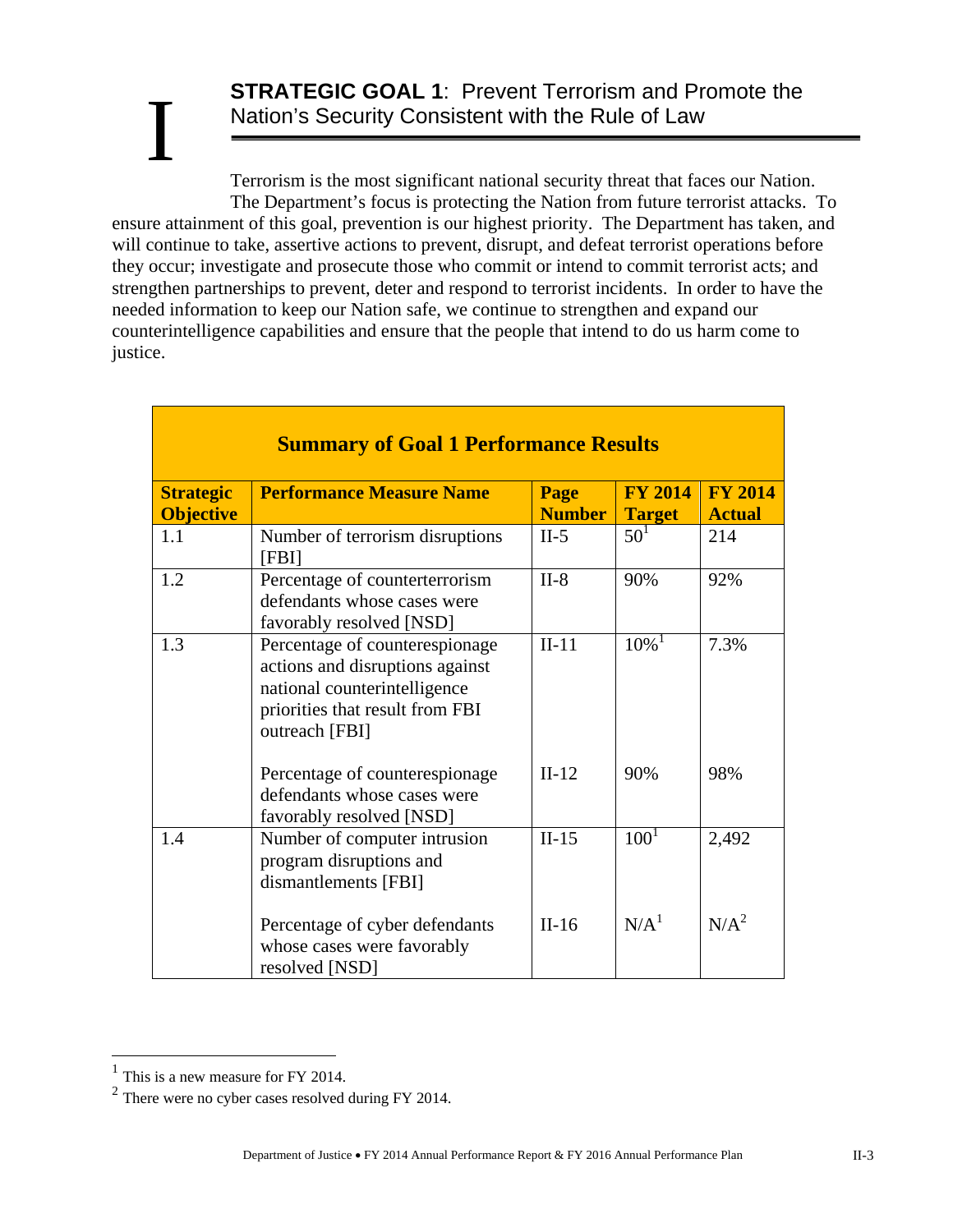## **Strategic Objective 1.1: Prevent, disrupt, and defeat terrorist operations before they occur by integrating intelligence and law enforcement efforts to achieve a coordinated response to terrorist threats**

Combating terrorism is DOJ's top priority. The Attorney General, acting primarily through the Federal Bureau of Investigation (FBI), has principal investigative responsibility for all criminal acts of terrorism (18 U.S.C. § 2332b(f)). A key tenet of this objective is to ensure that intelligence and law enforcement agencies are able to use all available tools to investigate vigorously and prevent acts of terrorism in a manner consistent with law.

**Strategic Objective Review Summary of Findings:** On track and making satisfactory progress

Terrorism is the most significant national security threat that the United States of America faces. As such, combating terrorism is, and will continue to be, the top priority of the Department. The Department focuses on targeting and disrupting terrorist threats and groups by leveraging its workforce and ensuring use of the latest technology to thwart emerging trends. In FY 2014, the Department disrupted 214 terrorist threats and groups, greatly surpassing its annual target of 50.

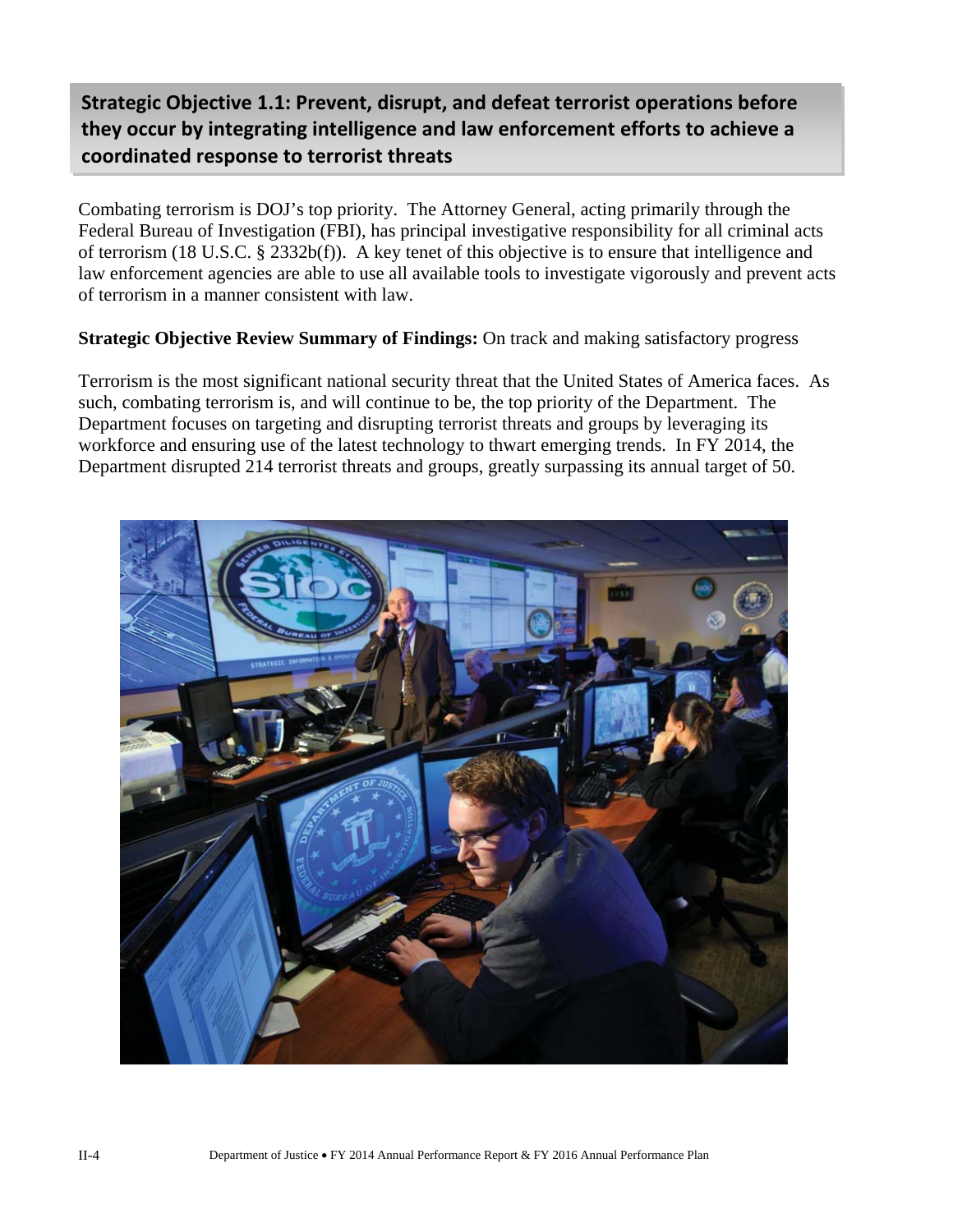The Department could not have achieved its success in terrorism disruptions without operational prioritization of talented and highly-skilled agents. As such, the FBI prioritized specialized training for eligible counterterrorism special agents to ensure a highly-skilled workforce. FBI also streamlined its information sharing capabilities with partners and stakeholders by leveraging Guardian, an information-sharing platform, and developing and deploying eGuardian, the unclassified version of Guardian accessible via the FBI Law Enforcement Online network. The National Security Division (NSD) workload in the area of Foreign Intelligence Surveillance Act applications for electronic surveillance and/or physical search has also increased significantly. Notable Department case successes include the conviction of the son-in-law and former deputy to Usama bin Laden on three charges, including conspiracy to kill Americans, which reinforced the fact that prosecution in criminal court is a powerful tool in the Department's efforts to combat terrorism.

Education remains a high priority of the FBI's Counterterrorism Division, which will continue to

provide specialized career path training to counterterrorism Special Agents. To support information sharing with partners and stakeholders, the FBI will continue to expand the level of access to Guardian employed at the classified levels to allow external partners of the U.S. Intelligence Community to directly interface with the FBI to share information of value to investigations. In addition, the Department continues its commitment to the Department's National Security Priority Goal by disrupting terrorist groups and disrupting and dismantling cyber threat actors.

The nature of terrorist threats continues to evolve. The Department is committed to stopping terrorism of any kind at any stage, from thwarting those intending to conduct an act of terrorism to investigating the financiers of terrorist operations.

**Performance Measure:** Number of terrorism disruptions [FBI]

|        |      | H.   | H١   |
|--------|------|------|------|
|        | 2014 | 2015 | 2016 |
| Target | 50   | 125  | 121  |
| Actual | 214  |      |      |

**Discussion of FY 2014 Results:** The number of terrorism disruptions affected through counterterrorism investigations greatly surpassed the FY 2014 target. In executing the FBI's number one priority to protect the U.S. from terrorist attacks, disruptions remain a key statistic that directly speaks to the Bureau's counterterrorism responsibilities. The FBI is committed to stopping terrorism of any kind at any stage as evidenced by its transformation into a proactive agency.

**Planned Future Performance:** Reported disruptions can only result from investigations predicated on potential plots, which are outside of FBI control. Therefore, disruptions can be a challenge to quantify for future years and necessitates prudence when forecasting. The FY 2015 and FY 2016 targets reflect the number of expected disruptions based on the estimated threat, yet account for potential fluctuations. Based on past data trends, coupled with current and emerging threat pictures, the FBI expects to achieve its FY 2015 and FY 2016 targets.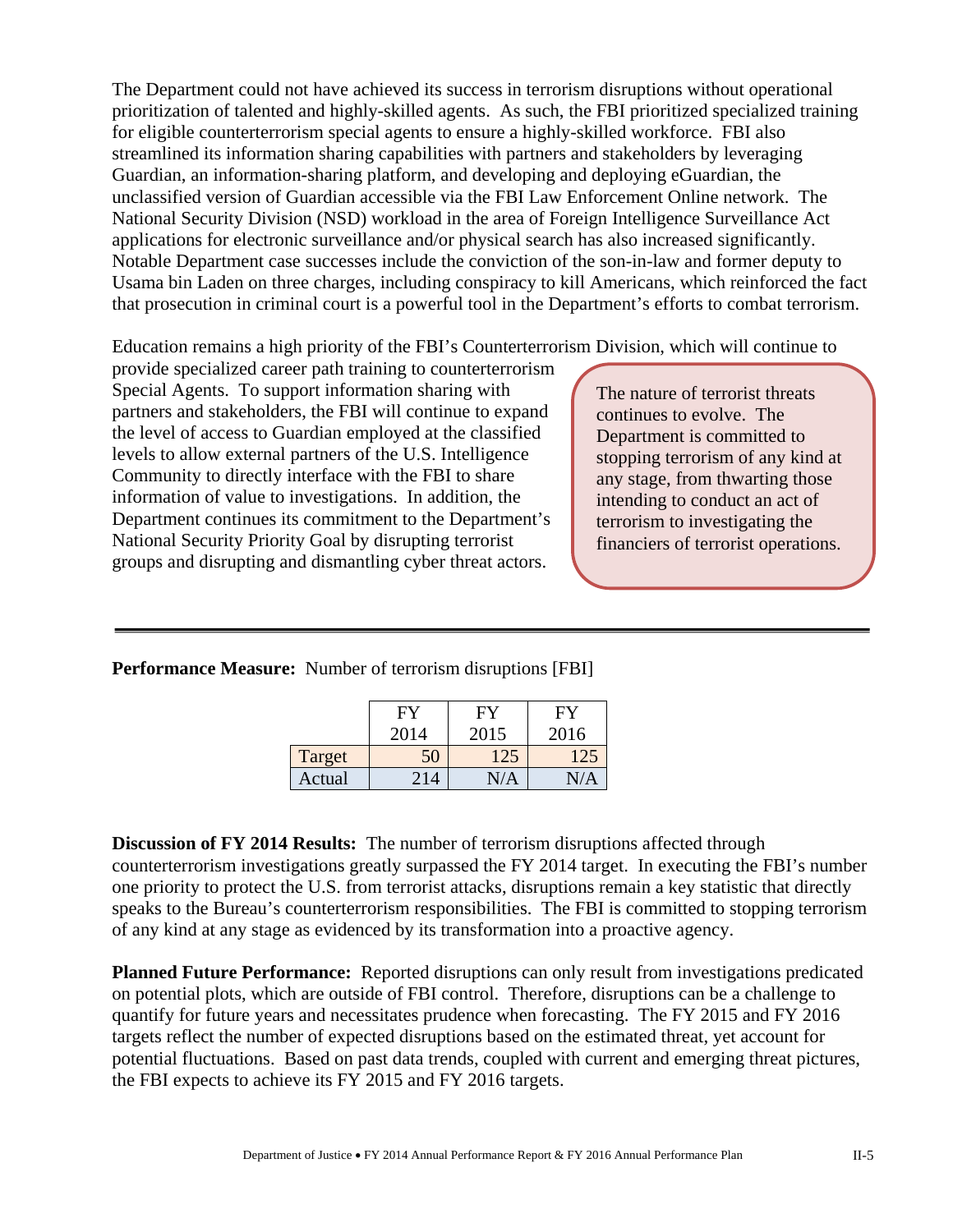**Definition:** A disruption is defined as interrupting or inhibiting a threat actor from engaging in criminal or national security related activity. A disruption is the result of direct actions and may include but is not limited to the arrest; seizure of assets; or impairing the operational capabilities of key threat actors.

**Data Validation, Verification, and Limitations:** The FBI Counterterrorism Division's operational priorities are classified. Therefore, it is only possible to report aggregate data that lacks significant detail. Data is collected routinely and stored on a classified enterprise platform. Data will be validated and verified manually. Changes to prior year data may occur due to factors beyond the control of the FBI's data collection system.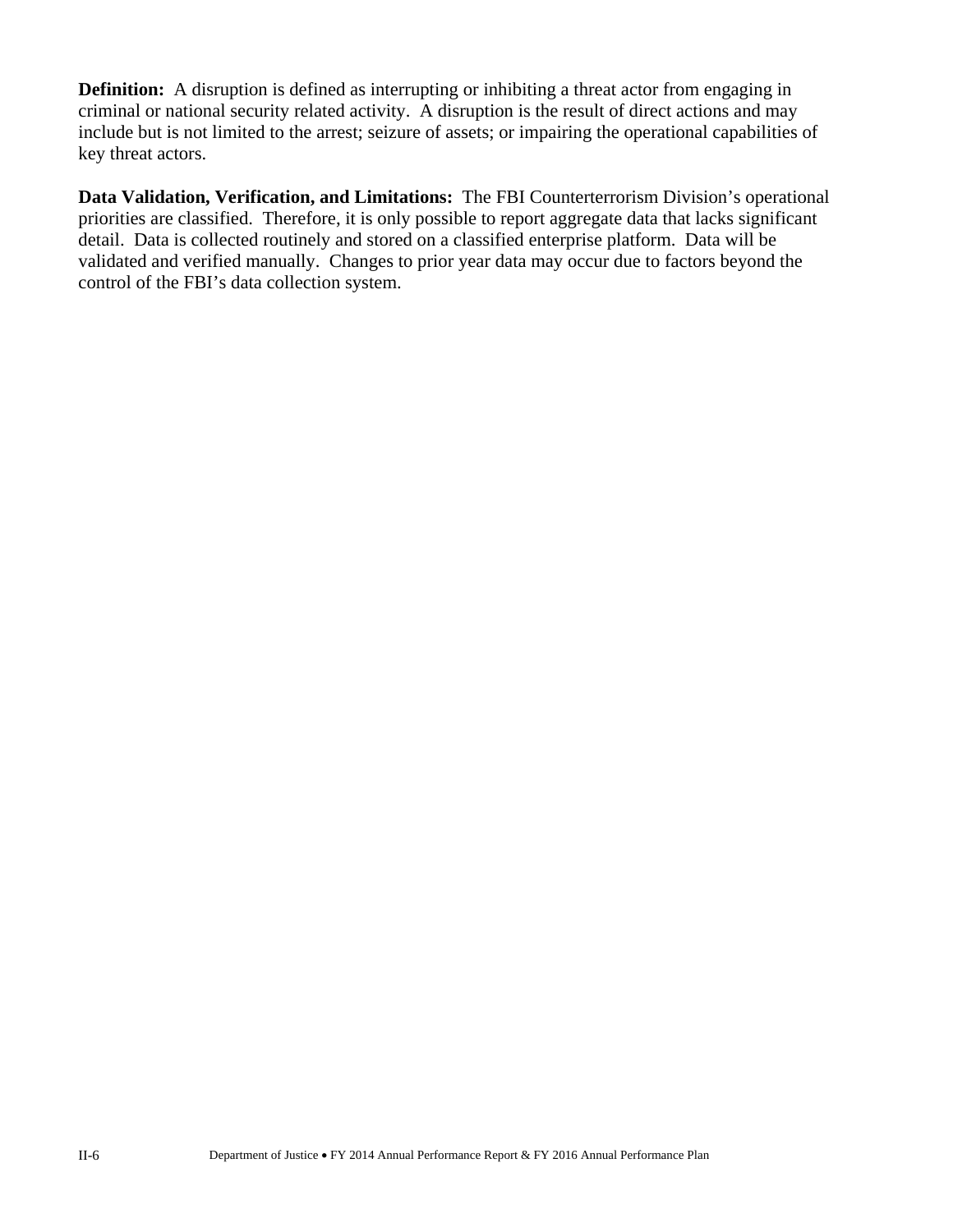### **Strategic Objective 1.2: Prosecute those involved in terrorist acts**

Vigorously investigating and prosecuting terrorism offenses is a critical tool in the effort to incapacitate terrorists, gather valuable intelligence, and deter future acts of terrorism. Since September 11, 2001, DOJ's counterterrorism successes include achieving numerous criminal convictions of high-profile terrorists, defeating would-be terrorists, and protecting the Nation through prevention efforts. The investigation, disruption, and prosecution of terrorism will continue to be the top priority for the Department.

**Strategic Objective Review Summary of Findings:** The Department of Justice, in consultation with the Office of Management and Budget has determined that performance toward this objective is making noteworthy progress.

A key component of the Department's strategy for successful terrorism prosecutions is maintaining a strong nationwide network of federal prosecutors who are well-versed in national security prosecutions. The strength of these nationwide networks of national security-trained prosecutors is evidenced in the Department's continued success in terrorism prosecutions. DOJ favorably resolved at least 90 percent of counterterrorism defendants' cases (actual was 92 percent) and attained a high level of successful terrorism prosecutions. This was a significant accomplishment, given the constantly evolving terrorist threats and ever changing policy/legal environment that contribute to the increasing complexities in prosecuting terrorism cases, and the number of cases that frequently require gathering evidence in foreign countries and protecting classified information.



Through joint efforts of the NSD and the Executive Office for U.S. Attorneys (EOUSA), DOJ held national conferences and security training courses to share best practices for the prosecution of terrorism defendants. The Department also provided a central forum for agencies to congregate and identify potential terrorism links in their investigations via DOJ's Anti-Terrorism Advisory Council program, and provided international assistance in criminal matters to U.S. and foreign investigators, prosecutors and judicial authorities; assisting prosecutors and judicial personnel in other countries,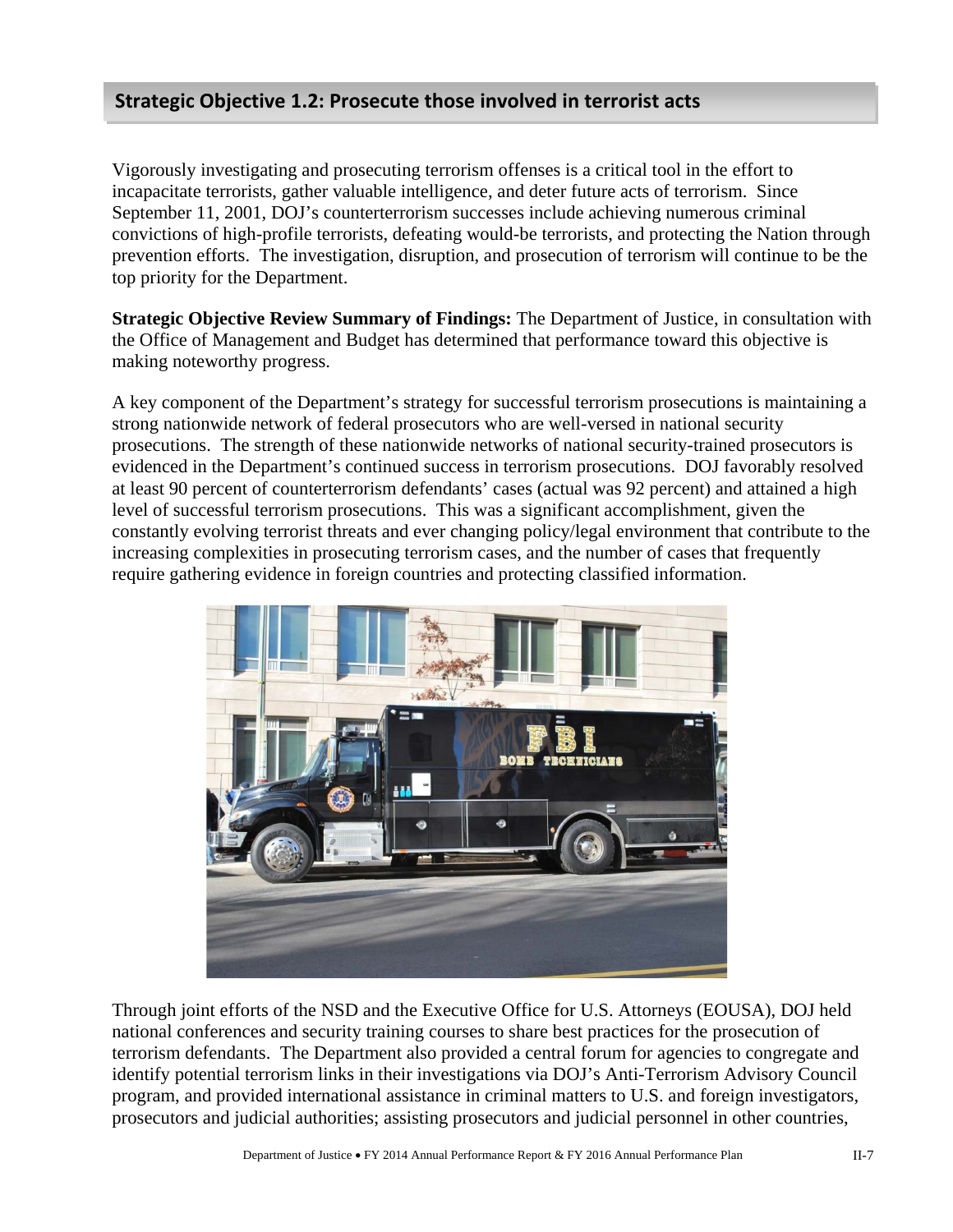with developing and sustaining effective criminal justice institutions. To support cooperation in criminal matters with foreign counterparts, the Department posted operational attachés [and deputies] abroad; through Resident Legal Advisors, it provided advice and technical assistance to host governments in establishing fair and transparent justice sector institutions and practices.

Notwithstanding the Department's progress toward this objective, there still remain some challenges. To meet the challenges, the Department will implement a more proactive approach and begin drafting

#### **Challenges:**

- $\blacktriangleright$  Evolving terrorist threats, including lone wolves, and violent extremists
- $\blacktriangleright$  Changing legal/policy environments
- $\triangleleft$  Global conflict

threat-oriented, country-specific policy papers that will: identify the threat to U.S. national security emanating from the country, assess current role of the justice sector in the country's response to the threat, and recommend U.S. policies or actions to enhance that justice sector response. The Department will also develop and institutionalize coordination of counterterrorism/counterterrorist financing standards training and capacitybuilding, including the *Rabat Memorandum* good practices, a framework that includes standardizing best practices for the investigation and prosecution of terrorism crimes.

**Performance Measure:** Percentage of counterterrorism defendants whose cases were favorably resolved [NSD]

|        | <b>EV</b> | FY   | <b>EV</b> | <b>EV</b> | FУ   | <b>EV</b> | <b>FY</b> |
|--------|-----------|------|-----------|-----------|------|-----------|-----------|
|        | 2010      | 2011 | 2012      | 2013      | 2014 | 2015      | 2016      |
| Target | 90%       | 90%  | 90%       | 90%       | 90%  | 90%       | 90%       |
| Actual | 100%      | 98%  | 98%       | 90%       | 92%  | N/A       | N/A       |

**Discussion of FY 2014 Results:** The National Security Division (NSD) exceeded its target for FY 2014. The following are highlights from recent counterterrorism cases.

On September 23, 2014, Sulaiman Abu Ghayth, Usama Bin Laden's son-in-law and the former spokesman for al Qaeda at the time of the September 11th terrorist attacks, was sentenced to life in prison. From at least May 2001 until approximately 2002, Sulaiman Abu Ghayth served alongside Usama Bin Laden, appearing with Bin Laden and his then-deputy Ayman al-Zawahiri, speaking on behalf of the terrorist organization and in support of its mission. Abu Ghayth was found guilty on March 26, 2014, following a three-week jury trial, of conspiring to kill U.S. nationals, conspiring to provide material support to terrorists, and providing material support to terrorists.

On November 5, 2014, Sami Osmakac, a naturalized U.S. citizen who was born in the former Yugoslavia (Kosovo), was sentenced to 40 years' imprisonment and a life time of supervised release for the attempted use of weapons of mass destruction and possession of a fully automatic firearm. According to testimony and evidence presented at trial, Osmakac attempted to use weapons of mass destruction, including a car bomb, grenades, and a suicide explosive, at two locations in the Tampa Bay area.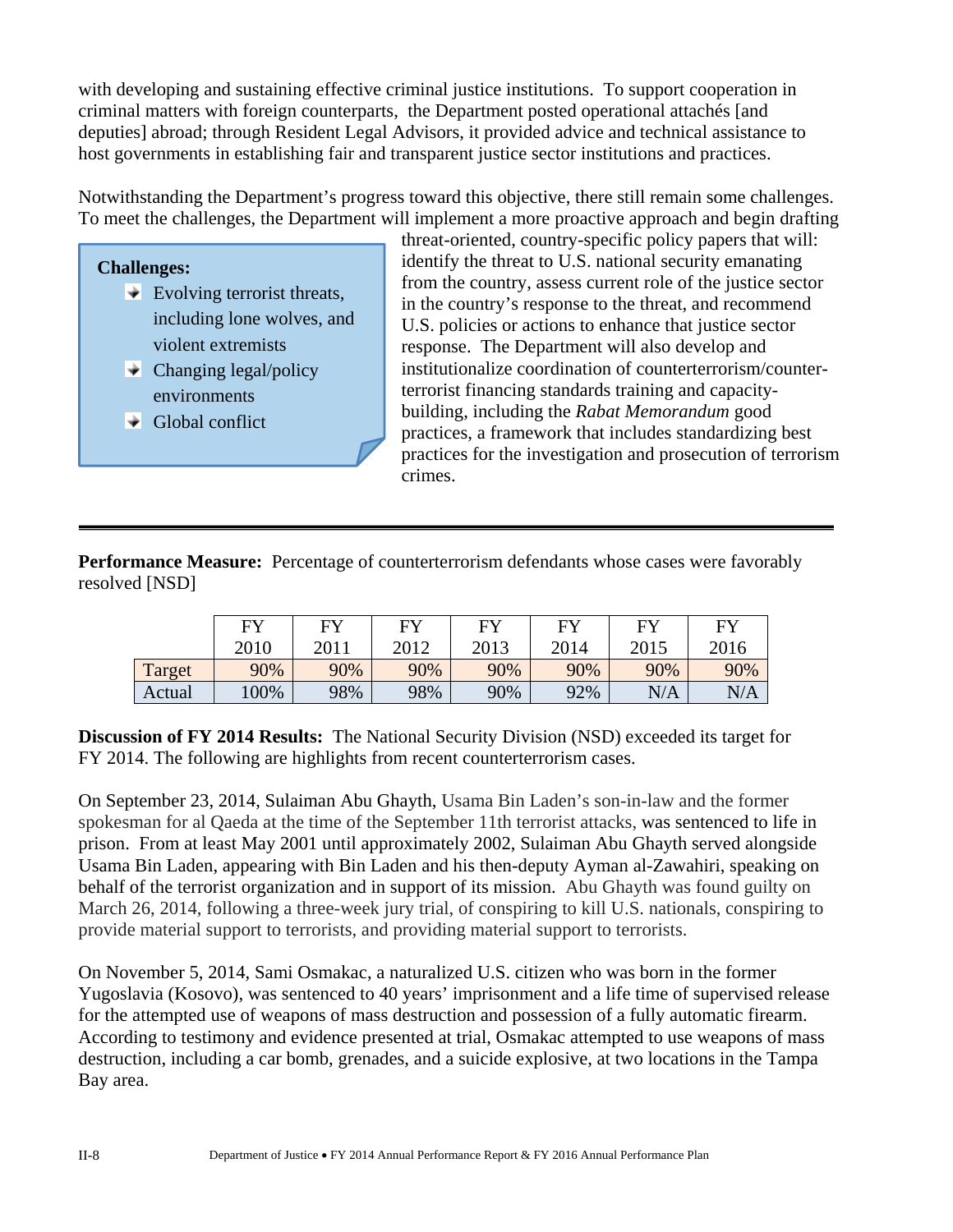On November 14, 2014, in the Northern District of Georgia, Raymond Adams and Samuel Crump were both sentenced to 120 months' imprisonment to be followed by 5 years' supervised release. Crump and Adams were found guilty of conspiracy to possess and produce a biological toxin (ricin) and possession of a biological toxin (castor beans) for use as a weapon. In sentencing the defendants, the judge found that the defendants had committed the offenses with the "intent to injure the United States." In 2010, the FBI identified Crump and Adams during the course of an investigation into members of the Militia of Georgia, a covert, anti-government association. During a search, the FBI recovered more than 500 castor beans from Crump's and Adams' properties, as well as recipes for extracting ricin from castor beans. The FBI also seized 33 mason jars from Adams' residence containing a brown, liquid substance that has since tested positive for the presence of ricin.

**Planned Future Performance:** NSD will promote and oversee a coordinated national counterterrorism enforcement program, through close collaboration with Department leadership, the National Security Branch of the FBI, the Intelligence Community, and the 94 U.S. Attorneys' Offices; develop national strategies for combating emerging and evolving terrorism threats, including the threat of cyber-based terrorism; consult, advise, and collaborate with prosecutors nationwide on international and domestic terrorism investigations, prosecutions, and appeals, including the use of classified evidence through the application of the Classified Information Procedures Act; share information with and provide advice to international prosecutors, agents, and investigating magistrates to assist in addressing international threat information and litigation initiatives; and manage DOJ's work on counter-terrorist financing programs, including supporting the process for designating Foreign Terrorist Organizations and Specially Designated Global Terrorists as well as staffing U.S. Government efforts on the Financial Action Task Force.

**Definition:** Defendants whose cases were favorably resolved include those defendants whose cases resulted in court judgments favorable to the government.

**Data Validation, Verification, and Limitations:** Data validation and verification is accomplished via quarterly reviews by NSD. There are no identified data limitations at this time.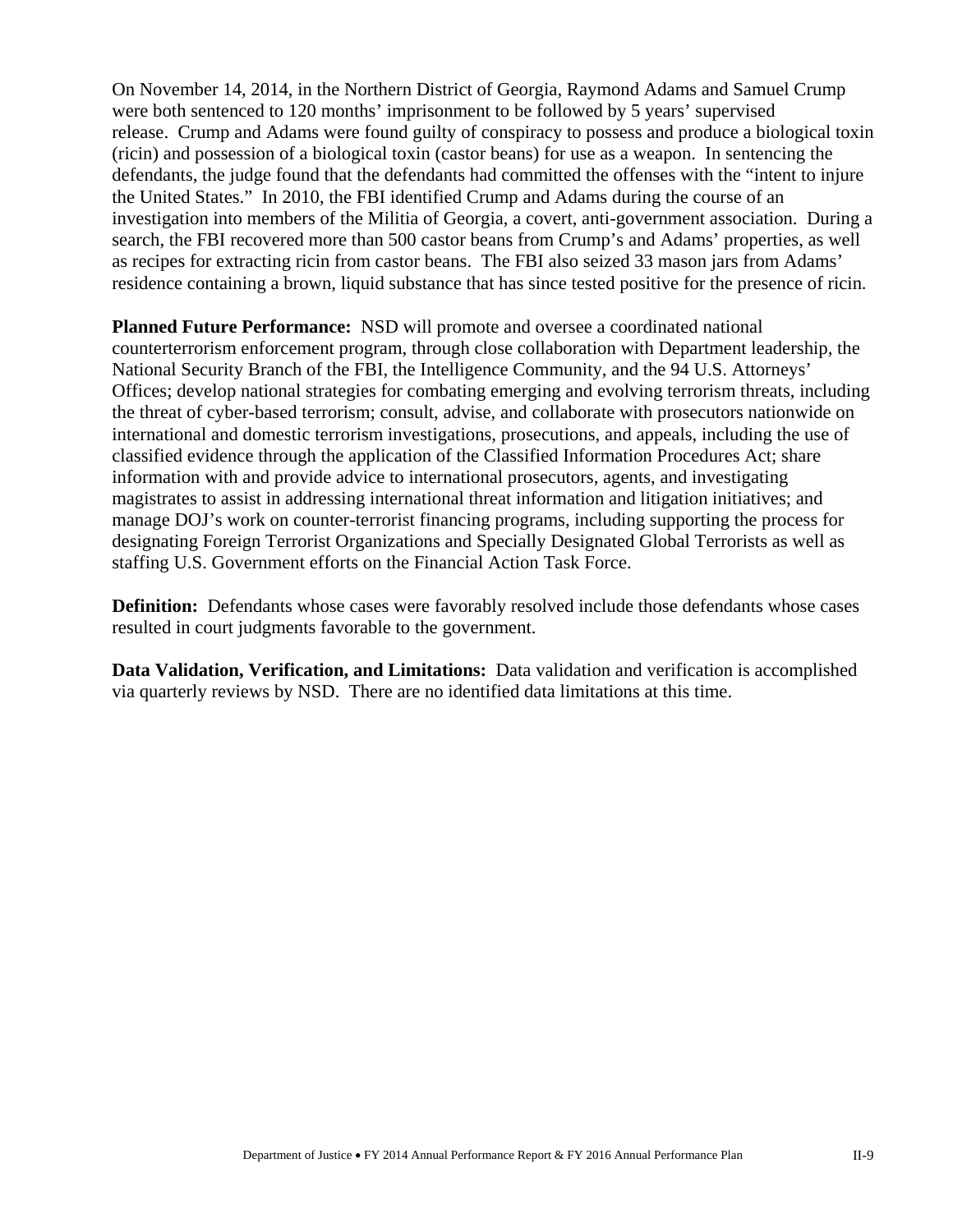## **Strategic Objective 1.3: Investigate and prosecute espionage activity against the United States, strengthen partnerships with potential targets of intelligence intrusions, and proactively prevent insider threats**

Foreign espionage strikes at the heart of U.S. national security, impacting political, military and economic arenas. The foreign intelligence threat to the United States is expanding, becoming more complex and less predictable. While traditional threats to national defense, military operations and policy, and intelligence, and science and technology remain, many intelligence threats are expanding their targets to include the burgeoning population of cleared defense contractors and other sectors affecting U.S. security, most notably sensitive economic information and emerging proprietary technology. Concurrently, foreign threats now have sophisticated networks of governmental and non-governmental entities using a wide array of intelligence collection platforms and engaging in long-term efforts to obtain sensitive information and threaten the security of the United States.

#### **Strategic Objective Review Summary of Findings**: On track and making satisfactory progress

Outreach is central to the Department's counterespionage strategy. FBI maintains more than 15,000 liaison contacts nationwide, and initiated hundreds of investigations and threat assessments based on shared information. Notable case successes include the guilty plea of a defense contractor for willfully communicating classified national defense information to a Chinese national who did not possess a U.S. security clearance, and the conviction of a U.S. Navy cryptologic technician for attempted espionage.

In addition to traditional threats to national defense, military operations and policy, intelligence, and science and technology, many intelligence threat actors are expanding their targets to include cleared defense contractors and other sectors affecting U.S. security, notably sensitive economic information and emerging proprietary technology. Insider threats include security breaches by government employees and contractors with high levels of access to sensitive information, such as the recent unauthorized disclosures of classified information made by a federal contractor. In order to counter these threats, the Department will continue to: develop strategic partnerships with military, industrial, and research stakeholders, owners, and developers; identify targets of, and vulnerabilities to, foreign intelligence service intrusion, and identify priority threat country objectives and operations via sophisticated human intelligence and technical counterintelligence operations; protect against the dissemination of classified material that would harm national security by investigation and prosecution of individuals who disseminate classified information without authorization in order to deter future disclosures; and

The FBI has raised public awareness and conducted stakeholder outreach by convening: more than 7,700 briefings, meetings, and presentations to promote alertness of economic espionage, protection of trade secrets, insider threats, and acquisition of sensitive technologies by foreign actors; and over 2,500 Counterintelligence Vulnerability Assessments, resulting in more than 280 organizations creating or improving their counterintelligence security.

represent the government before the Foreign Intelligence Surveillance Court and expand oversight operations.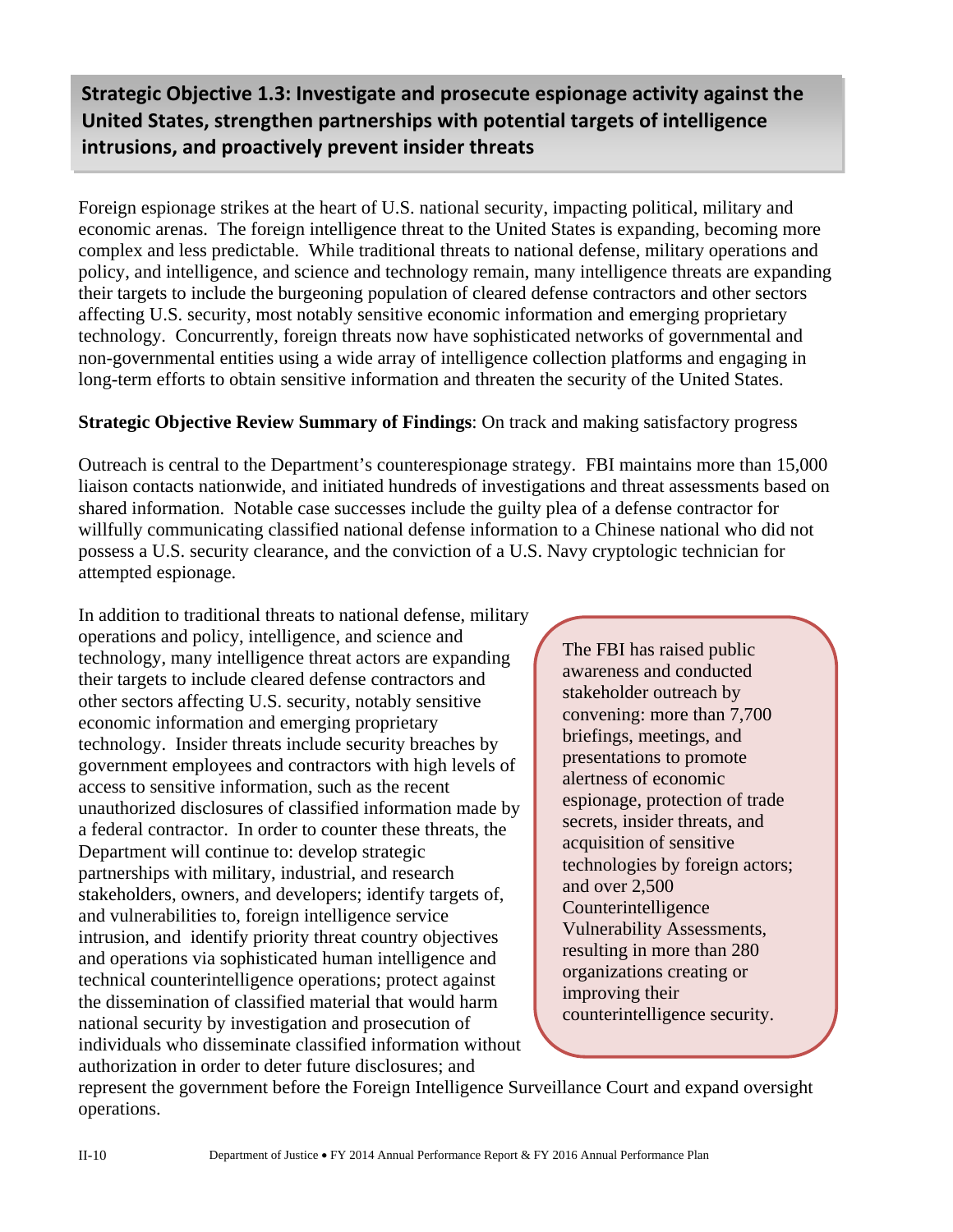**Performance Measure:** Percent of counterespionage actions against national counterintelligence priorities resulting from FBI outreach [FBI]

|        | FY   | FY   | FY   |
|--------|------|------|------|
|        | 2014 | 2015 | 2016 |
| Target | 10%  | 10%  | 10%  |
| Actual | 7.3% | N/A  | N/A  |

**Discussion of FY 2014 Results:** In FY 2014, espionage remained one of the FBI Counterintelligence (CI) Program's most significant threats. In addition to traditional tradecraft used to penetrate economic, national security, and proprietary information, the FBI continued to disrupt and monitor advanced methods employed by foreign intelligence adversaries to penetrate U.S. entities. Of the CI Program's total law enforcement actions and disruptions, espionage-related threats accounted for more than 13 percent of the FBI's total CI accomplishments against National Intelligence Priorities Framework (NIPF) sponsored actors and entities. These accomplishments included 39 arrests, 13 convictions, and nearly 30 indictments. More than seven percent of the espionage-related accomplishments resulted from FBI outreach (as opposed to other investigative activities or intelligence production).

While the FBI missed its FY 2014 target by less than three percentage points, the CI Program demonstrated significant progress toward converting its outreach into productive foreign intelligence collection and investigations. In FY 2014, the FBI's CI Strategic Partnership Program (CISPP) increased its outreach efforts. The FBI conducted nearly 6,400 threat awareness briefings. Approximately 10 percent of total CI investigative activities and 5 percent of total CI accomplishments were predicated by outreach. Also, strategic partnerships contributed to the dissemination of thousands of finished intelligence products. Outreach is a long-standing FBI strategic priority, and field divisions are expected to evaluate regularly how they use partnerships to detect, report, neutralize, and disrupt foreign intelligence threats. As hostile foreign intelligence services use more sophisticated techniques to penetrate key economic, national security, and technology sector, it is essential for the FBI to develop more robust partnerships outside the intelligence and law enforcement communities.

**Planned Future Performance:** In FY 2015, threat-prioritized strategic outreach will be an important initiative for the FBI. The FBI plans to enhance its enterprise approach for managing outreach programming, especially with private sector organizations. The CI Program will address the emerging threat of foreign nation states using commercial enterprises to achieve desired intelligence collection and operational capabilities. The FBI will support the CISPP through designated Strategic Partnership Coordinators in each field division. Leveraging the FBI's integrated program management framework, FBI headquarters-based program managers will be accountable for monitoring and supporting each field division's outreach activities. Also, the FBI will support assessments of federal agency Insider Threat programs, sponsor working group meetings, formal alliances with the academic and business sectors, and regular briefings to entities vulnerable to foreign intrusion.

**Definition:** This measure evaluates the impact of counterintelligence outreach initiatives against the FBI's counterespionage strategic objectives. The measure is calculated as a percentage: the numerator is the number of FBI counterintelligence espionage-related actions and disruptions that are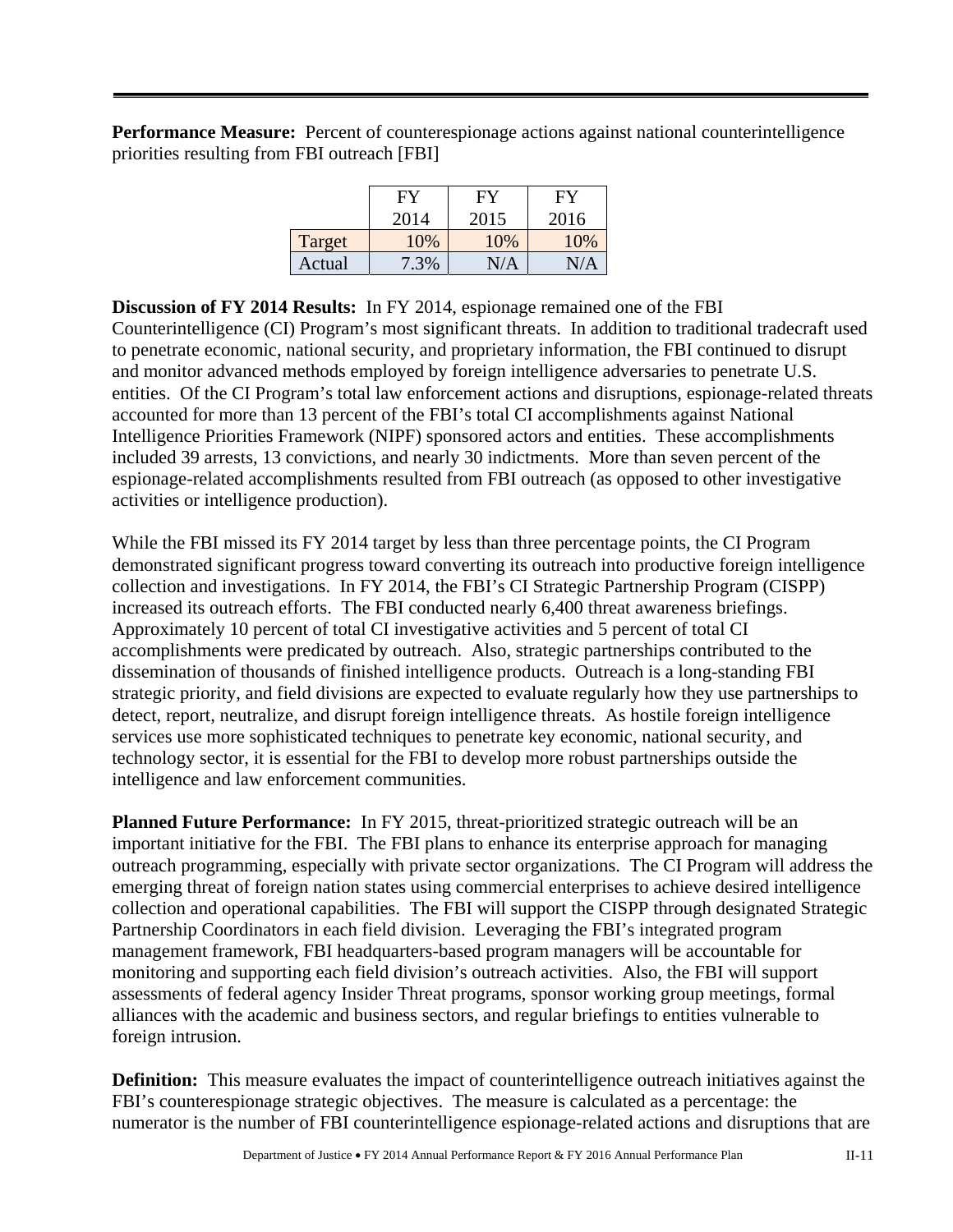both against an NIPF priority and result from FBI outreach initiative referrals. "Actions" are FBI law enforcement actions and disruptions; "priorities" are defined by the NIPF; and "outreach initiatives" are activities arising from the FBI's Strategic Partnership Coordination Program and may include referrals from alliances, strategic partnerships, task forces, and working groups with public, private, and not-for-profit entities. The denominator is the total number of FBI counterintelligence actions and disruptions.

**Data Validation, Verification, and Limitations:** The FBI Counterintelligence Division's operational priorities are classified. Therefore, it is only possible to report aggregate data that lacks significant detail. Data is collected routinely and stored on a classified enterprise platform. Data will be validated and verified manually. Changes to prior year data may occur due to factors beyond the control of the FBI's data collection system.

**Performance Measure:** Percentage of counterespionage defendants whose cases were favorably resolved [NSD]

|        | <b>EV</b> | <b>FY</b> | <b>EV</b> | FY   | EV   | FY   | FY   |
|--------|-----------|-----------|-----------|------|------|------|------|
|        | 2010      | 2011      | 2012      | 2013 | 2014 | 2015 | 2016 |
| Target | 90%       | 90%       | 90%       | 90%  | 90%  | 90%  | 90%  |
| Actual | 94%       | 98%       | 100%      | 100% | 98%  | N/A  | N/A  |

**Discussion of FY 2014 Results:** The National Security Division exceeded its target for FY 2014. The following are highlights from recent counterespionage cases.

On December 10, 2013, Ming Suan Zhang, a citizen of the People's Republic of China, was sentenced in the Eastern District of New York to 57 months in prison. Previously, Zhang pleaded guilty to violating the International Emergency Economic Powers Act by attempting to export massive quantities of aerospace-grade carbon fiber from the United States to China. On September 26, 2012, a criminal complaint was unsealed in the Eastern District of New York charging Zhang with attempting to illegally export thousands of pounds of aerospace-grade carbon fiber to China. According to the complaint, Zhang was arrested in the United States after trying to negotiate a deal to acquire the specialized carbon fiber, a high-tech material used frequently in the military, defense, and aerospace industries, and which is therefore closely regulated by the U.S. Department of Commerce to combat nuclear proliferation and terrorism.

In March of 2014, a federal jury found two individuals and one company guilty of economic espionage, theft of trade secrets, bankruptcy fraud, tax evasion, and obstruction of justice for their roles in a long-running effort to obtain U.S. trade secrets for the benefit of companies controlled by the government of the People's Republic of China (PRC). According to a March 2013 second superseding indictment, several former DuPont employees were engaged in the sale of trade secrets to Pangang Group, a state-owned enterprise in the PRC. Pangang and its subsidiaries sought information on the production of titanium dioxide, a white pigment used to color paper, plastics, and paint. Five individuals and five companies were charged in a scheme designed to take DuPont's technology to the PRC and build competing titanium dioxide plants, which would undercut DuPont revenues and business. Three co-conspirators were arrested and one additional co-conspirator pled guilty in the Northern District of California. The March 2014 conviction marks the first jury conviction for economic espionage. This case is one of the largest economic espionage cases in history.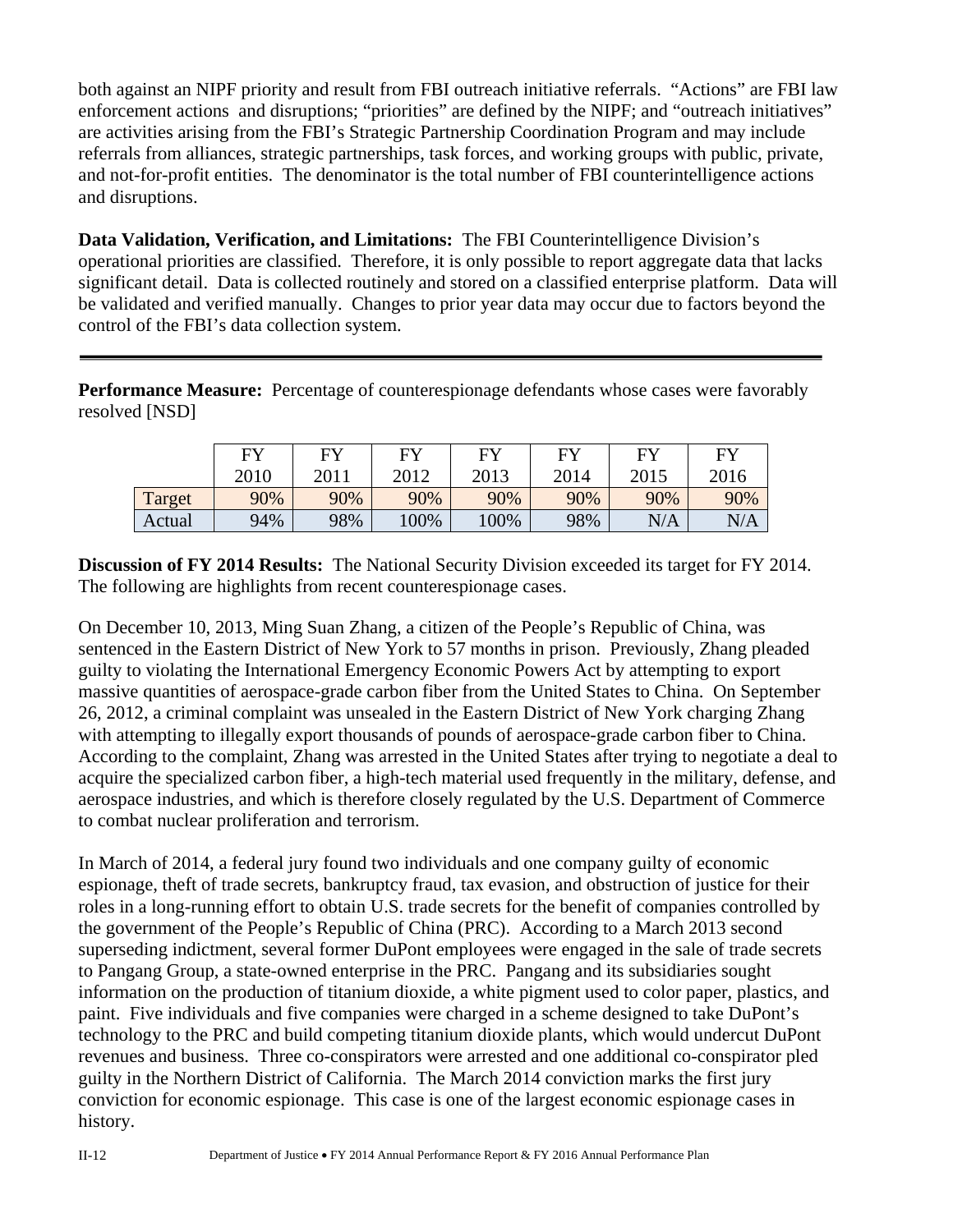**Planned Future Performance:** Among the strategies that the National Security Division will pursue in this area are: supporting and supervising the investigation and prosecution of espionage and related cases through coordinated efforts and close collaboration with Department leadership, the FBI, the Intelligence Community, and the 94 U.S. Attorney Offices; developing national strategies for combating the emerging and evolving threat of cyber-based espionage and state-sponsored cyber intrusions; assisting in and overseeing the expansion of investigations and prosecutions into the unlawful export of military and strategic commodities and technology, and violations of U.S. economic sanctions; coordinating and providing advice in connection with cases involving the unauthorized disclosure of classified information and supporting resulting prosecutions by providing advice and assistance with the application of Classified Information Procedures Act; and enforcing the Foreign Agents Registration Act of 1938 and related disclosure statutes.

**Definition:** Defendants whose cases were favorably resolved include those defendants whose cases resulted in court judgments favorable to the government.

**Data Validation, Verification, and Limitations:** Quarterly review of database records and data updates from Counter Espionage Section attorneys in order to ensure that records are current and accurate. Reporting lags may be an issue for this performance measure.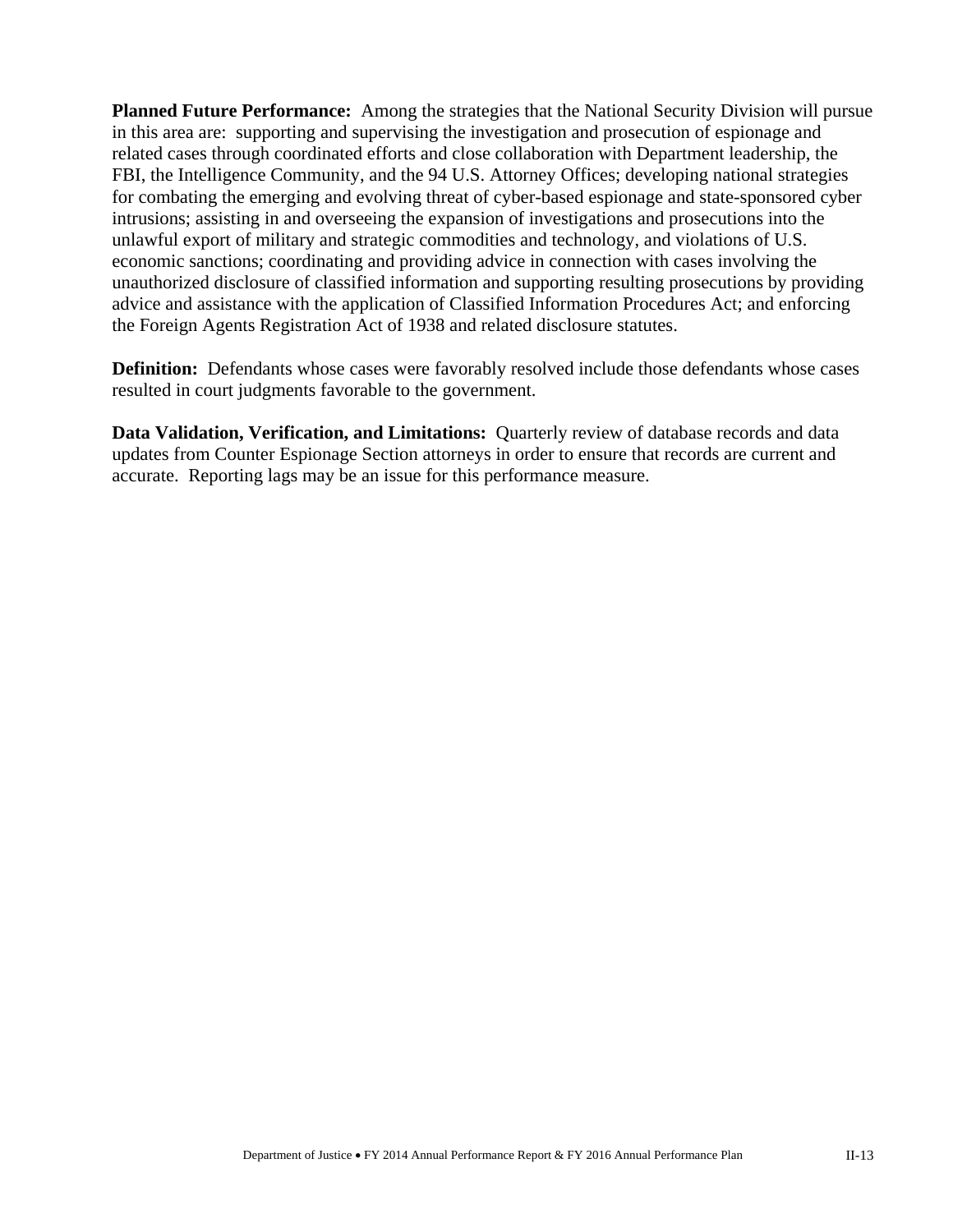## **Strategic Objective 1.4: Combat cyber‐based threats and attacks through the use of all available tools, strong private‐public partnerships, and the investigation and prosecution of cyber threat actors**

A range of cyber activities can diminish our security and siphon off valuable economic assets. A growing number of sophisticated state and non-state actors have both the desire and the capability to steal sensitive data, trade secrets, and intellectual property for military and competitive advantage. The other major national security threat in cyberspace is cyber-enabled terrorism. The Department believes that it is a question of when, not if, there will be attempts to do so. The cyber threat demands ready and fluid means of sharing information and coordinating actions. To successfully investigate and disrupt cyber threats, the Department must be creative and forward-looking in its approach, considering what kinds of tools, investigations, and outreach can be launched now to lay the groundwork for future cyber efforts.

#### **Strategic Objective Review Summary of Findings:** On track and making satisfactory progress

A key component of DOJ's strategy for combatting cyber-based threats and attacks is to prevent such threats from developing into incidents or criminal cases by establishing successful relationships with other law enforcement agencies and members of the intelligence community (which allow for information sharing), outreach to and information sharing with victims, the collection of intelligence about such threats, reviews of business transactions and license applications for national security concerns, and providing guidance to other Executive Branch departments and agencies on complex and novel legal and policy questions. Once an intrusion has occurred, the Department's investigators and prosecutors conduct investigations with the objective of arresting and prosecuting those responsible or otherwise disrupting and deterring that activity. The United States Attorneys' Offices (USAOs), supported by the Criminal Division (CRM) and NSD, play a vital role in investigating and prosecuting a wide range of crimes that reflect cyber threats. Networks of specially trained attorneys provide clear channels of communication and coordination across the Department and, where appropriate, with other departments and agencies. CRM's Office of International Affairs provides support by obtaining cooperation with foreign governments in investigations, including through requests for investigative assistance.

DOJ uses a blend of civil, criminal, and administrative authorities (e.g., civil injunctions and seizure and forfeiture) to prevent and disrupt cyber threats. The Department greatly surpassed its annual

target for the number of computer intrusion program disruptions and dismantlements. Legal authorities available for purposes of disrupting cyber threats are not limited to traditional law enforcement tools; the Department is also increasing outreach to private sector companies, to collect and share threat information and facilitate investigations and prosecutions. The FBI's Next Generation Cyber initiative has realigned the Cyber Division focus on the greatest cyber threat to our national security: intrusions into government and private computer networks.

The FBI's Next Generation Cyber initiative has realigned the Cyber Division focus on the greatest cyber threat to our national security: intrusions into government and private computer networks.

Some challenges related to this strategic objective include: inherent challenges to investigating, prosecuting, and otherwise disrupting cyber threats; uncertainties in the policy environment; resource limitations on outreach; and increasing demands for U.S. law enforcement assistance from foreign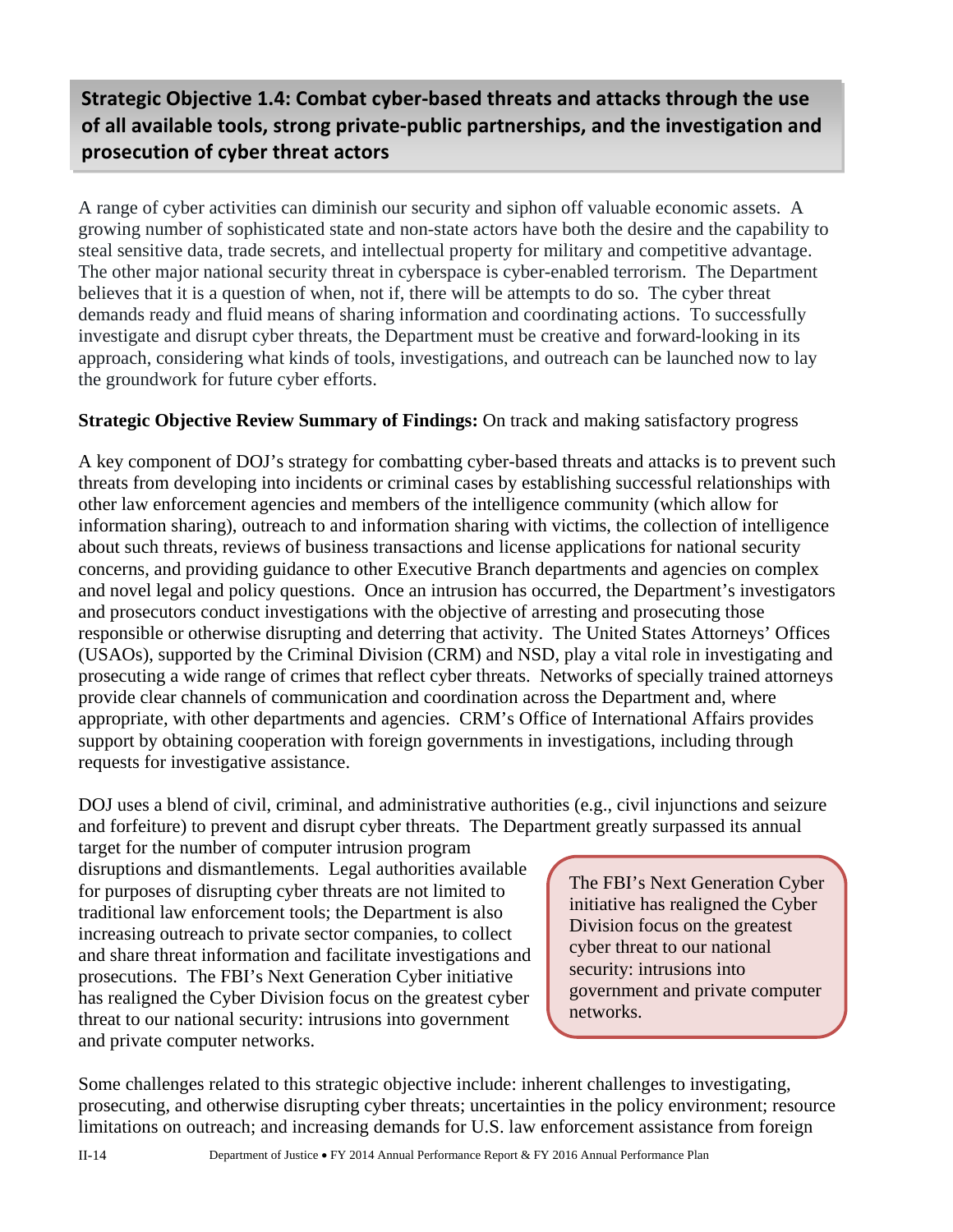authorities. In order to meet these challenges, the Department will prepare a multi-year cyber threat strategic plan that will identify resources, programs, and coordination structures needed to enable DOJ to prevent and respond more rapidly to future attacks; improve and streamline the Mutual Legal Assistance Treaty process to include enhancements that are critical to success in this aspect of global efforts to combat cyber threats; and transition the INTERPOL Operational Expert Group on Cybercrime, which is chaired by INTERPOL Washington, from a planning and development body to a permanent entity that will drive the strategic direction. Through the newly established INTERPOL Digital Crime Center, a component of the INTERPOL Global Complex for Innovation that is under the direction of a U.S. secondment from the FBI, INTERPOL will enhance its ability to support efforts to combat cybercrime worldwide. In addition, the Department continues its commitment to the Department's National Security Priority Goal by disrupting terrorist groups and disrupting and dismantling cyber threat actors.

**Performance Measure:** Number of computer intrusion program disruptions and dismantlements [FBI]

|        | FY<br>2014 | FY<br>2015 | FY<br>2016 |
|--------|------------|------------|------------|
| Target | 100        | 500        | 500        |
| Actual | 492        | N/A        | N/A        |

**Discussion of FY 2014 Results:** The FBI is responsible for investigating criminal and national security cyber threats through its Cyber Division. The FBI also operates the National Cyber Investigative Joint Task Force, which serves as a national focal point for the U.S. Government to coordinate, integrate, and share information related to all cyber threat investigations. To facilitate its mission of countering cyber threats, the FBI is focusing resources on targeting and disrupting the top cyber threat actors, leveraging its workforce, and developing and utilizing the latest technology to counter emerging trends. Disruptions are milestones in the process of dismantling a group or organized criminal enterprise. Disruptions force an organization to adopt unfamiliar patterns or use less experienced personnel. These missteps create opportunities for additional disruptions, building momentum for the ultimate goal of the dismantlement of the organization. Through its centralized program management, FBI's Cyber Division measures disruptions and dismantlements across the nation's 56 field offices. Throughout FY 2014, the FBI executed its cyber mission by identifying, pursuing, and defeating cyber adversaries targeting global U.S. interests. For FY 2014, the FBI had a total of 2,492 cyber disruptions and dismantlements. The FBI Cyber Division substantially exceeded its baseline performance target in disrupting and dismantling the top cyber threat actors because of significant, coordinated operational activity. For example, in May 2014, the FBI New York Field Office announced the results of the largest law enforcement cyber action in U.S. history. This takedown was of a particularly insidious computer malware known as Blackshades, which was sold and distributed to thousands of people in more than 100 countries and was used to infect more than half a million computers worldwide.

**Planned Future Performance:** The FBI Cyber Division expects to continue its coordinated operational activities to disrupt and dismantle the top cyber threat actors, and therefore, expects to significantly exceed the original FY 2015 target of 100 computer intrusion disruptions and dismantlements. FBI Cyber Division has recommended an increase in the FY 2015 target from 100 to 500 disruptions and dismantlements.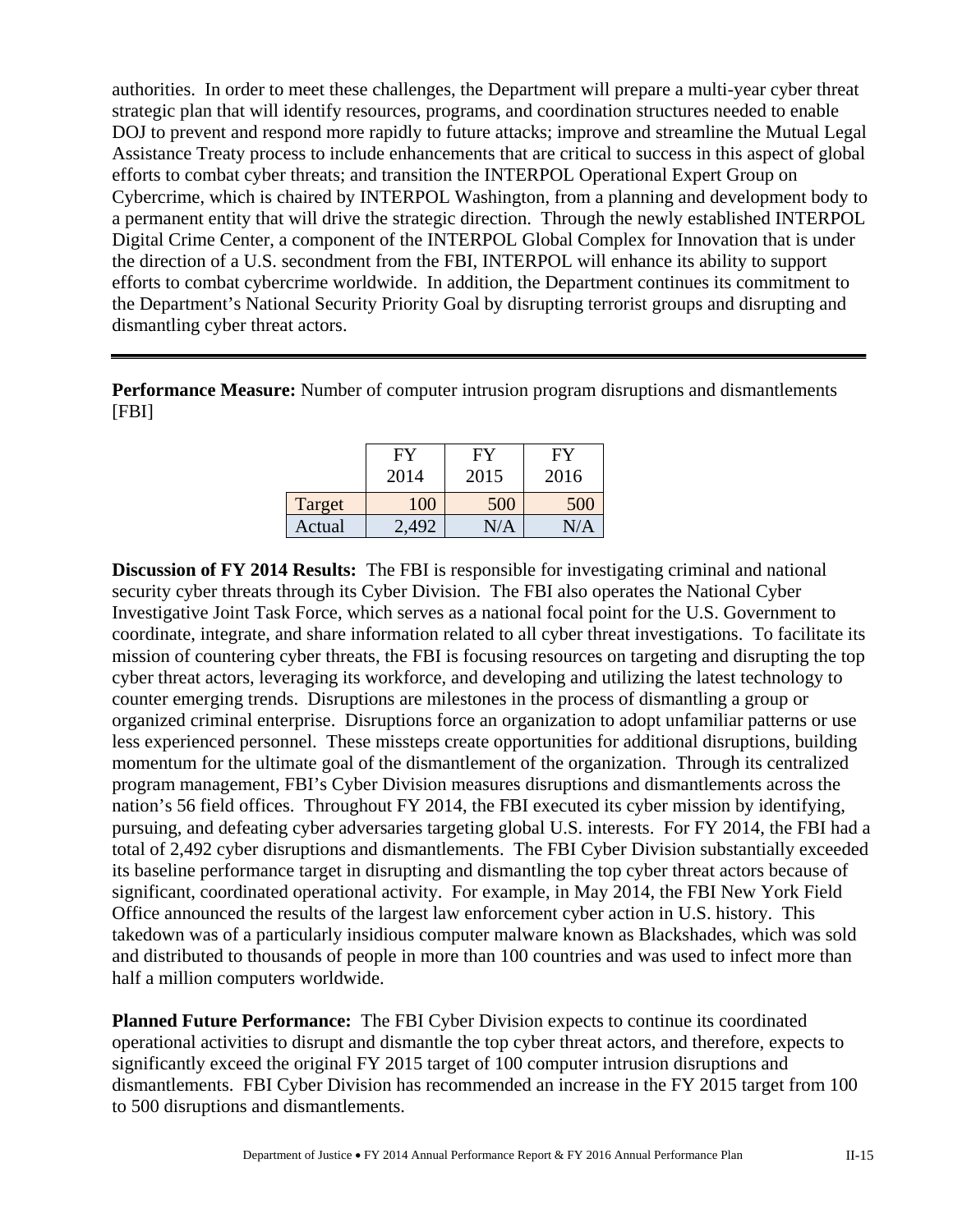**Definition:** A disruption is defined as interrupting or inhibiting a threat actor from engaging in criminal or national security related activity. A disruption is the result of direct actions and may include but is not limited to the arrest; seizure of assets; or impairing the operational capabilities of key threat actors. Dismantlement means that the targeted organization's leadership, financial base and supply network has been destroyed, such that the organization is incapable of operating and/or reconstituting itself.

**Data Validation, Verification, and Limitations:** The FBI Cyber Division's operational priorities are classified. Therefore, it is only possible to report aggregate data that lacks significant detail. Data is collected routinely and stored on a classified enterprise platform. Data is validated and verified manually.

**Performance Measure:** Percentage of cyber defendants whose cases were favorably resolved [NSD]

|        | FY        | FY   | FY   |
|--------|-----------|------|------|
|        | 2014      | 2015 | 2016 |
| Target | $\rm N/A$ | 90%  | 90%  |
| Actual | N/A       | N/A  | N/A  |

**Discussion of FY 2014 Results:** NSD has ongoing cyber-related cases which can take time to build successful cases. At this time, NSD has no "actuals" to report for FY 2014 but will be included in a future report.

**Planned Future Performance:** Among the strategies that NSD will pursue in this area are: recruit, hire, and train additional cyber-skilled professionals; prioritize disruption of cyber threats to the national security through the use of the U.S. Government's full range of tools, both law enforcement and intelligence; promote legislative priorities that adequately safeguard national security interests; and invest in information technology that will address cyber vulnerabilities while also keeping the Department at the cutting edge of technology.

**Definition:** Defendants whose cases were favorably resolved include those defendants whose cases resulted in court judgments favorable to the government.

**Data Validation, Verification, and Limitations:** Data validation and verification is accomplished via quarterly reviews done by the Counterterrorism Section and the Counterespionage Section. There are no identified data limitations at this time.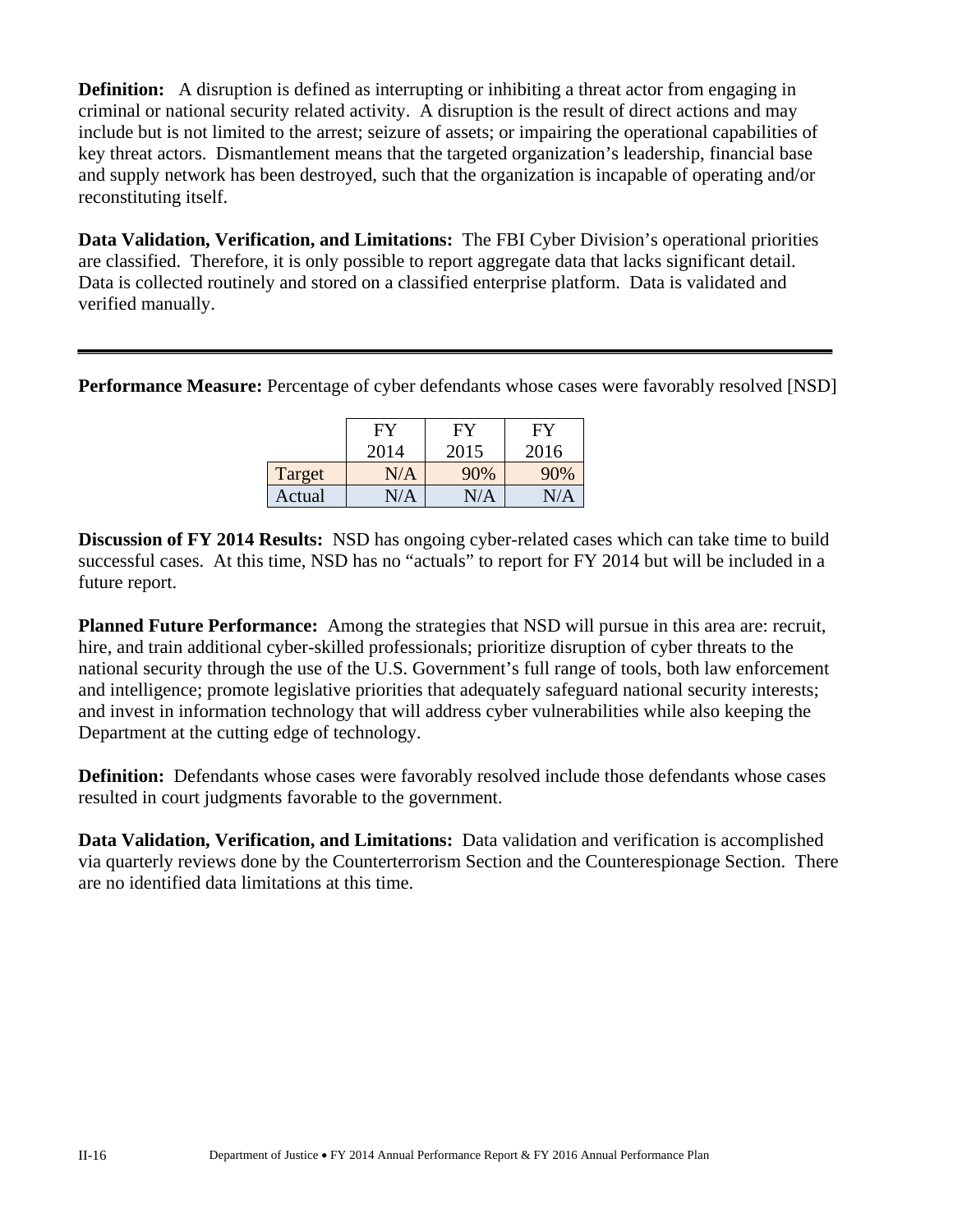## **STRATEGIC GOAL 2**: Prevent Crime, Protect the Rights of the American People, and Enforce Federal Law II

The heart of the Department of Justice's mission is to enforce federal laws and represent the rights and interests of the American people. Preventing and controlling crime is critical to ensuring the strength and vitality of the democratic principles, rule of law, and the administration of justice. The enforcement of federal laws keeps society safe by combating economic crime and reducing the threat, trafficking, and use of illegal drugs and related violence. The strengthening of partnerships between federal, state, local, and tribal law enforcement will enhance our ability to prevent, solve, and control crime. Through the enforcement of our laws, we protect the rights of the vulnerable by reducing the threat, incidence, and prevalence of violent crime, including crimes against children, and upholding the civil and constitutional rights of all Americans. The Department of Justice enforces federal civil and criminal statutes, including those protecting rights, safeguarding the environment, preserving a competitive market structure, defending the public fisc against unwarranted claims, and preserving the integrity of the Nation's bankruptcy system. In addition, the Department combats public and corporate corruption, fraud, economic crime and cybercrime.

|                                      | <b>Summary of Goal 2 Performance Results</b>                                                                                                                  |                       |                                 |                                 |  |  |  |  |  |  |  |
|--------------------------------------|---------------------------------------------------------------------------------------------------------------------------------------------------------------|-----------------------|---------------------------------|---------------------------------|--|--|--|--|--|--|--|
| <b>Strategic</b><br><b>Objective</b> | <b>Measure Name</b>                                                                                                                                           | Page<br><b>Number</b> | <b>FY 2014</b><br><b>Target</b> | <b>FY 2014</b><br><b>Actual</b> |  |  |  |  |  |  |  |
| 2.1                                  | Number of gangs/criminal<br>enterprise dismantlements (non-<br>CPOT) [FBI]                                                                                    | $II-20$               | 99                              | 167                             |  |  |  |  |  |  |  |
|                                      | Percent of criminal cases<br>favorably resolved [USA, CRM]                                                                                                    | $II-21$               | 90%                             | 93%                             |  |  |  |  |  |  |  |
| 2.2                                  | Number of communities with<br>improved capacity for a<br>coordinated response to domestic<br>violence, dating violence, sexual<br>assault, and stalking [OVW] | $II-25$               | 5,008                           | 5,426                           |  |  |  |  |  |  |  |
|                                      | Percent of children recovered<br>within 72 hours of an issuance of<br>an AMBER alert [OJP]                                                                    | $II-26$               | 90%                             | 96%                             |  |  |  |  |  |  |  |
| 2.3                                  | <b>Consolidated Priority Organization</b><br>Target-linked drug trafficking<br>organizations [DEA, FBI,<br><b>OCDETFI</b><br>-dismantled<br>-disrupted        | $II-29$               | 150<br>350                      | 208<br>431                      |  |  |  |  |  |  |  |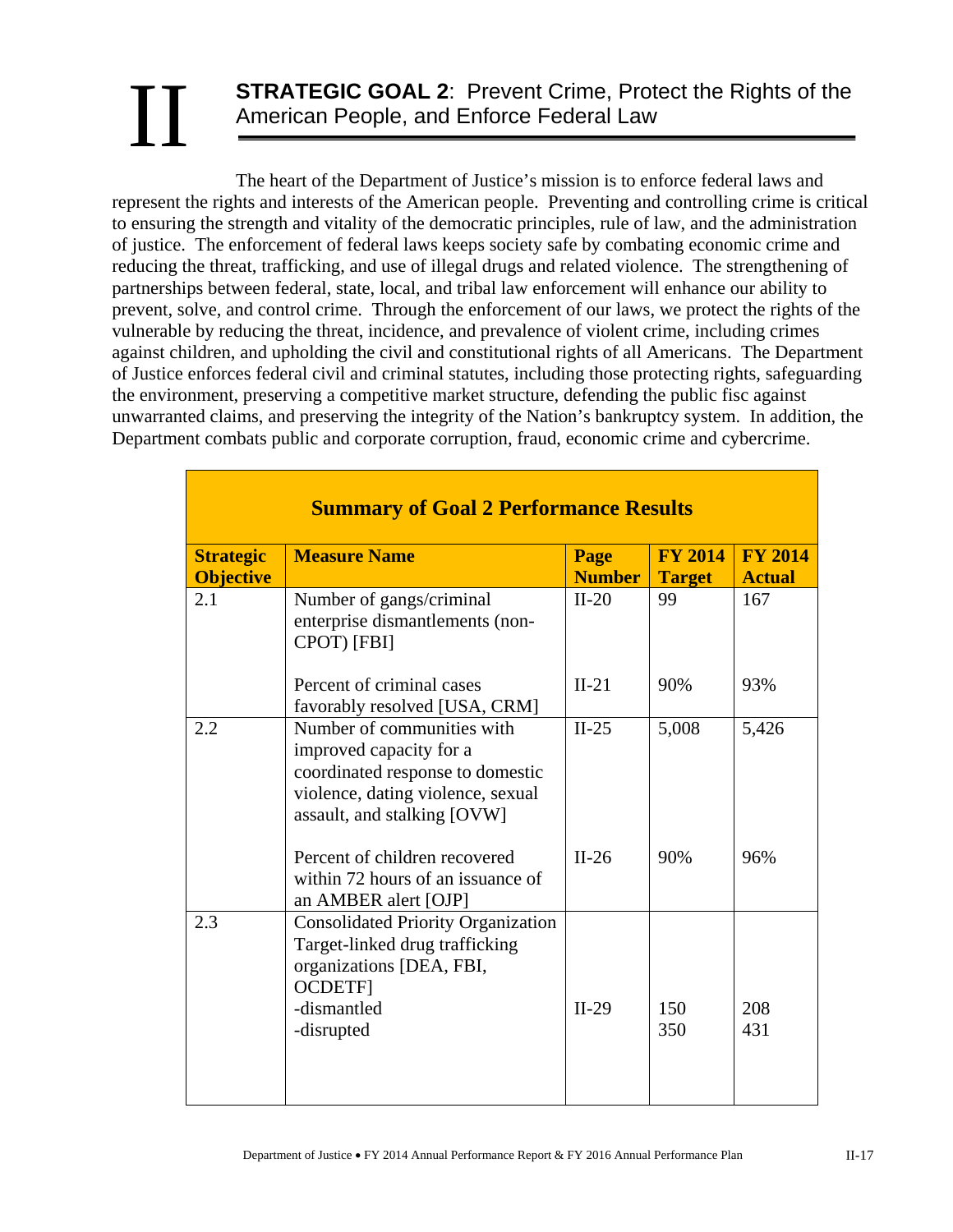| <b>Measure Name</b><br><b>Strategic</b> |                                                                                                                            | Page          | <b>FY 2014</b> | <b>FY 2014</b> |
|-----------------------------------------|----------------------------------------------------------------------------------------------------------------------------|---------------|----------------|----------------|
| <b>Objective</b>                        |                                                                                                                            | <b>Number</b> | <b>Target</b>  | <b>Actual</b>  |
| 2.4                                     | Number of criminal enterprises<br>engaging in white-collar crimes<br>dismantled [FBI]                                      | $II-32$       | 368            | 464            |
|                                         | Percentage of dollar amounts<br>sought by the government<br>recovered [CIV]                                                | $II-33$       | 85%            | 85%            |
| 2.5                                     | Percent of civil rights cases<br>favorably resolved: criminal cases<br>[CRT]                                               | $II-36$       | 85%            | 90%            |
|                                         | Percent of civil rights cases<br>favorably resolved: civil cases<br>[CRT]                                                  | $II-36$       | 85%            | 99%            |
| 2.6                                     | Case resolution for DOJ litigating<br>divisions – percent of criminal<br>cases favorably resolved [ATR,<br>CIV, ENRD, TAX] | $II-40$       | 90%            | 95%            |
|                                         | Case resolution for DOJ litigating<br>divisions – percent of civil cases<br>favorably resolved [ATR, CIV,<br>ENRD, TAX]    | $II-40$       | 80%            | 96%            |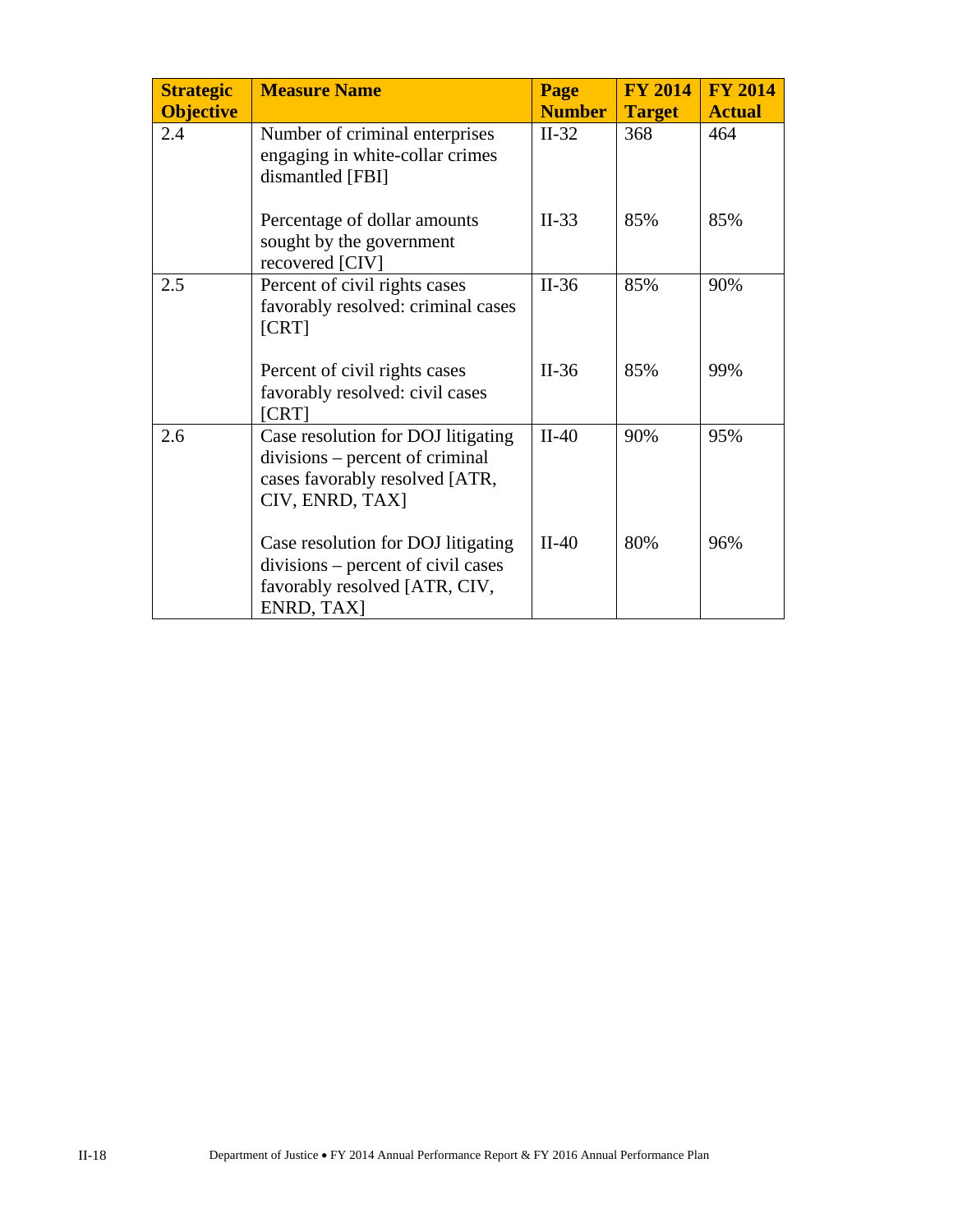**Strategic Objective 2.1: Combat the threat, incidence, and prevalence of violent crime by leveraging strategic partnerships to investigate, arrest, and prosecute violent offenders and illegal firearms traffickers**

Violent crime remains a serious problem in many rural and urban areas and throughout much of Indian Country. It continues to inflict a heavy toll on communities across America, limiting the quality of life for U.S. citizens, paralyzing neighborhoods, and stretching state and local law enforcement resources to their limits. The Department will combat violent crime through vigorous investigation and prosecution of those who engage in violent criminal acts. It will work with its law enforcement partners at the federal, state, local, tribal, and international level to combat all types of violence, from the neighborhood-based street gangs, to increasingly brutal and prevalent violence along the Southwest Border, to the transnational gangs operating throughout the United States and abroad, to violent criminals seeking haven in the United States. It will also employ a comprehensive strategy that focuses on investigation, prosecution, and prevention efforts to address violence in America.

#### **Strategic Objective Review Summary of Findings:** On track and making satisfactory progress

While there has been a 14.5 percent reduction in violent crime from 2004 to 2013 (estimate), violent crime still remains the most serious daily threat to public safety in many communities in the United States. The Department's overall strategy to reduce violent crime incorporates prevention, enforcement and reentry efforts. Federal prosecutors, in conjunction with their law enforcement partners, have bolstered intelligence capabilities, planned and executed sophisticated criminal investigations and prosecutions targeting the most significant threats, and supported innovative diversion and reentry programs such as the "front end" drug court programs and post-conviction reentry courts. Prosecutors prosecute organized crime organizations involved in violent crime and/or firearms and also review capital eligible cases to determine whether or not to seek capital punishment against offenders and prosecute capital cases.

The National Gang Targeting Enforcement and Coordination Center (known as Special Operations Division/Operational Center), a multi-agency law enforcement anti-gang initiative supports over 180 gang-related cases, while Organized Crime Drug Enforcement Task Forces (OCDETF), FBI and the Drug Enforcement Administration (DEA) efforts are focused on disrupting and dismantling organizations with a violent crime/firearms nexus. In addition, the FBI's Safe Streets Violent Crime Initiative, which administers over 160 Violent Gang Safe Streets Task Forces staffed by federal law enforcement and state and local law enforcement personnel, is instrumental in supporting law enforcement efforts in combating violent gangs, crimes of violence, and the apprehension of violent fugitives.

The Bureau of Alcohol, Tobacco, Firearms and Explosives (ATF) supports this strategic objective by performing firearms dealer inspections, reconciling inventory for missing weapons and conducting their own investigations on criminal groups and gang related defendants. Building on the Safe Streets Violent Crime Initiative, the U.S. Marshals Service (USMS) Regional and District Fugitive Task forces provide additional resources in the apprehension of fugitives, further reducing the threat to communities. INTERPOL Washington provides a valuable international resource by providing intelligence to its law enforcement partners. In FY 2014, INTERPOL Washington initiated over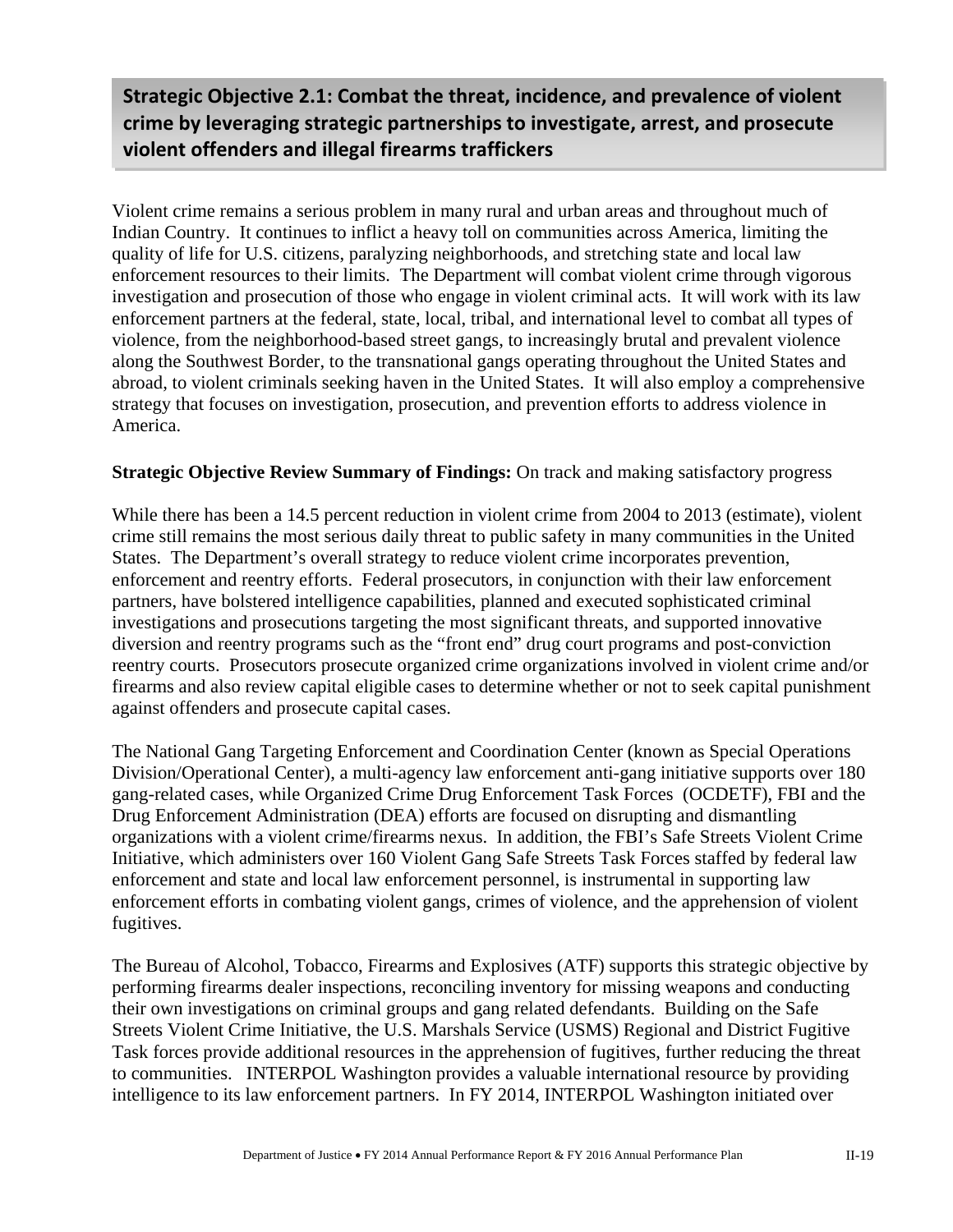47,900 new records, published over 1,200 notices and issued over 16,600 lookouts to domestic and federal law enforcement partner agencies resulting in locating 870 fugitives.

Challenges for this strategic objective include appropriations restrictions, providing law enforcement training, and maintaining funding for innovative programs to improve technology such as the National Instant Check Background System (NICS) which helps to identify criminals and keep guns out of the hands of those individuals prohibited by law from owning them. The Department is implementing its Smart on Crime strategy at the USAOs and law enforcement agency levels to combat violent crime, while providing guidance and training to all its law enforcement partners. Close coordination and cooperation allows the Department to best leverage its existing assets, avoid duplication, and ensure a seamless approach that targets the most significant violent crime problems across the country. The Department remains committed to its Violent Crime Priority Goal of protecting our children and communities by reducing gun violence with enhanced prevention and investigative strategies.

|        | FV   | EV   | FY   | FУ         | EV   | FY   | FУ         |
|--------|------|------|------|------------|------|------|------------|
|        | 2010 | 2011 | 2012 | 2013       | 2014 | 2015 | 2016       |
| Target | 99   | 99   | 99   | 99         | 99   | 99   | <b>TBL</b> |
| Actual | 124  | 165  | 163  | 251<br>2J1 | 167  | N/A  | N/A        |

**Measure Name:** Number of gangs/criminal enterprise dismantlements [FBI]

**Discussion of FY 2014 Results:** The FBI exceeded its FY 2014 goal of 99 gangs/criminal enterprises dismantlements. Instrumental to the FBI's success in combating gangs/criminal enterprises has been its working partnerships with federal, state, and local law enforcement counterparts.

**Planned Future Performance:** The FBI expects to continue its coordinated operational activities targeting the dismantlement of gang/criminal enterprises, and therefore, expects to meet or exceed the FY 2015 target of 99 dismantlements.

**Definition:** A dismantlement means that the targeted organization's leadership, financial base and supply network has been destroyed, such that the organization is incapable of operating and/or reconstituting itself.

**Data Validation, Verification, and Limitations:** Accomplishment and caseload data are obtained from the FBI's Resource Management Information System (RMIS), which houses the Integrated Statistical Reporting and Analysis Application (ISRAA) and Monthly Administrative Report (MAR) applications that report these data. Data are verified by an FBI field manager before being entered into that system and are subsequently verified through the FBI's Inspection process. Other nonstandardized data are maintained in files by their respective FBI Headquarter programs. FBI field personnel are required to enter accomplishment data within 30 days of the accomplishment or a change in the status of an accomplishment, such as those resulting from appeals.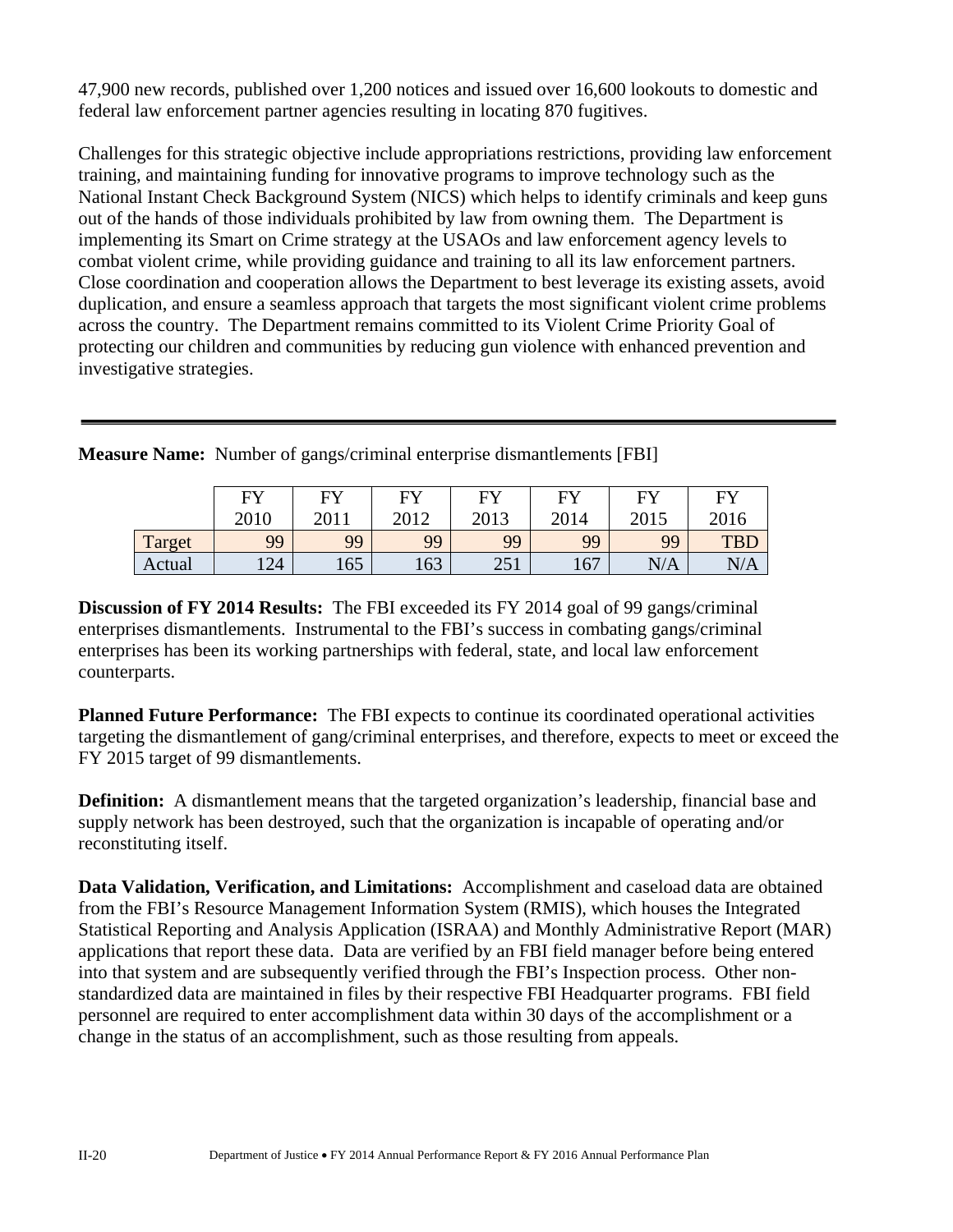|        | <b>EV</b><br>2010 | <b>FY</b><br>2011 | <b>FY</b><br>2012 | <b>FY</b><br>2013 | <b>FY</b><br>2014 | FV<br>2015 | FY<br>2016 |
|--------|-------------------|-------------------|-------------------|-------------------|-------------------|------------|------------|
| Target | 90%               | 90%               | 90%               | 90%               | 90%               | 90%        | 90%        |
| Actual | 93%               | 93%               | 92%               | 92%               | 93%               | N/A        | N/A        |

#### **Measure Name:** Percent of criminal cases favorably resolved [USAO, CRM]

**Discussion of FY 2014 Results:** In FY 2014, violent crime criminal cases involving 12,617 defendants were favorably resolved by the USAOs. A small selection of cases below from FY 2014 illustrates the efforts of the USAOs in prosecuting large–scale violent crime cases.

*Indian Country*: Over the last four years, U.S. Attorneys' Offices with responsibility for Indian County prosecutions have seen their caseload of prosecutions for crimes committed on tribal lands increase. The increase in prosecutions of Indian Country crime is the direct result of the many initiatives led by U.S. Attorney's Offices across the country, including strategies that place federal prosecutors on the reservations on a frequent basis to enhance criminal investigations and communication.

*Violent and Organized Crime*: The U.S. Attorney's Office for the District of Massachusetts successfully brought justice to James J. "Whitey" Bulger, a notorious mob boss whose Winter Hill Gang terrorized South Boston and its surrounding areas during the 1970s and '80s. After more than 16 years on the run, he was finally apprehended in California in 2011. After a two-month trial, on August 23, 2013, a jury found Bulger guilty of racketeering conspiracy and numerous racketeering acts of murder, extortion, narcotics distribution, money laundering, and possession of firearms including machineguns. At his sentencing on November 14, 2013, Bulger was sentenced to two consecutive life terms plus five years, and \$19.5 million in restitution.

*Intellectual Property Crime*: On December 17, 2013, Bruce Alan Edward was convicted by a jury of criminal copyright infringement and mail fraud in the Eastern District of Michigan for selling more than 2,500 counterfeit copies of copyrighted Microsoft software valued at more than 1 million dollars retail. After a one-week trial, a jury found that from May 2008, until September 2010, Edward purchased counterfeit Microsoft software from various suppliers located primarily in China, Singapore, and the United States, and sold them on eBay to unwitting buyers.

*Child Exploitation Prosecution*: Steven Mazer, a 27 year-old former babysitter and karate instructor, had sexually assaulted and raped two toddlers in 2005 and did the same to another toddler in 2009. The county prosecutor's office declined prosecution due to the lack of physical evidence and the inability of the minor victims to testify. The U.S. Attorney's Office in the Eastern District of Pennsylvania began investigating Mazer and obtained a search warrant for his residence in 2012. Investigators found and recovered a deleted video from a camera memory card of Mazer raping two more toddler victims. Mazer was charged and arrested, and later pleaded guilty to two counts of producing child pornography. Mazer was sentenced to 60 years in prison.

*Controlled Substances*: On August 6, 2014, Diego Perez Henao, a Colombian national and one of the leaders of the North Valley Cartel, was sentenced to 360 months in prison, and was ordered to forfeit \$1,000,000.00 to the United States, by the U.S. District Judge in the Southern District of Florida. Perez Henao pleaded guilty on January 24, 2014, to a single count of conspiring with others to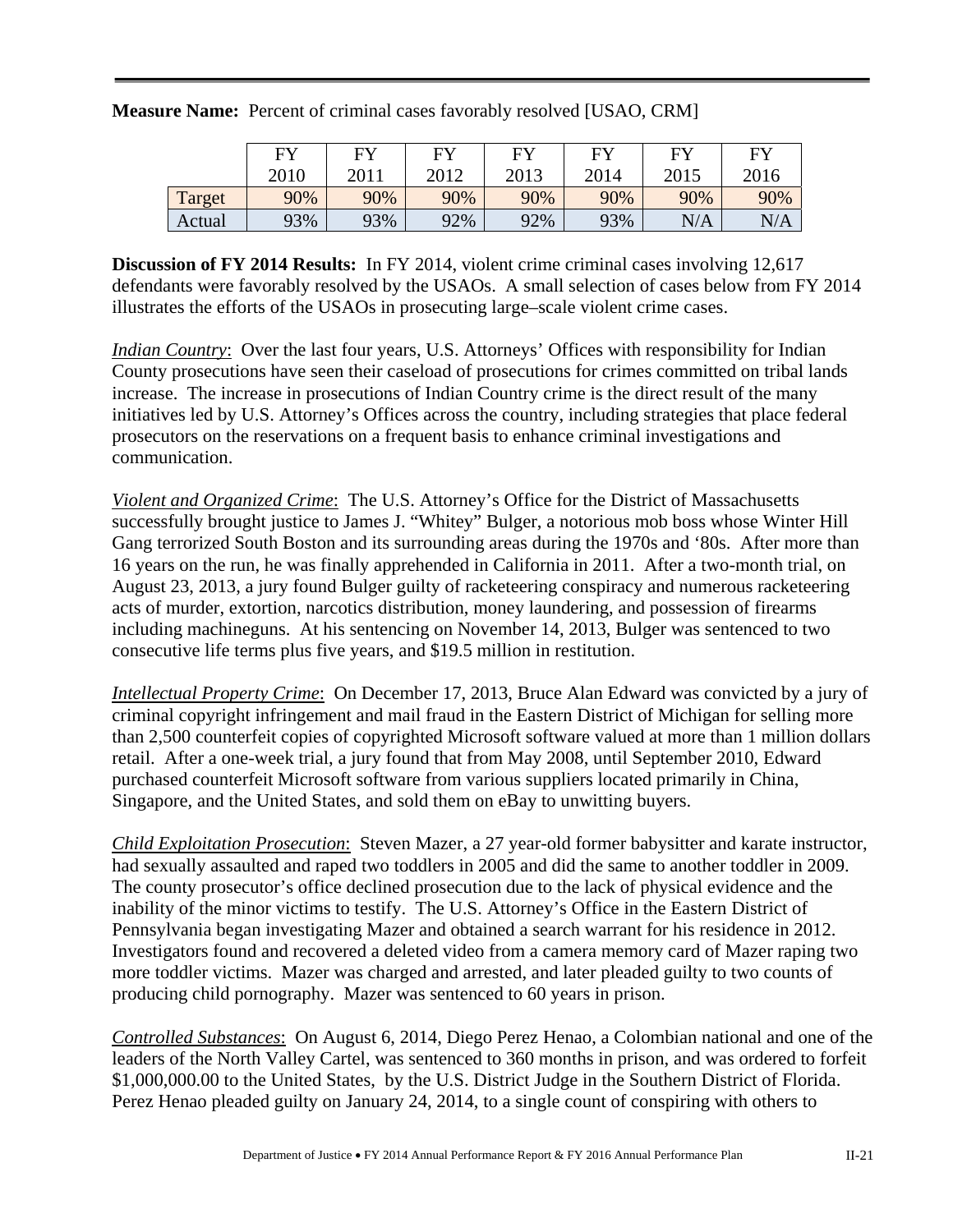manufacture and distribute five or more kilograms of cocaine from 1993 until February 2011, knowing that the cocaine would be imported into the United States.

Regarding the Criminal Division (CRM), it continued to prosecute violent offenders in complex violent crime cases across the country in FY 2014. The Division's Organized Crime and Gang Section (OCGS) took the lead role in identifying, investigating, and prosecuting the leadership and "worst of the worst" of the prison/street gang known as ABT (Aryan Brotherhood of Texas). To date, over 70 ABT members, associates and leaders have been prosecuted throughout Texas and the Western District of Oklahoma, with 36 indicted in the Southern District of Texas under the Racketeer Influenced and Corrupt Organizations Act, Violent Crimes in Aid of Racketeering, firearms, and drug trafficking offenses. All of the defendants in the Southern District of Texas prosecution now have pleaded guilty, and many have received substantial sentences, with others pending sentencing in the beginning of FY 2015. Due to the expertise and success demonstrated by OCGS in handling the ABT investigation, USAO's in Northern District of Oklahoma and Northern District of Mississippi sought and obtained OCGS leadership in prosecuting Aryan Brotherhood groups operating within their districts.

One example of the Division's Capital Case Section successful cases in FY 2014 is in *U.S. v. Sanders*. Sanders was tried and convicted for the brutal kidnapping and killing of 12-year-old Lexis Roberts. This case represents the first time the death penalty has been imposed in federal court in the Western District of Louisiana.

The Division's Human Rights and Special Prosecutions Section (HRSP) was successful in *U.S. v. Gerardo Figueroa-Sepulveda, et al*. (Eastern District of Virginia). On June 20, 2013, DEA Special Agent Terry Watson was murdered while resisting an armed robbery attempt after he had hailed a taxicab in Bogota, Colombia. During the subsequent investigation, seven suspects were identified and indicted. During this fiscal year, HRSP worked with the Colombian authorities to obtain their extradition to the United States. Six of the defendants entered guilty pleas to murder of an internationally protected person and conspiracy to kidnap, and the remaining defendant pleaded guilty to obstruction of justice. To date, three have received substantial sentences and CRM is preparing for the sentencing of the remaining defendants.

**Planned Future Performance:** The Attorney General has made clear that vigorous prosecution of violent gangs and criminal enterprises is a priority for the Department Justice. The Department seeks to ensure the public safety of all Americans and the security of all communities. In order to meet this strategic objective, the USAOs will continue to work closely and collaboratively with their law enforcement partners to ensure that the investigation and prosecution of violent offenders and criminal organizations comports with their Constitutional and ethical obligations. USAOs will continue to focus on the most serious violent offenders—the "worst of the worst"—as targets for federal prosecution. Each and every case will be evaluated on its individual merits consistent with the Department's prosecution guidelines. Cases accepted for federal prosecution will be thoroughly reviewed prior to indictment, to ensure that there is sufficient evidence to support a criminal conviction. All relevant evidence will be carefully assessed by federal prosecutors. Any potential evidentiary issues will be analyzed to ensure that each criminal prosecution supports the Department's efforts to apprehend violent offenders and improve public safety.

In FY 2015 and FY 2016, USAOs and CRM will continue to place a high priority on prosecution related to national security as well as addressing other important priorities such as financial and mortgage fraud, identity theft, immigration, child exploitation, violent crime and gangs, cybercrime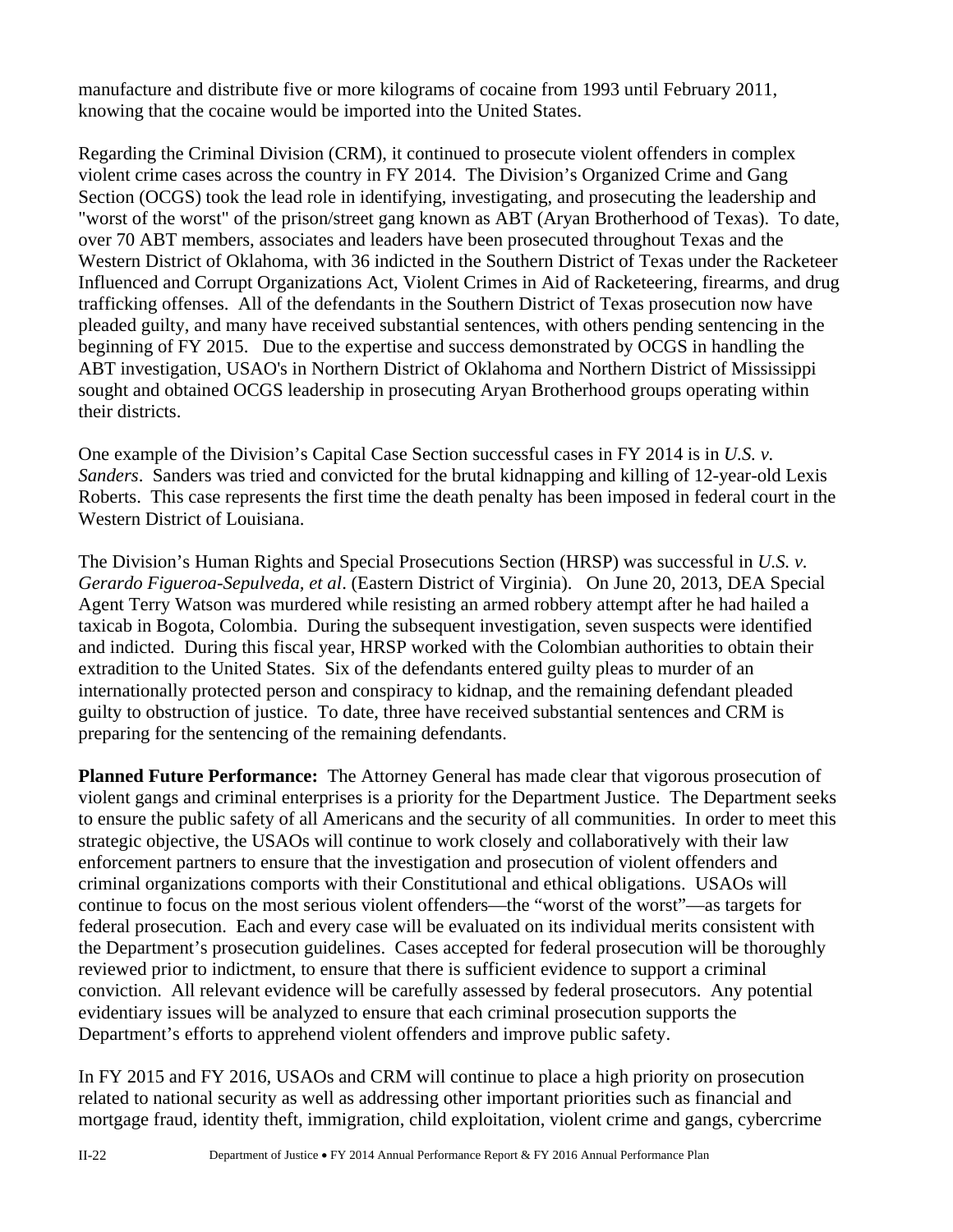and intellectual property, and drug trafficking. The USAOs and CRM are adjusting to the increased use of technology in the practice of law. As criminal cases are increasingly "electronic" – meaning that technology plays a major role in areas such as electronic case filing and e-discovery, technical training and hiring employees with the appropriate skill sets are critical to the successful furtherance of our mission. Other strategies include:

- Review and monitor case and workload data regularly.
- Leverage technology to improve efficiency and enhance information flow organization-wide and with our partners.
- Examine operational efficiencies to preserve human capital.
- Address emerging training needs through the Office of Legal Education.

**Definition:** Cases favorably resolved for USAO include those cases that resulted in court judgments favorable to the government, as well as settlements. Favorable resolution for CRM is measured at the defendant level and reported at the conviction stage of the case. Only defendants in violent crime cases in CRM are included. For the purpose of measuring these cases, CRM uses a set of program categories to identify violent crime cases.

**Data Validation, Verification, and Limitations:** USAOs routinely examines current and historical data sets, as well as looks toward the future for trends to ensure the data are as accurate and reliable as possible and targets are ambitious enough given the resources provided. USAOs also maintain the accuracy and integrity of the statistical data maintained in the Legal Information Online Network System, which contains information on matters, cases, and appeals handled by the USAOs, and our companion USA-5 reporting system, which tracks how USAO personnel spend their time. The data is reviewed by knowledgeable personnel; attorneys and support personnel are responsible for ensuring the local procedures are followed for maintaining the integrity of the data in the system. CRM captures all litigation data in its Automated Case Tracking System (ACTS). Data in ACTS is validated quarterly by the Section Chief in each of the litigating sections. There are no known data limitations at this time.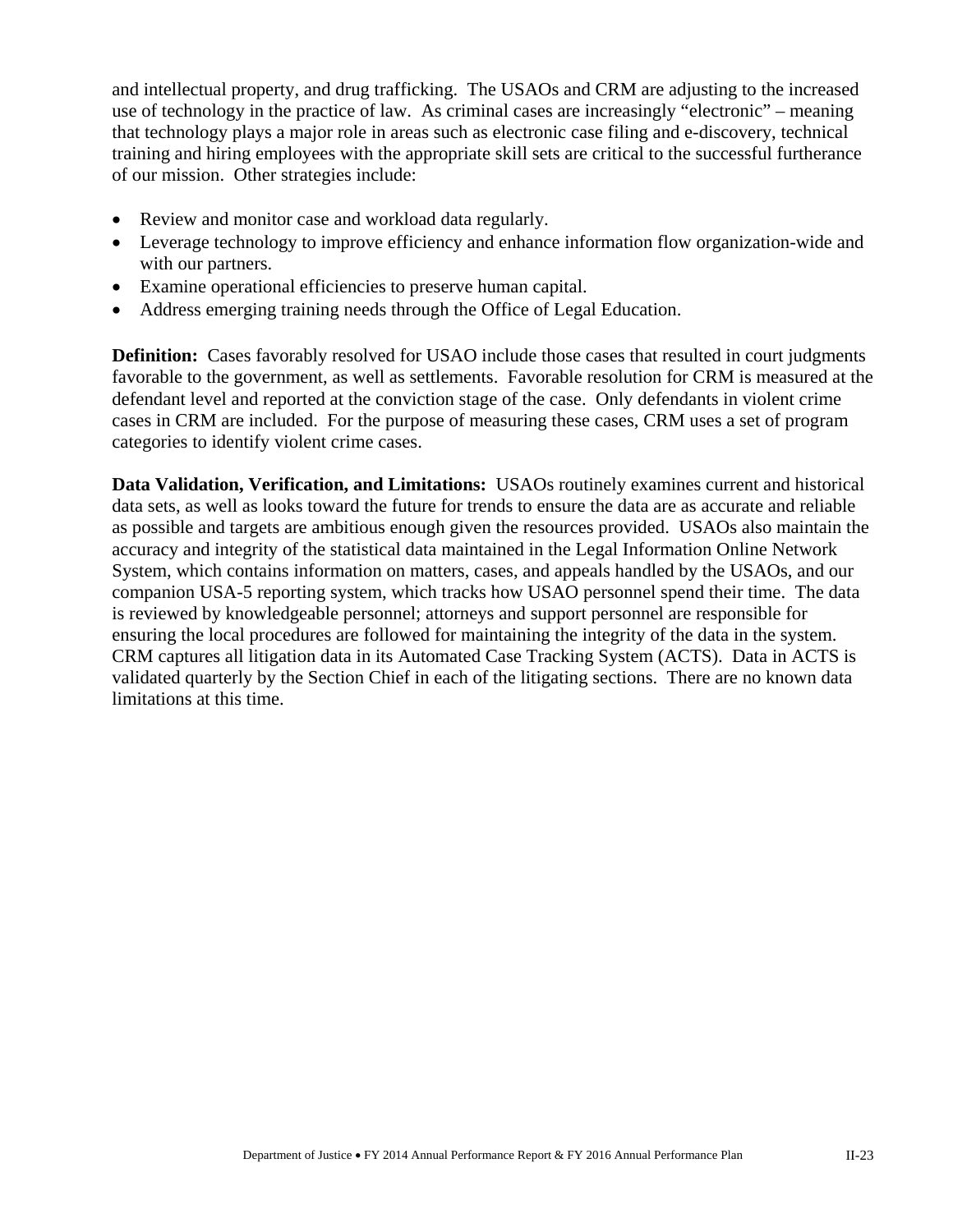## **Strategic Objective 2.2: Prevent and intervene in crimes against vulnerable populations and uphold the rights of, and improve services to, America's crime victims**

The Department must continue to be vigilant in supporting and protecting the most vulnerable segments of our population that may fall victim to crime. Children are the most vulnerable and most exploited members of our society. The criminal victimization of children impacts not only the children, but also their families, community, and society at large. Unfortunately, children are but one segment of society that is at risk. In the United States and across the globe, domestic violence, dating violence, sexual assault, human trafficking, and stalking occur in all ages, races, socioeconomic classes, genders, and sexual orientations. Research shows that these crimes are overwhelmingly committed against women. In addition, elder abuse, neglect, and exploitation are areas that research suggests are ongoing problems in the United States. Further, research suggests violent crime rates on tribal lands may be two, four, and in some cases, ten times the national average.

All victims deserve to be treated with respect and support. The Department will address the needs of victims by investigating and prosecuting matters impacting vulnerable groups while leading the way in providing innovative training, resources, and support to victims of crime.

#### **Strategic Objective Review Summary of Findings:** On track and making satisfactory progress

Recognizing that children are the most vulnerable and exploited members in our society, America's Missing: Broadcast Emergency Response (AMBER) alerts became a coordinated national effort in October 2002. Since then, over 90 percent of abducted children identified through these alerts have been recovered. The USMS, along with the National Center for Missing and Exploited Children, (NCMEC) created and implemented Sex Offender Investigation Coordinator (SOIC) Basic Training for SOICs and state and local investigators; training approximately 600 full-time and collateral duty SOICs and more than 100 state and local investigators. INTERPOL Washington's Human Trafficking and Child Protection Division leveraged specialized investigative tools and services to

#### **CEOS investigations:**

- $\overline{74\%}$  involved foreign government;
- $\overline{\smash{\big)}\}$  35 involved more than one district; and
- ÷l 11% involved more than one investigative agency

help identify, locate, and apprehend individuals engaged in transnational crime, including the exploitation of children. The Criminal Divisions' Child Exploitation and Obscenity Section (CEOS) began monitoring the degree to which CEOS's investigations involved collaborative, or complex, investigations.

The Department recognizes technology presents unforeseen potential, both in terms of advanced tools and heightened obstacles for combating sophisticated offenders. It expects that there will continue to be rapid

advancements in the volume and cost of digital storage media, Internet speed, evidence-eliminating software, encryption, anonymization, and third party data storage, all of which will continue to make it more difficult to locate offenders. The Internet poses an increasingly acute challenge to the collection and exchange of digital evidence. Impediments to the international exchange of evidence must continue to be identified and addressed so that domestic and international investigations can move forward quickly and successfully.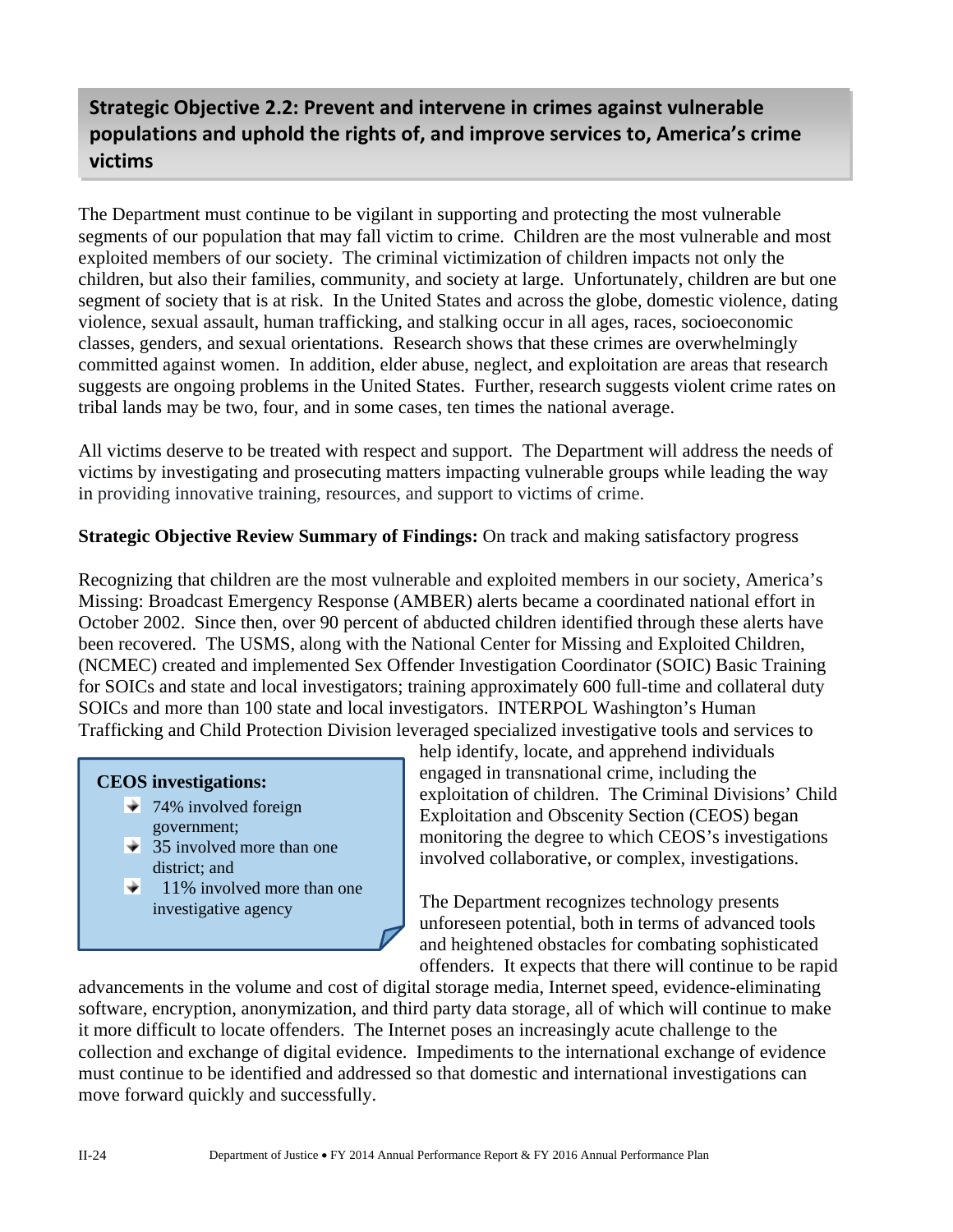Moving forward, the Department will increase USMS investigations and apprehensions of noncompliant sex offenders; increase Office on Violence Against Women (OVW) grantees' engagement in community response; provide guidance to states and localities to further enhance the AMBER Alert system; strengthen relationships among federal, state, local, tribal, and international government and community-based agencies; and lead an interagency to address crimes against the elderly. In addition, the Department remains committed to its Vulnerable People Priority Goal to protect vulnerable populations by increasing the number of investigations and litigation matters concerning child exploitation, human trafficking, and non-compliant sex offenders; and by improving programs to prevent victimization, identify victims, and provide services.

**Performance Measure:** Number of communities with improved capacity for a coordinated response to domestic violence, dating violence, sexual assault, and stalking [OVW]

|        | <b>FY</b> | EY    | $E$ V | F <sub>Y</sub> | FY    | FV    | <b>FY</b> |
|--------|-----------|-------|-------|----------------|-------|-------|-----------|
|        | 2010      | 2011  | 2012  | 2013           | 2014  | 2015  | 2016      |
| Target | 3,912     | 4,230 | 4,261 | 4,275          | 5,008 | 5,158 | 5,416     |
| Actual | 4,388     | 4,546 | 4,950 | 5,035          | 5,426 | N/A   | N/A       |

**Discussion of FY 2014 Results:** In FY 2014, the Department exceeded its target by over 8 percent. With the addition of OVW Sexual Assault Services program data, the Department increased its outreach and improved the quality of victim services.

**Planned Future Performance:** In 2014, the Department announced a nationwide tour of OVW grant recipients, through May 2015. The tour will engage with communities dedicated to ending violence against women through coordinated community response teams. Department officials will see how best practices are playing out across the nation – especially in areas such as prosecution, law enforcement, victim services, cultural competency, language access, prevention and public awareness.

**Definition:** Over the course of the past 40 years, as communities across the country identified domestic and sexual violence as significant social and legal problems, women's centers and criminal justice agencies have collaborated to devise strategies to stop the violence and protect victims/survivors. A coordinated community response fosters communication, improves understanding, and creates changes in practices and policies that may bring immediate benefits to victims/survivors.

**Data Validation, Verification, and Limitations:** OVW has undertaken a significant effort to implement a system for measuring the effectiveness of projects supported by the Violence Against Women Act (VAWA) grant monies. The VAWA Measuring Effectiveness Initiative is an intensive effort to improve how OVW measures and monitors the work of grantees. Since 2001, OVW has had a cooperative agreement with the Muskie School of Public Service's Catherine E. Cutler Institute for Child and Family Policy (the Muskie School) to develop and implement state-of-the-art reporting tools to capture the effectiveness of VAWA grant funding. Through the years, the VAWA Measuring Effectiveness Initiative has developed, revised, and refined computerized progress report forms for grantees to collect this information and report online through the Grants Management System. OVW and the Measuring Effectiveness Initiative tailored each grant program's form to reflect the different statutorily authorized activities that grantees perform, as well as to collect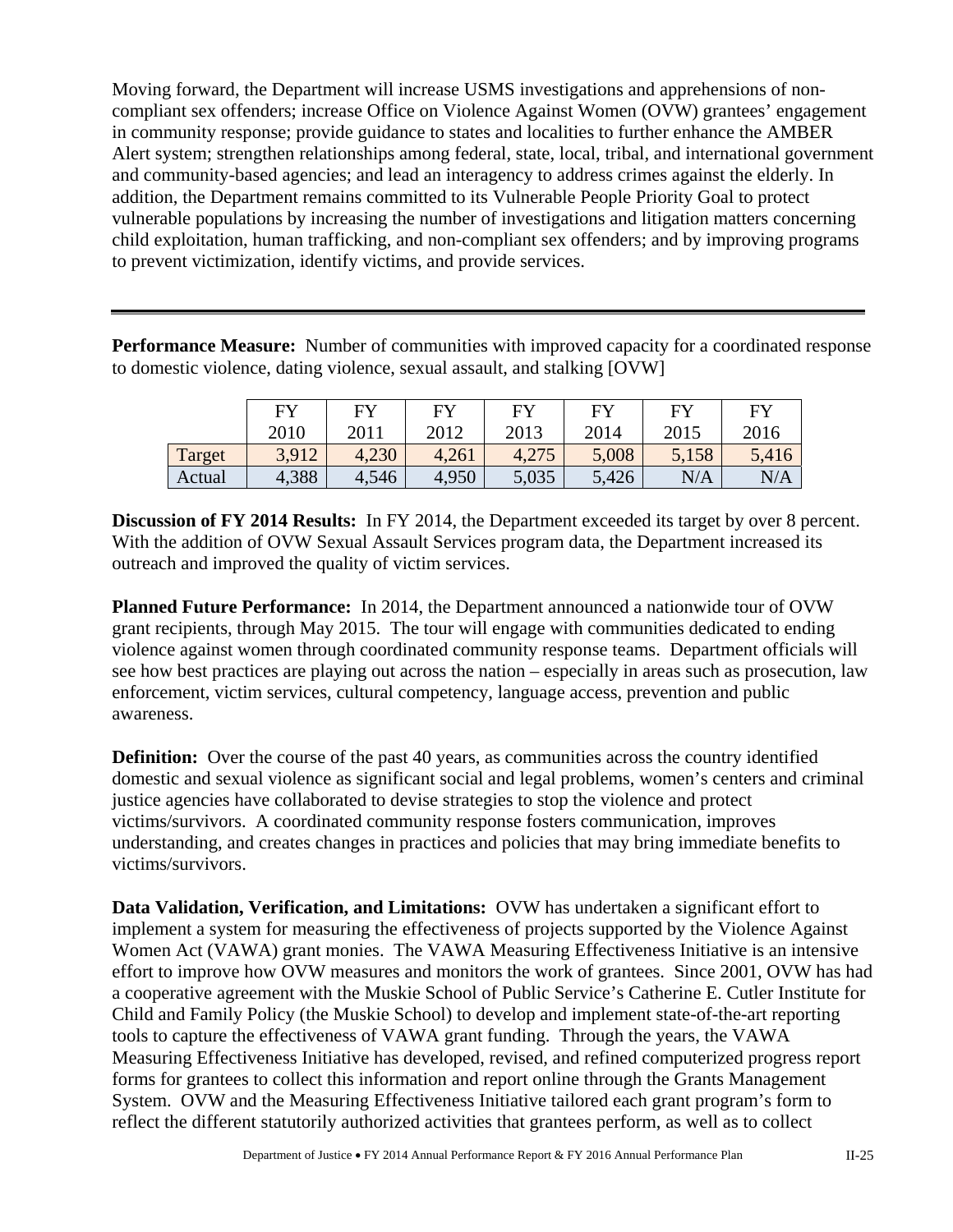uniform information on victims served, demographics, and common activities that occur across several programs. These progress report forms provide OVW with comprehensive and consistent data regarding grantee activities.

**Performance Measure:** Percent of children recovered within 72 hours of an issuance of an AMBER alert [OJP]

|        | <b>FY</b> | FУ   | FУ    | <b>FY</b> | EV   | EY   | FV   |
|--------|-----------|------|-------|-----------|------|------|------|
|        | 2010      | 2011 | 2012  | 2013      | 2014 | 2015 | 2016 |
| Target | 75%       | 76%  | 77%   | 86%       | 90%  | 90%  | 90%  |
| Actual | 87%       | 89%  | 91.5% | 94.9%     | 96%  | N/A  | N/A  |

**Discussion of FY 2014 Results:** In FY 2014, DOJ exceeded its target of 86 percent for recovering children within 72 hours of an issuance of an AMBER Alert, reaching a recovery rate of 96 percent.

**Planned Future Performance:** For FYs 2015 and 2016, DOJ has increased the target of recoveries, within 72 hours, from 86 percent to 90 percent. DOJ will accomplish this goal by continuing to promote and strengthen relationships among federal, state, local, tribal and international law enforcement agencies.

**Definition:** The number and percent of children that are recovered within 72 hours of an issuance of an AMBER Alert. Over 90 percent of the total number of successful recoveries of abducted children to date has occurred since October 2002, when AMBER Alerts became a coordinated national effort.

**Data Validation, Verification, and Limitations:** The Office of Justice Programs' (OJP) Office of Juvenile Justice and Delinquency Prevention (OJJDP) works closely with the National Center for Missing and Exploited Children (NCMEC) and Fox Valley Technical Center to provide in-depth training on OJJDP performance measure requirements. The grantee subsequently spends time training law enforcement agencies on how to accurately report information to the clearinghouse. All data are collected by the AMBER Coordinator who authorizes AMBER actions and related data collection activities. The recovery times are verified by a combination of the investigative law enforcement agency and the AMBER Coordinator's AMBER activation logs. When law enforcement determines that the case is a hoax or unfounded, data are removed from the performance measure data set to ensure accurate reporting.

In addition to the internal processes noted above, the NCMEC AMBER Coordinator works in close concert with the OJJDP Program Manager to review actual data history to guide programmatic decisions. The OJJDP Program Manager and AMBER Coordinator routinely discuss the performance measures data and means to ensure accurate data collection techniques are consistently implemented.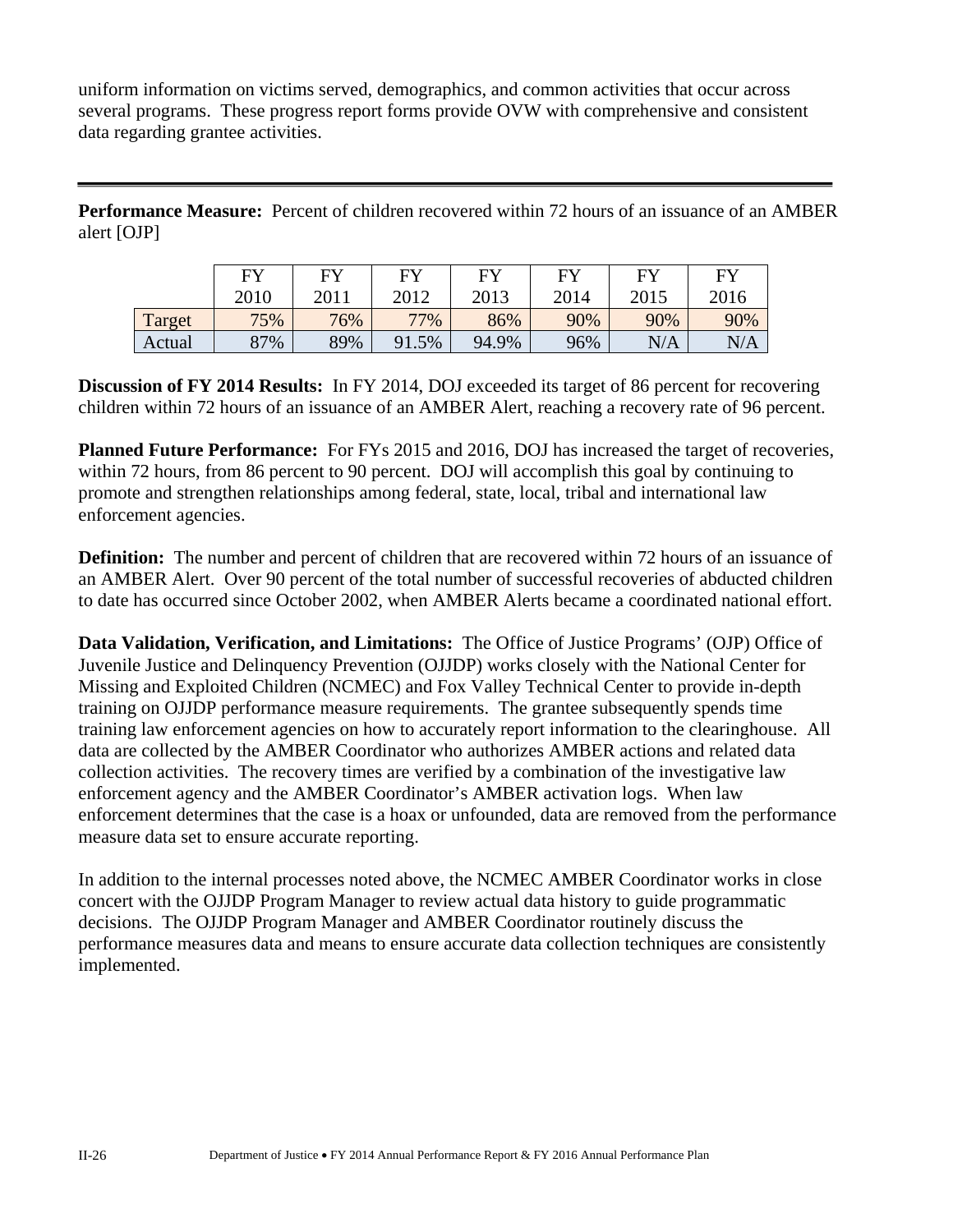## **Strategic Objective 2.3: Disrupt and dismantle major drug trafficking organizations to combat the threat, trafficking, and use of illegal drugs and the diversion of licit drugs**

The Department focuses its drug law enforcement efforts on reducing the availability of drugs by disrupting and dismantling the largest drug trafficking organizations and related money laundering networks operating internationally and domestically, including those on the Attorney General's Consolidated Priority Organization Target (CPOT) List. The first CPOT List was issued in September 2002 and is reviewed and updated semi-annually. The List identifies the most significant international drug trafficking and money laundering organizations and those primarily responsible for the nation's illegal drug supply. The Attorney General has designated the OCDETF Program as the centerpiece of DOJ's illegal drug supply reduction strategy. The Program coordinates multi-agency and multi-jurisdictional investigations targeting the most serious drug trafficking threats. The OCDETF Program is responsible for coordinating the annual formulation of the CPOT list. The OCDETF Program functions through the efforts of the USAs; elements of CRM; the investigative, intelligence, and support staffs of DEA, FBI, ATF, and USMS; Immigration and Customs Enforcement; the U.S. Coast Guard; and the Internal Revenue Service. The OCDETF agencies also partner with numerous state and local law enforcement agencies.



*Map above is DEA's most recent domestic drug threat assessment map. The map provides a snapshot of the highly dynamic drug trafficking environment in the United States and highlights the challenges in reducing the nation's illicit drug supply. The map is based on intelligence relating to the demand for illegal drugs and their suppliers and distributors.*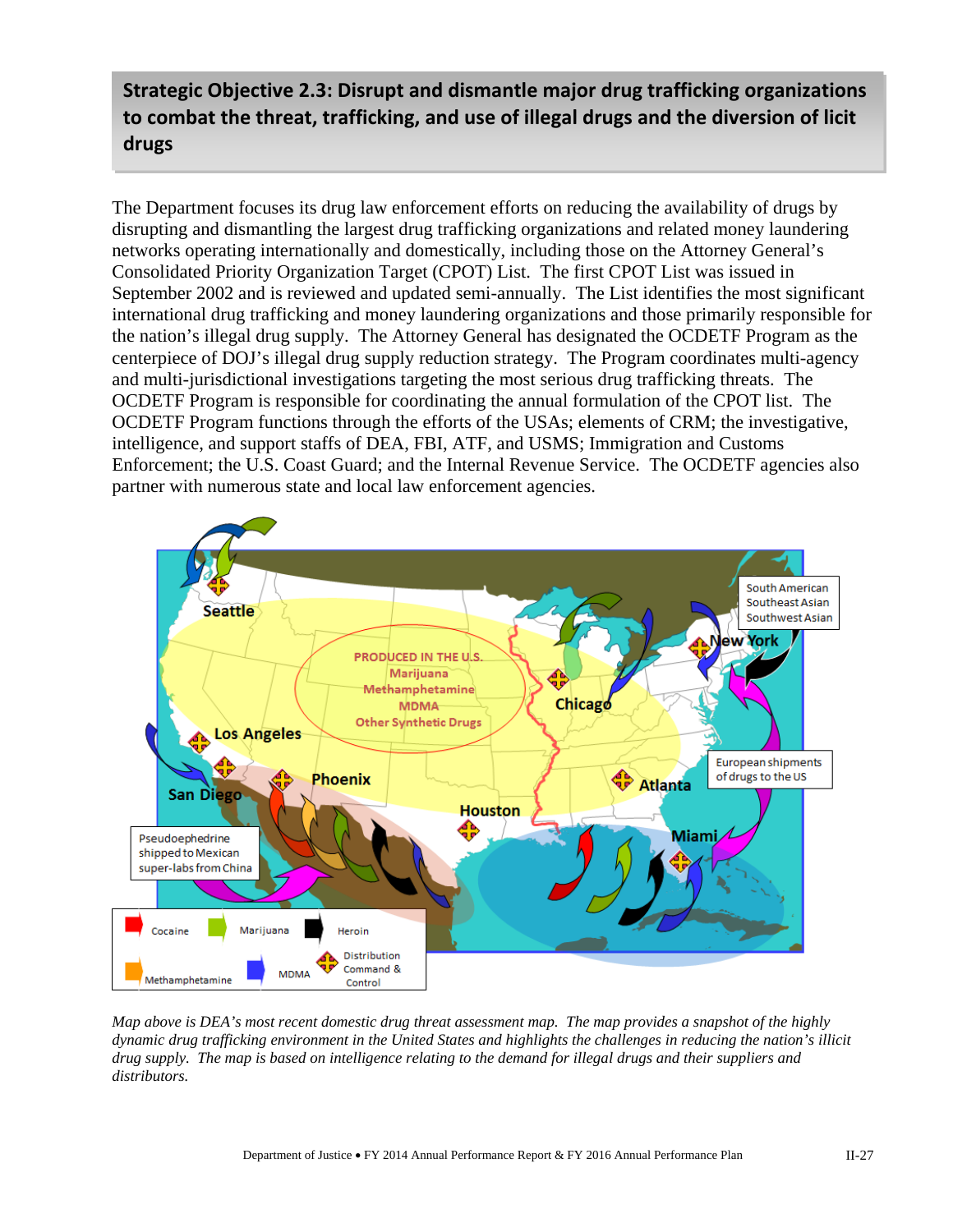The goal of each OCDETF investigation is to determine connections among related investigations nationwide in order to identify and dismantle the entire structure of the drug trafficking organizations, from international supply and national transportation cells, to regional and local distribution networks. A major emphasis of the Department's drug strategy is to disrupt the traffickers' financial dealings and to dismantle the financial infrastructure that supports these organizations. The OCDETF Program has the greatest impact upon the flow of drugs through this country when it successfully incapacitates the entire drug network by targeting and prosecuting its leadership and seizing the profits that fund continued operations.

#### **Strategic Objective Review Summary of Findings:** On track and making satisfactory progress

While the overall rate of drug use has dropped by 35% since 1979 according to the National Survey on Drug Use and Health, there has been progress in combating illegal drug use in the United States by the Department. This strategic objective focuses on disrupting and dismantling the largest drug trafficking organizations affecting the United States. Since 2003, OCDETF components have identified and targeted 179 CPOTS. In FY 2014, DEA, FBI, and OCDETF disrupted or dismantled 639 CPOT-linked organizations. Additionally, DEA disrupted or dismantled more than 3,150 other Priority Target Organizations. From FY 2005 – FY 2014, DEA has denied over \$29.6 billion in revenue to drug trafficking organizations through asset and drug seizures. DEA, together with the USAOs routinely pursues significant regulatory, civil, and criminal actions related to the diversion of controlled substances pharmaceuticals and precursor chemicals. In FY 2014, DEA's Diversion Control Program completed 2,392 administrative sanctions, supported 66 civil fines, and initiated 1,965 criminal cases. FBI, ATF, and the USMS also perform important roles in drug enforcement through their expertise in, investigation of gangs, organized crime, white collar, public corruption and criminal enterprises with links to drug trafficking organizations, and fugitive apprehension. Over 90 percent of all criminal and drug cases are favorably resolved by the USAOs. Through its partnerships with foreign, federal, state, and local law enforcement agencies, the Department provides training, investigative expertise, and is used as a force multiplier in carrying out drug enforcement efforts.

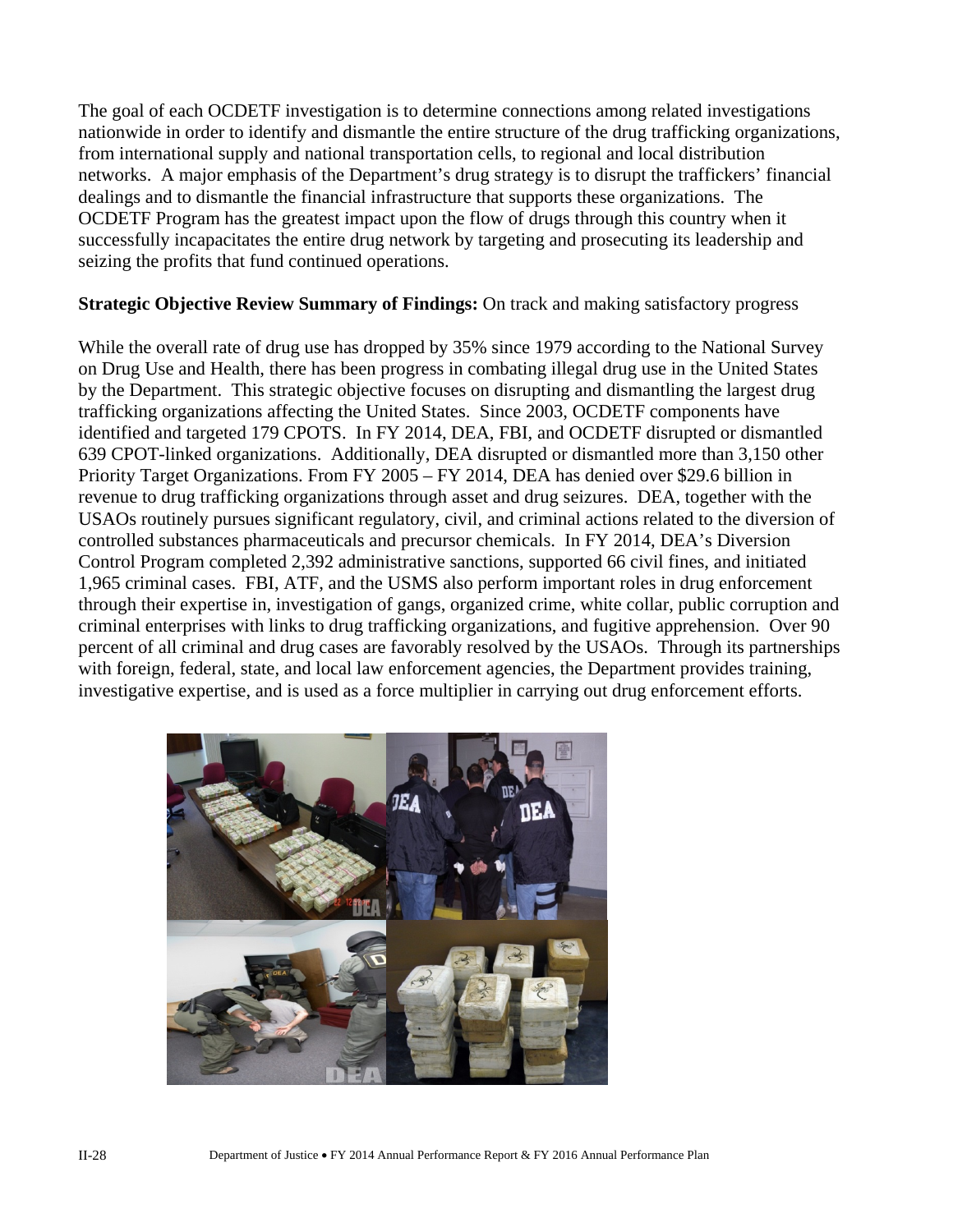Confronting the challenges of increased marijuana, heroin, and prescription drug abuse requires a mix of prevention, treatment, and enforcement efforts similar to what has already been successful in disrupting and dismantling drug trafficking organizations. As demonstrated by the growing number of designer synthetic drugs, new drug threats will continue to emerge, requiring an on-going evolution of how the Department deploys regulatory and law enforcement tools to meet these threats. The Department is committed to continuing its focus on the most significant drug trafficking organizations, building its foreign, federal, state and local law enforcement agency partnerships, initiating and/or assisting in investigations where possible, and sharing intelligence to its law enforcement partners through established DOJ organizations such as DEA's Special Operations Division, the El Paso Intelligence Center, and the OCDETF Fusion Center.

**Performance Measure:** CPOT-linked drug trafficking organizations dismantled and disrupted [DEA, FBI, and OCDETF]

|              | <b>FY</b> | <b>FY</b> | <b>FY</b> | <b>FY</b> | <b>FY</b> | <b>FY</b> | <b>FY</b> |
|--------------|-----------|-----------|-----------|-----------|-----------|-----------|-----------|
|              | 2010      | 2011      | 2012      | 2013      | 2014      | 2015      | 2016      |
| Target       | 149       | 157       | 145       | 145       | 150       | 150       | 150       |
| (dismantled) |           |           |           |           |           |           |           |
| Actual       | 182       | 198       | 171       | 219       | 208       | N/A       | N/A       |
| (dismantled) |           |           |           |           |           |           |           |
| Target       | 281       | 318       | 340       | 340       | 350       | 350       | 350       |
| (disrupted)  |           |           |           |           |           |           |           |
| Actual       | 367       | 414       | 446       | 500       | 431       | N/A       | N/A       |
| (disrupted)  |           |           |           |           |           |           |           |

**Discussion of FY 2014 Results:** The Department successfully dismantled 208 CPOT-linked organizations in FY 2014, exceeding the target for dismantlements by 39 percent. The Department disrupted 431 CPOT-linked organizations in FY 2014, exceeding the target for disruptions by 23 percent. A total of 639 CPOT-linked organizations were either dismantled or disrupted during FY 2014. This achievement exceeded the Department's goals for disruptions and dismantlements.

In addition to making important gains against CPOT-linked organizations in FY 2014, OCDETF agencies continued to achieve significant successes against the CPOTs themselves. Over the course of the last year, 11 CPOT targets were dismantled and 10 CPOT targets were disrupted. Furthermore, three CPOTs were extradited to the United States and 11 others were arrested. The CPOT targets disrupted and dismantled in FY 2014 generated over 200 OCDETF investigations, resulting in over 2,300 convictions, combined. One of those investigations resulted in over \$140 million in property seizures and over \$118 million in property forfeitures. Law enforcement activity targeting these CPOTs involved complex and coordinated intelligence driven investigations, with cooperation between U.S. law enforcement agencies and international partners due to the global nature of these transnational drug trafficking organizations.

The Department's FY 2014 successes against dismantling CPOT-linked drug trafficking organizations, as well as the significant enforcement actions against CPOTs themselves, have resulted in keeping multi-ton quantities of illegal drugs from ever entering the United States.

**Planned Future Performance:** The Department will continue to prioritize efforts to disrupt and dismantle CPOT-linked drug trafficking organizations despite diminishing resources. The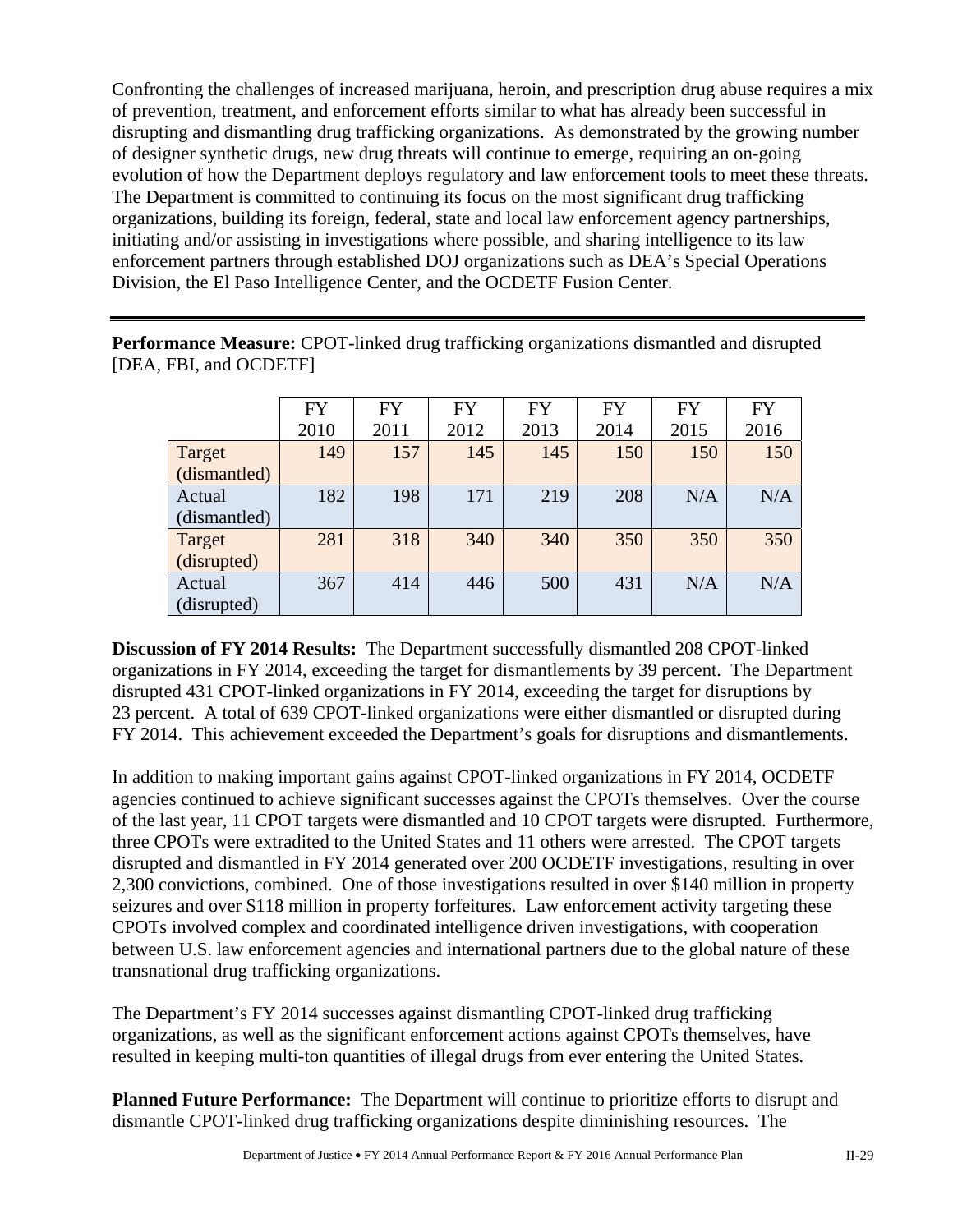Department anticipates this may be challenging as the Department realizes the full impact of reduced funding levels and the inability to backfill critical positions.

The CPOT List is an important management tool for the Department that enables agencies to focus enforcement efforts on specific targets that are believed to be primarily responsible for the nation's illegal drug supply. It is through the disruption and dismantlement of these major drug trafficking and money laundering organizations that the Department will have its greatest impact on the overall drug supply. To achieve this important goal, the Department plans to continue to provide leadership and coordination of comprehensive, multi-jurisdictional investigations and conduct intelligence efforts that include cross-agency integration and analysis of data to create detailed intelligence profiles of targeted organizations so that actionable leads are identified and provided in a carefully coordinated effort. The Department has set ambitious targets for this measure, has designated the dismantlement and disruption of CPOT-linked drug trafficking organizations as a priority, and will continue to maintain its system of review to ensure accountability for the reporting of this measure.

**Definition:** An organization is considered linked to a CPOT if credible evidence exists of a nexus between the primary investigative target and a CPOT target, verified associate, or component of the CPOT organization. Disrupted means impeding the normal and effective operation of the targeted organization, as indicated by changes in the organizational leadership and/or changes in methods of operation. Dismantled means destroying the organization's leadership, financial base, and supply network such that the organization is incapable of reconstituting itself.

**Data Validation, Verification, and Limitations:** The CPOT List is updated semi-annually. Each OCDETF agency has an opportunity to nominate targets for addition to or deletion from the List. Nominations are considered by the CPOT Working Group (made up of mid-level managers from the participating agencies). Based upon the Working Group's recommendations, the OCDETF Operations Chiefs decide which organizations will be added to or deleted from the CPOT List. Once a CPOT is added to the List, OCDETF investigations can be linked to that organization. The OCDETF links are reviewed and confirmed by OCDETF field managers using the OCDETF Fusion Center, agency databases, and intelligence information. Field recommendations are reviewed by the OCDETF Executive Office. In instances where a link is not fully substantiated, the sponsoring agency is given the opportunity to follow-up. Ultimately, the OCDETF Executive Office "un-links" any investigation for which sufficient justification has not been provided. When evaluating disruptions/dismantlements of CPOT-linked organizations, OCDETF verifies reported information with the investigating agency's headquarters.

Investigations of CPOT-level organizations are complex and time-consuming, and the impact of disrupting/dismantling such a network may not be apparent immediately. In fact, data may lag behind enforcement activity. For example, a CPOT-linked organization may be disrupted in one fiscal year and subsequently dismantled in a later year when law enforcement permanently destroys the organization's ability to operate.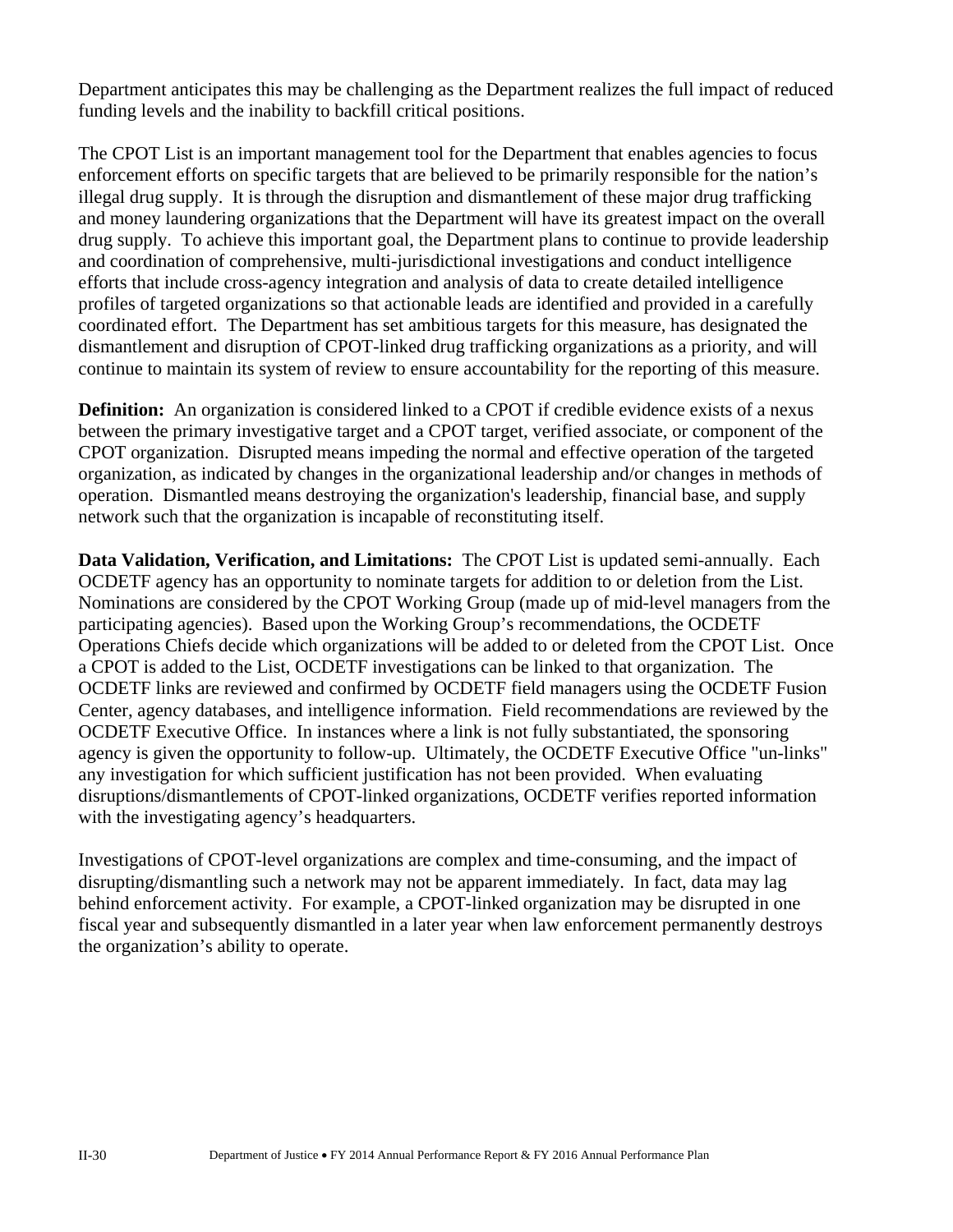## **Strategic Objective 2.4: Investigate and prosecute corruption, economic crimes, and transnational organized crime**

The Department will protect Americans from the financial fraud and corruption that devastates consumers, siphons taxpayer dollars, weakens our markets, and impedes our ongoing economic recovery. The impact of financial crime is not confined to Wall Street – and many times the victims of fraud have worked hard and played by established investment rules, only to see their retirement and life savings vanish at the hands of white-collar criminals. Additionally, the rapid expansion of Internet use throughout the Nation, including business and government, creates a continually growing risk of unlawful acts. The Department will focus its white collar enforcement resources on these areas of potential fraud and associated corruption.

Additionally, transnational crime has expanded dramatically in size, scope, and influence, and transnational criminal networks pose a significant threat to national and international security. In response, the Department will implement actions to support the Administration's *Strategy to Combat Transnational Organized Crime*, which seeks to build, balance, and integrate the tools of American power to combat transnational organized crime and related threats to national security and urge America's foreign partners to do the same.

Finally, the Department will pursue fraud and corruption committed against the Federal Government and state and local governments and their programs and will protect consumers through vigorous investigations and civil and criminal enforcement of federal laws. These efforts will return significant amounts to the Treasury, Medicare, and other entitlement programs every year and provide deterrence to those contemplating defrauding federal programs, businesses, and individual citizens.

#### **Strategic Objective Review Summary of Findings:** On track and making satisfactory progress

The Department has adopted a comprehensive approach to combating white collar crime that is built upon the full spectrum of its criminal and civil authorities, tools, and capabilities. In FY 2014, the Department obtained successful resolution of public corruption, economic crime (including financial, healthcare, intellectual property, and high-tech fraud), and transnational organized crime cases. In July 2014, the Department reached a \$7 billion settlement with Citigroup Inc. to resolve civil claims related to residential mortgage-backed security activities between 2006 and 2007. The resolution included a \$4 billion civil penalty – the largest penalty to date under the Financial Institutions

#### **Citigroup settlement:**

- $\overline{\bullet}$  \$7 billion total settlement
- $\div$  \$4 billion civil penalty
- **Largest penalty ever under** the FIRREA

Reform, Recovery and Enforcement Act (FIRREA) – and requires Citigroup to provide relief to underwater homeowners, distressed borrowers, and affected communities.

Also in FY 2014, the Department reached a historic settlement with Bank of America totaling over \$16.6 billion in penalties and consumer relief for financial fraud leading up to and during the financial crisis. The

Department charged over 4,000 individuals with mortgage fraud, and over 3,200 have been adjudicated guilty (with many cases still awaiting disposition) with a 93 percent conviction rate.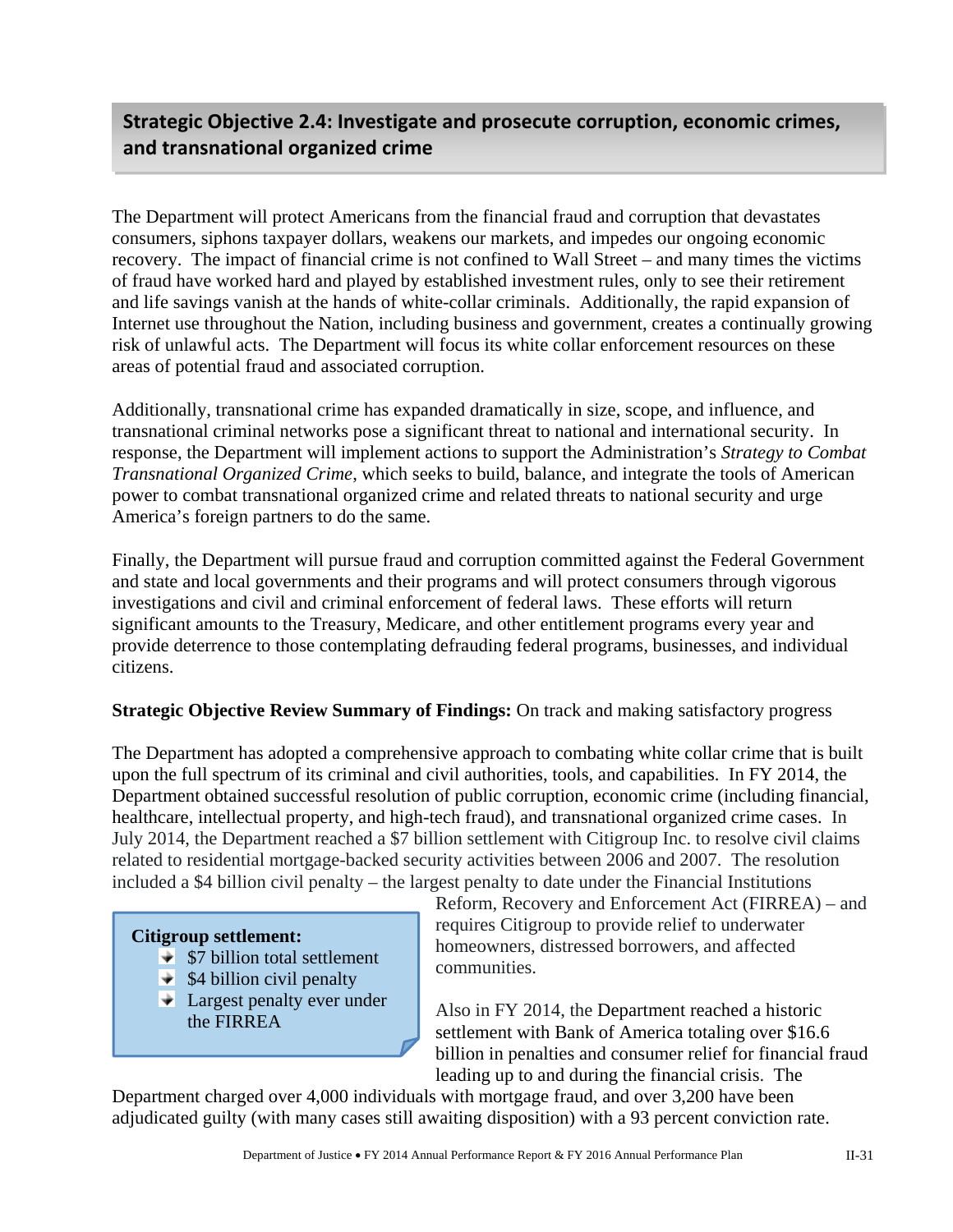Challenges in this area include rapid developments in federal campaign finance law that could lead to new and different opportunities for federal election offenses; the fact that money laundering and forfeiture laws have failed to keep pace with the rapidly evolving methods criminals use to generate, move, and conceal illicit proceeds; and the amorphous laundering and forfeiture laws have failed to keep pace with the rapidly evolving methods criminals use to generate, move, and conceal illicit proceeds. In response, the Department will leverage the expertise of CRM's Public Integrity Section across more cases, consultations, and trainings with the USAOs and continue its commitment to the Department's Financial and Healthcare Fraud Priority Goal by reducing by 3% the number of financial and healthcare fraud investigations pending longer than two years.

**Performance Measure:** Number of criminal enterprises engaging in white-collar crimes dismantled [FBI]

|        | <b>FY</b> | FY   | FY   | <b>FY</b> | EY   | EV   | <b>FY</b>  |
|--------|-----------|------|------|-----------|------|------|------------|
|        | 2010      | 2011 | 2012 | 2013      | 2014 | 2015 | 2016       |
| Target | 160       | 250  | 360  | 385       | 368  | 385  | <b>TBL</b> |
| Actual | 236       | 368  | 409  | 421       | 464  | N/A  | N/A        |

**Discussion of FY 2014 Results:** The FBI exceeded its FY 2014 goal for number of dismantlements of criminal enterprises engaging in white-collar crimes. The FBI's success was due to the investigative efforts of its workforce coupled with the use of sophisticated investigative techniques.

**Planned Future Performance:** The FBI expects to continue its coordinated operational activities targeting criminal enterprises engaged in white-collar activities, and therefore, expects to meet or exceed the FY 2015 target of 385 dismantlements.

**Definition:** Dismantlement means that the targeted organization's leadership, financial base, and supply have been destroyed, such that the organization is incapable of operating and/or reconstituting itself.

**Data Validation, Verification, and Limitations:** Accomplishment and caseload data are obtained from FBI's Resource Management Information System (RMIS), which houses the Integrated Statistical Reporting and Analysis Application (ISRAA) and the Monthly Administrative Report (MAR) applications that report these data. Data are verified by an FBI field manager before being entered into that system and are subsequently verified through the FBI's Inspection process. Other non-standardized data are maintained in files by their respective FBI Headquarter programs. FBI field personnel are required to enter accomplishment data within 30 days of the accomplishment or a change in the status of an accomplishment, such as those resulting from appeals.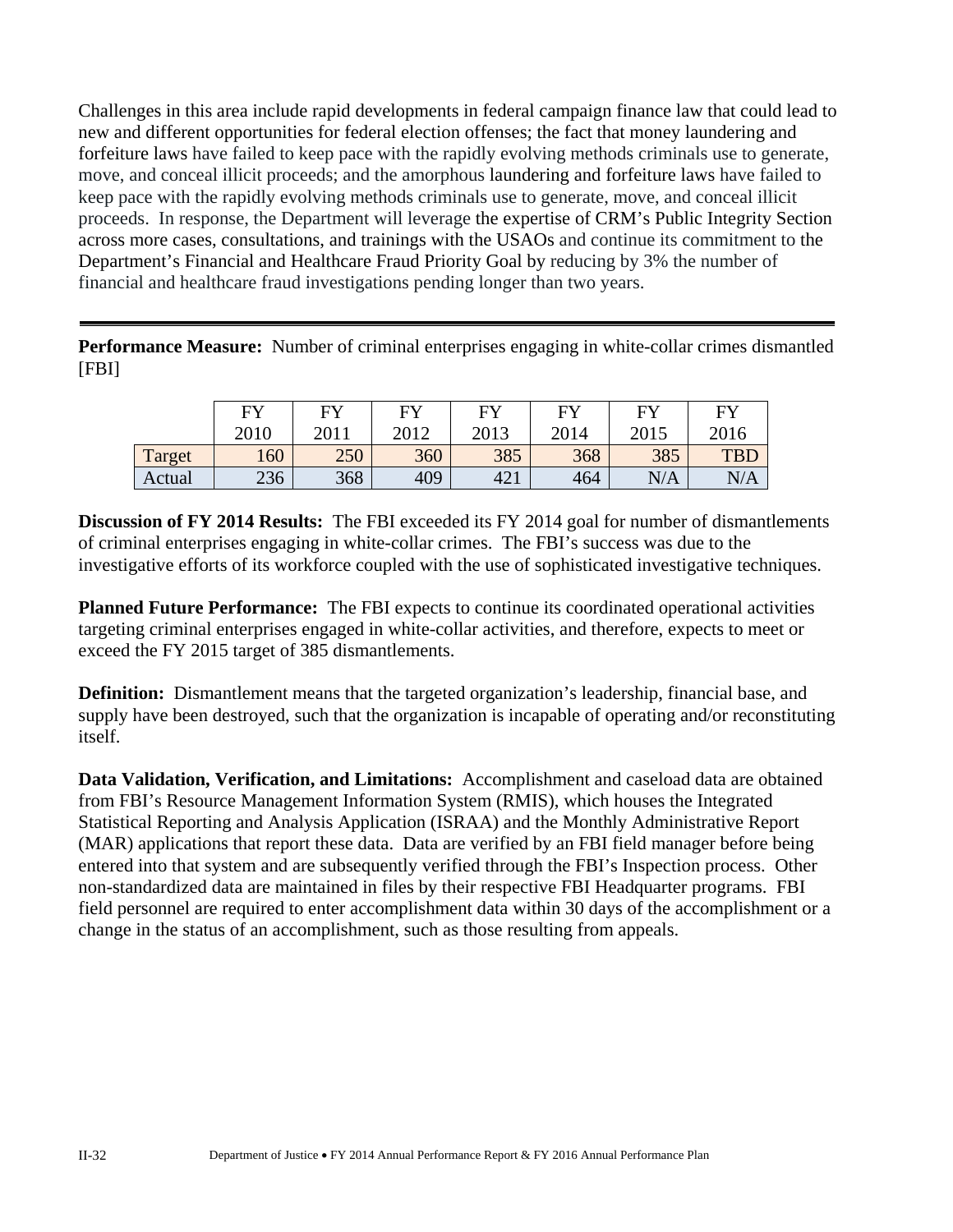|        | FY   | FY   | FY        | FY   |
|--------|------|------|-----------|------|
|        |      |      |           |      |
|        | 2013 | 2014 | 2015      | 2016 |
| Target | 85%  | 85%  | 85%       | 85%  |
| Actual | 85%  | 85%  | $\rm N/A$ | N/A  |

**Performance Measure:** Percentage of dollar amounts sought by the government recovered [CIV]

**Discussion of FY 2014 Results:** The Civil Division (CIV) continued its strong performance in FY 2014. Its success is demonstrated by the Federal Government's record-breaking recoveries. The Federal Government recovered the vast majority of the amounts sought in cases ranging from Medicaid fraud to fraud involving the procurement of goods and services for the Department of Defense (DOD). Specifically, the outcomes in CIV's fraud casework helped DOD obtain billions of dollars in recoveries. The largest collections arose out of the Department's ongoing financial and mortgage fraud work. Specifically, settlements by the Residential Mortgage-Backed Securities Working Group with Bank of America, Citigroup, and JPMorgan secured tens of billions of dollars for the government. In another notable case, the government, along with 49 states and the District of Columbia, reached a \$968 million agreement (including \$418 million recovered under the False Claims Act) with SunTrust Mortgage to address mortgage origination, servicing, and foreclosure abuses and is pending court approval.

The Civil Division health care fraud enforcement efforts also resulted in significant recoveries in FY 2014. Examples of CIV's work in this priority area include: Johnson & Johnson paying \$2.2 billion to resolve allegations that the company and its subsidiaries illegally promoted prescription drugs; Community Health Systems Inc., the nation's largest operator of acute care hospitals, agreeing to pay \$98 million to resolve allegations that the company knowingly overbilled government health care programs for inpatient services, and Boston Scientific paying \$30 million to settle allegations that a subsidiary knowingly sold defective heart devices that were eventually implanted into Medicare patients.

CIV also recovered hundreds of millions of dollars the Federal Government overpaid because of fraud in the procurement of goods and services. For example, in FY 2014, the Division obtained an \$80 million False Claims Act judgment against BNP Paribas, a global financial institution, for submitting false claims for commodity export guarantees issued by the U.S. Department of Agriculture. CIV attorneys also recovered tens of millions of dollars on behalf of DOD after it was learned that DOD paid inflated prices, or procured goods and services that were grossly deficient or not provided.

**Planned Future Performance:** CIV plans to use its leadership role in the Financial Fraud Enforcement Task Force to continue to aggressively pursue fraud in FY 2015 and FY 2016. The Task Force's Residential Mortgage-Backed Securities Working Group is the Federal Government's preeminent effort to investigate false or misleading statements, deception, or other misconduct by market participants in the creation, packaging, and sale of mortgage-backed securities. CIV plans to continue to work with its government partners to prevent duplicative efforts and ensure that scarce investigatory and litigation resources are targeted to areas that will continue to produce significant recoveries for the government. For example, CIV attorneys and staff will continue their groundbreaking financial investigations. CIV is expected to meet its performance targets because its experienced attorneys and staff have a successful track record in pursuing complex financial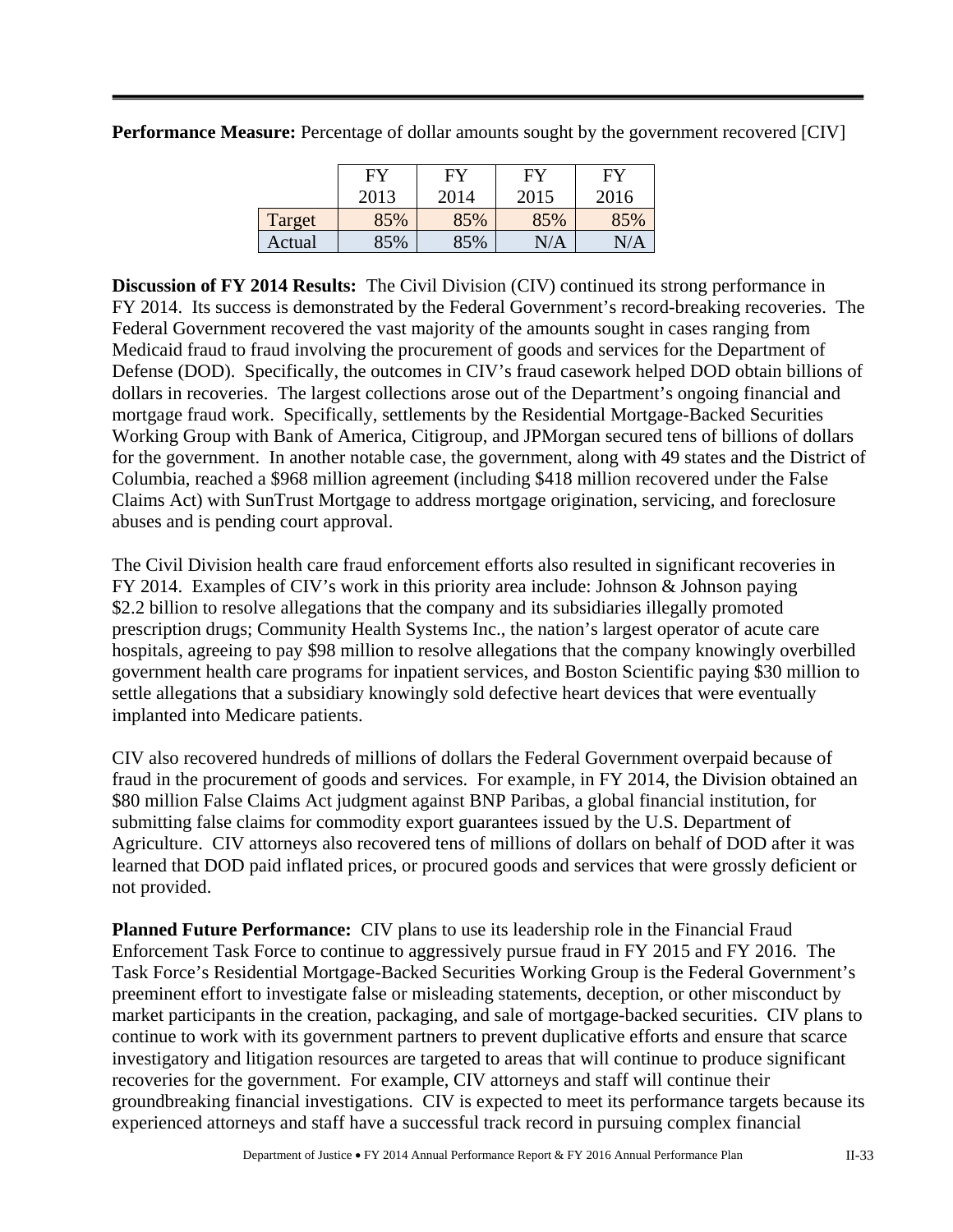investigations and litigation, and will use their expertise to identify the best legal claims for the government.

**Definition:** Affirmative monetary cases are civil matters in which the Government seeks to recover a sum of money from a defendant. These cases typically involve waste, fraud, and abuse of federal funds. This measure shows the portion of CIV cases (60 percent) in which the government received at least 85 percent of the money it sought in affirmative monetary cases. In FY 2014, in affirmative, monetary cases handled by the Civil Division, CIV recovered at least 85% of the money it sought in 61% of the cases. The data includes cases handled only by the CIV and cases handled jointly with the USAOs.

**Data Validation, Verification, and Limitations:** CIV regularly reviews case listings and interviews attorneys concerning the status of each case. Case data is added to an internal database and quality is checked by technical staff. Attorney managers review monthly reports for data completeness and accuracy. Contractors and CIV analysts verify representative samples of data. However, the scope of the data is limited because when a case is completed, it is not automatically entered into the electronic database, and incomplete data can cause the system to under-report case closures. In addition, CIV software is designed to report data in limited ways, and analysts sometimes need to make manual adjustments to comply with reporting requirements. Some data limitations exist despite the existence of quality control and quality assurance procedures to accurately and timely gather the data. Most significantly, incomplete data can cause the system to under-report case terminations. Case terminations are recorded in an electronic database, but if there is a lag in filling out the forms and entering the information into the database, the number of terminations or cases resolved reported may be low at any point in time.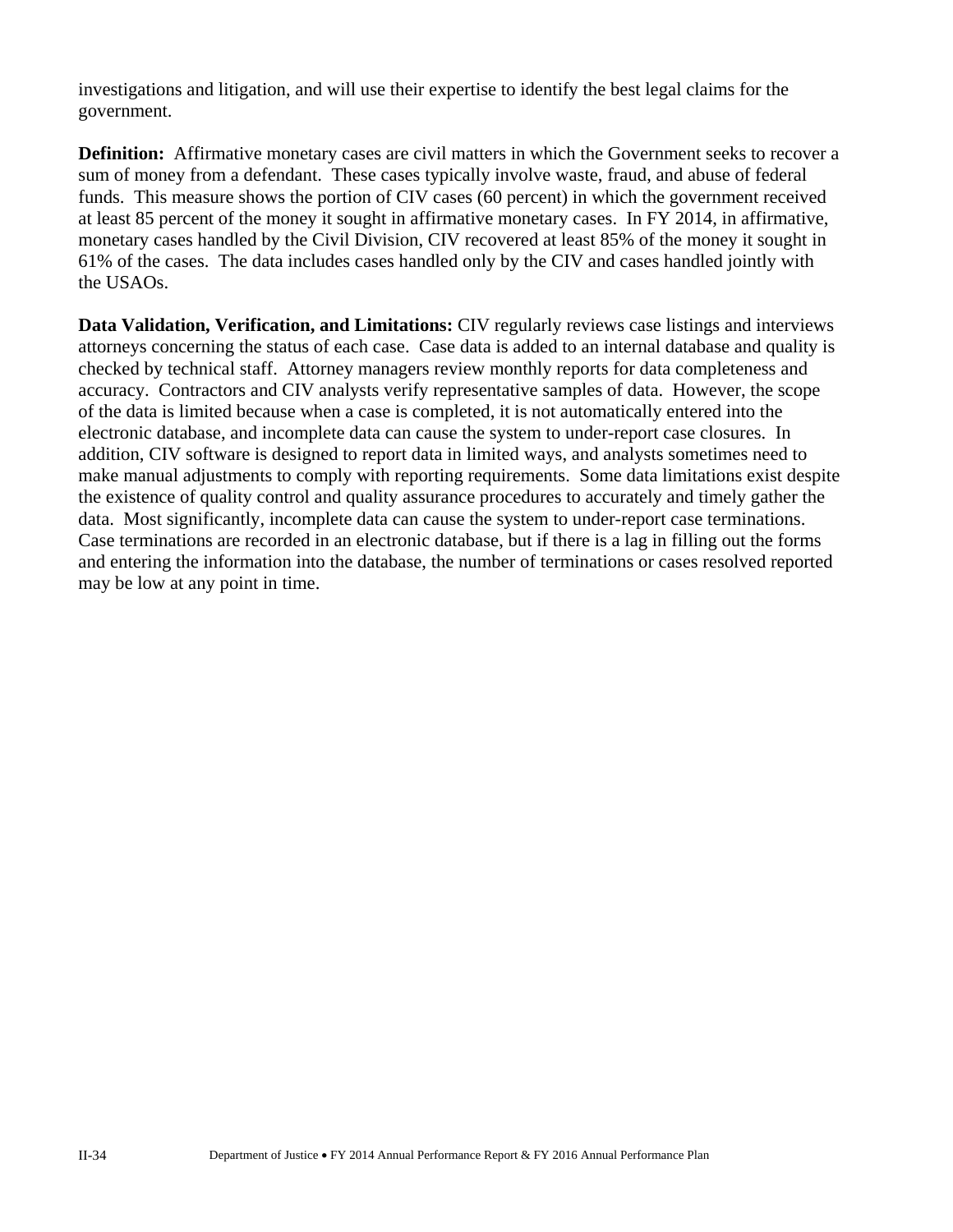## **Strategic Objective 2.5: Promote and protect American civil rights by preventing and prosecuting discriminatory practices**

The Department is committed to upholding the civil and constitutional rights of all Americans, including the most vulnerable members of society. Federal civil rights statutes reflect some of America's highest ideals and aspirations – equal treatment and equal justice under law. These statutes not only aim to protect the civil rights of racial and ethnic minorities, but also of members of religious minorities, women, persons with disabilities, service members, individuals housed in public institutions, and individuals who come from other nations and speak other languages. The Department will enforce, defend, and advance civil rights through a multi-faceted approach of litigation, prevention efforts, outreach initiatives, and technical assistance. The Department will work with the Congress, other federal agencies and partnerships, as well as through legislative, regulatory, and policy development. The Department addresses discrimination and promotes equal opportunity in a broad range of areas, including the workplace, schools and higher education institutions, housing, courts, prisons and detention facilities, police departments, and mental health facilities; in voting and immigration-related practices; and in institutions receiving federal financial assistance. The Department also ensures that private institutions of public accommodation comport with applicable federal civil rights laws.

#### **Strategic Objective Review Summary of Findings:** On track and making satisfactory progress

In FY 2014, the Department continued its commitment to upholding the civil and constitutional rights of all Americans. The Department's investigation into the disciplinary practices of the Meridian, Mississippi public school system resulted in a first-of-its-kind settlement with Meridian, MS to prevent and address racial discrimination in school discipline. The Department obtained more than \$875,000 in monetary relief and damages for victims of workplace sex discrimination and collected nearly \$900,000 in civil penalties from employers that discriminated against immigrants who are legally authorized to work in the United States.

DOJ won a \$2.5 million settlement against Saint Bernard Parish, Louisiana, to resolve lawsuits alleging that defendants sought to limit or deny rental housing to African-Americans in the aftermath of Hurricane Katrina. In addition, DOJ worked with the Consumer Finance Protection Bureau (CFPB) to reach a \$98 million settlement with Ally Bank and Financial for pricing discrimination in its automobile lending practices. This complaint was the Department's first against a national auto lender as well as its first joint fair lending enforcement action with the CFPB. The Department also reached a \$60 million settlement with Sallie Mae on behalf of 60,000 servicemembers who Sallie Mae charged more than six percent interest on student loans in violation of a six percent cap imposed by the Servicemembers Civil Relief Act.

Accomplishments include the Department's first complaint against an auto lender and first joint lending enforcement action with the CFPB, a settlement on behalf of 60,000 servicemembers who were overcharged on student loan interest, and a novel agreement to address rights of people with disabilities to obtain public employment in the broader community.

The Department also brought over 70 human trafficking cases, 53 of which involved sex trafficking. The Department also entered into a first-of-its-kind agreement with Rhode Island and the Providence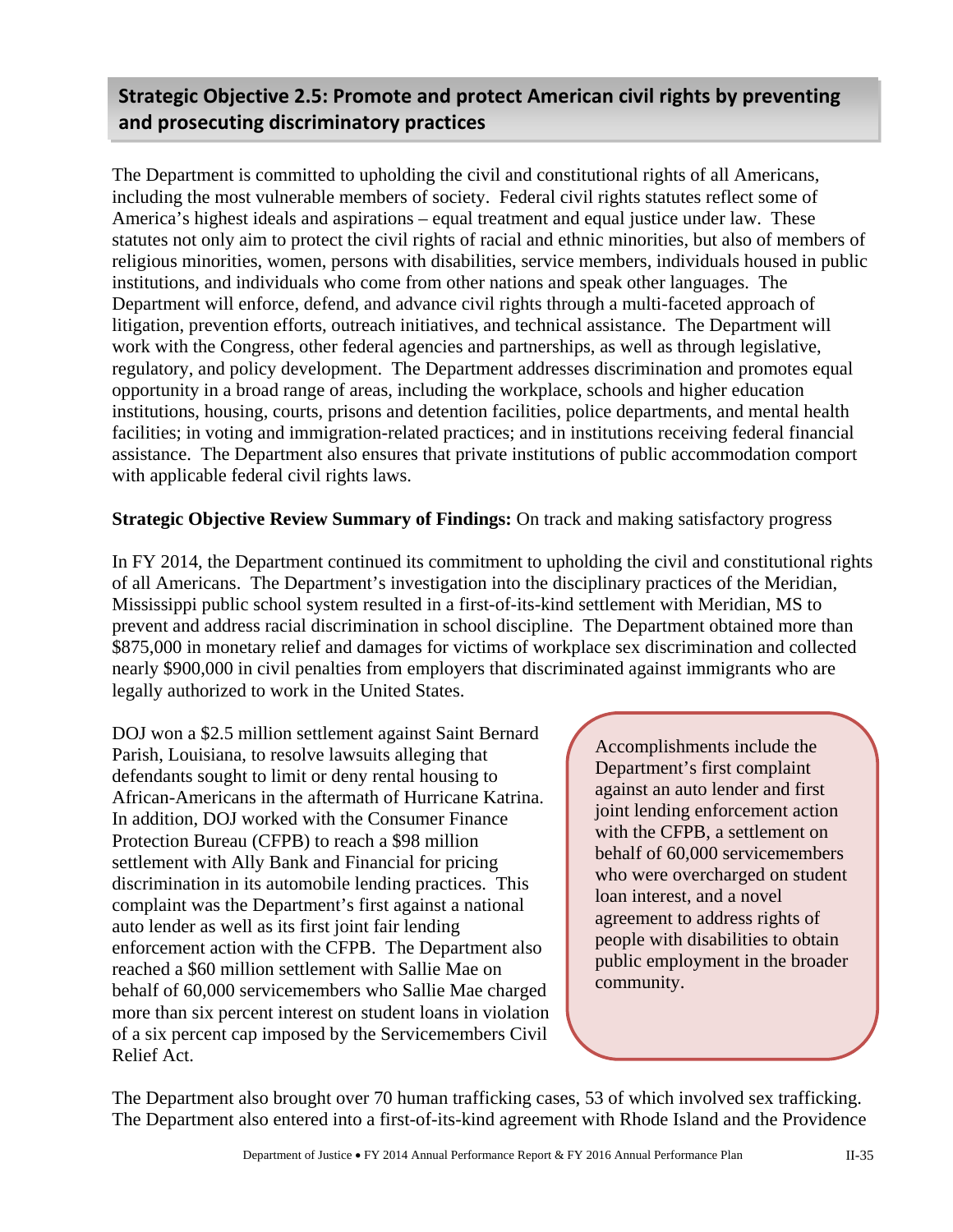Public School District to address rights of people with disabilities to obtain public employment and daytime services in the broader community, rather than in segregated sheltered workshops and facility-based day programs exclusively for people with disabilities.

As far as challenges are concerned, the core provision of the Voting Rights Act was invalidated by the Supreme Court in *Shelby County v. Holder*. As a result of the Supreme Court's ruling, certain states and localities with a history of voting discrimination are no longer required to seek federal permission before changing their voting rules and practices. In addition, heightened attention to voting rights in general has spurred some state governments and legislatures to enact laws that restrict voting rights in a variety of ways, thereby increasing the number of matters the Department investigates and the number of public inquiries to which DOJ must respond. Finally, resource constraints limit the Department's ability to investigate matters, provide training to the field, and engage in staff professional development. Despite budgetary and staffing constraints, the Department has advanced civil rights protections through enforcement activity, policy changes, and training and guidance in significant ways. The Department has tackled issues of historical and national significance such as voting rights, immigration reform, and civil rights for Lesbian, Gay, Bisexual and Transgender persons and have not shied away from difficult matters and cases.

|        | <b>EV</b> | FY   | <b>FV</b> | <b>EV</b> | EV   | FY   | FY   |
|--------|-----------|------|-----------|-----------|------|------|------|
|        | 2010      | 2011 | 2012      | 2013      | 2014 | 2015 | 2016 |
| Target | 85%       | 85%  | 85%       | 85%       | 85%  | 85%  | 85%  |
| Actual | 89%       | 84%  | 94%       | 100%      | 90%  | N/A  | N/A  |

**Measure Name:** Percent of civil rights cases favorably resolved: criminal cases [CRT]

 **Measure Name:** Percent of civil rights cases favorably resolved: civil cases [CRT]

|        | <b>FY</b> | <b>FY</b> | <b>FY</b> | <b>FY</b> | EV   | <b>FY</b> | FY   |
|--------|-----------|-----------|-----------|-----------|------|-----------|------|
|        | 2010      | 2011      | 2012      | 2013      | 2014 | 2015      | 2016 |
| Target | 85%       | 85%       | 85%       | 85%       | 85%  | 85%       | 85%  |
| Actual | 95%       | 97%       | 98%       | 93%       | 99%  | N/A       | N/A  |

**Discussion of FY 2014 Results:** The Civil Right Division's (CRT) Criminal Section continues to achieve results. Each year, the Division receives more than 10,000 complaints alleging criminal interference with civil rights. In FY 2014, the Division filed 132 criminal cases, its second-highest number ever. Further, the Division filed 38% more criminal civil rights prosecutions in the last six fiscal years (742 indictments in FY 2009 - FY 2014) than the previous six years (537 indictments in FY 2003 - FY 2008).

The Division's civil litigating sections reached record settlements in the year, issuing guidance and technical assistance documents and engaging in training and outreach. In the enforcement arena, the Division resolved 99% of its cases successfully, 14 percent more than its FY 2014 target of 85 percent. The Division's successful civil enforcement program also saw a number of settlements involving significant sums of money and/or relief for large numbers of individuals. This includes resolution of three statewide American Disability Act (ADA) *Olmstead* settlements and filing of one new ADA *Olmstead* lawsuit. Since 2009, the Division's ADA *Olmstead* settlements are affecting the lives of over 46,000 people with disabilities.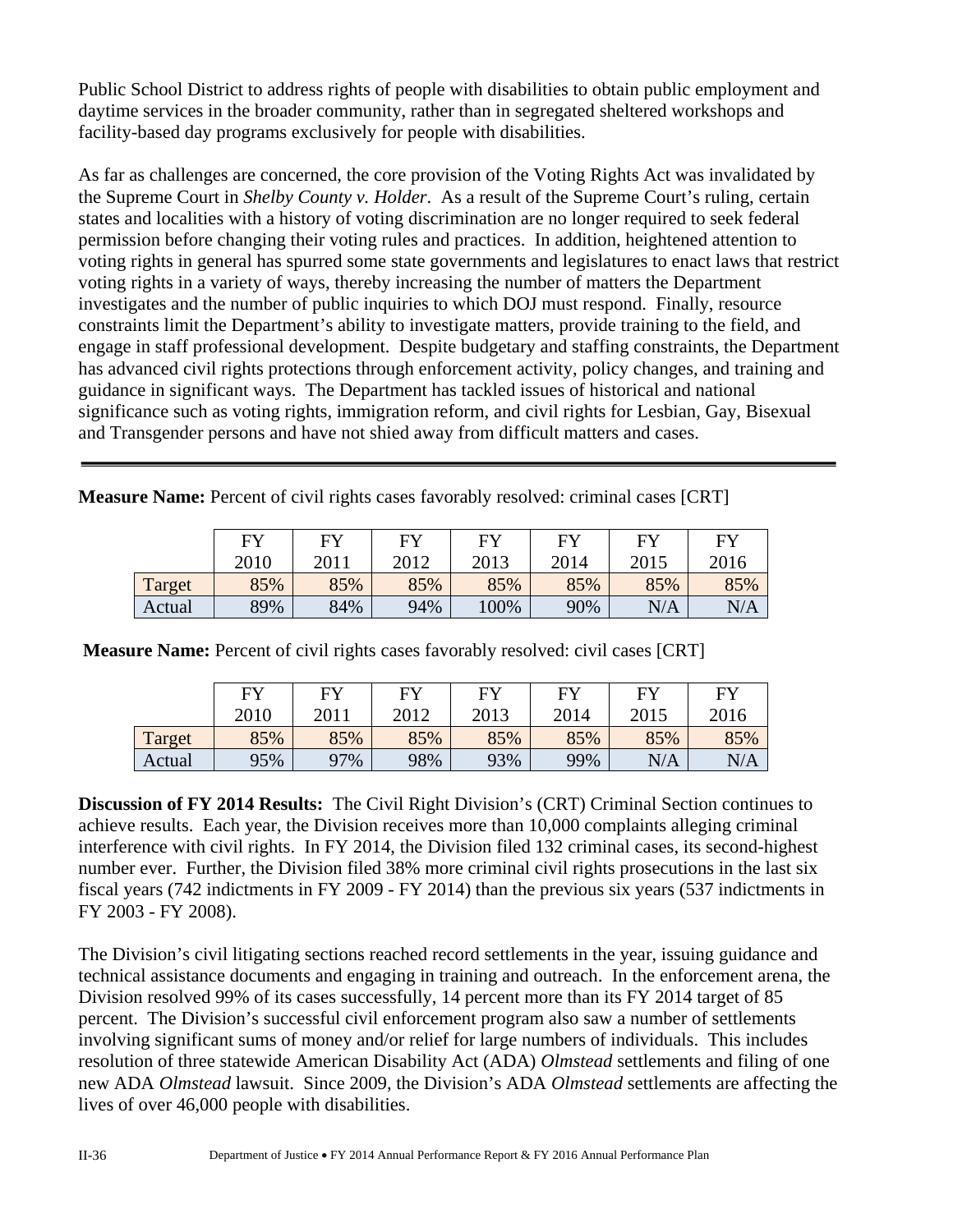**Planned Future Performance:** The Division supports Strategic Objective 2.5 by advancing three basic principles: 1) protecting the most vulnerable among us by ensuring that all in America can live free from fear of exploitation, discrimination, and violence; 2) safeguarding the fundamental infrastructure of democracy by protecting the right to vote and access to justice, by ensuring that communities have effective and democratically accountable policing, and by protecting those who protect us; and, 3) expanding opportunity for all people by advancing the opportunity to learn, the opportunity to earn a living, the opportunity to live where one chooses, and the opportunity to worship freely in one's community.

CRT will continue to pursue its core principles by expanding several key enforcement areas. The Division will pursue existing cases and look for new opportunities to effectuate each of these principles. The Division will continue to build strategic partnerships with USAOs, other federal, state and local agencies, foreign governments and private organizations. Such partnerships expand the Division's ability to expand its enforcement efforts and bring new cases. In addition, the Division will seek new opportunities to engage in technical assistance, training and outreach to prevent civil rights violations. Specifically, the Division will:

- Protect victims of human trafficking and prosecute traffickers. CRT will continue to expand its already successful human trafficking program by coordinating the launch of Phase II of the ACTeam Initiative beginning in 2015. It is anticipated that significant CRT resources will be necessary to implement Phase II of the ACTeam Initiative while continuing to support the highly productive Phase I ACTeam Districts.
- **Ensure effective and accountable policing:** Given the enhanced national attention to policing practices, the Division will continue to devote substantial resources to address unconstitutional policing practices throughout the country. As part of this work, the Division will continue to analyze successful outcomes from past cases to develop best practices for encouraging effective and accountable policing.
- **Protect students from sexual assault:** Protecting students from sexual harassment and assault is a high priority for the Division. CRT is a member of the White House Task Force to Protect Students from Sexual Assault. The Division will engage in compliance reviews, outreach, technical assistance and litigation to address the increasing number of complaints of sexual harassment, including assault, in primary and secondary schools, and institutions of higher learning.
- **Ensuring equal employment opportunity for all.** The Division will seek additional opportunities to educate workers and employers about the anti-discrimination provision of the Immigration and Nationality Act. This work involves enforcement, technical assistance, training, and outreach.

**Definition:** Cases favorably resolved include those cases that resulted in court judgments favorable to the government, as well as settlements.

**Data Validation, Verification and Limitations:** The data source for this measure is the Civil Rights Division's Interactive Case Management System (ICM). The ICM is the official workload system of record for CRT and is used to generate key data for both internal and external inquiries. The ICM captures and reports on the level of effort that attorneys and professionals dedicate to matters and case-related tasks. Senior managers of the Division are responsible for ensuring the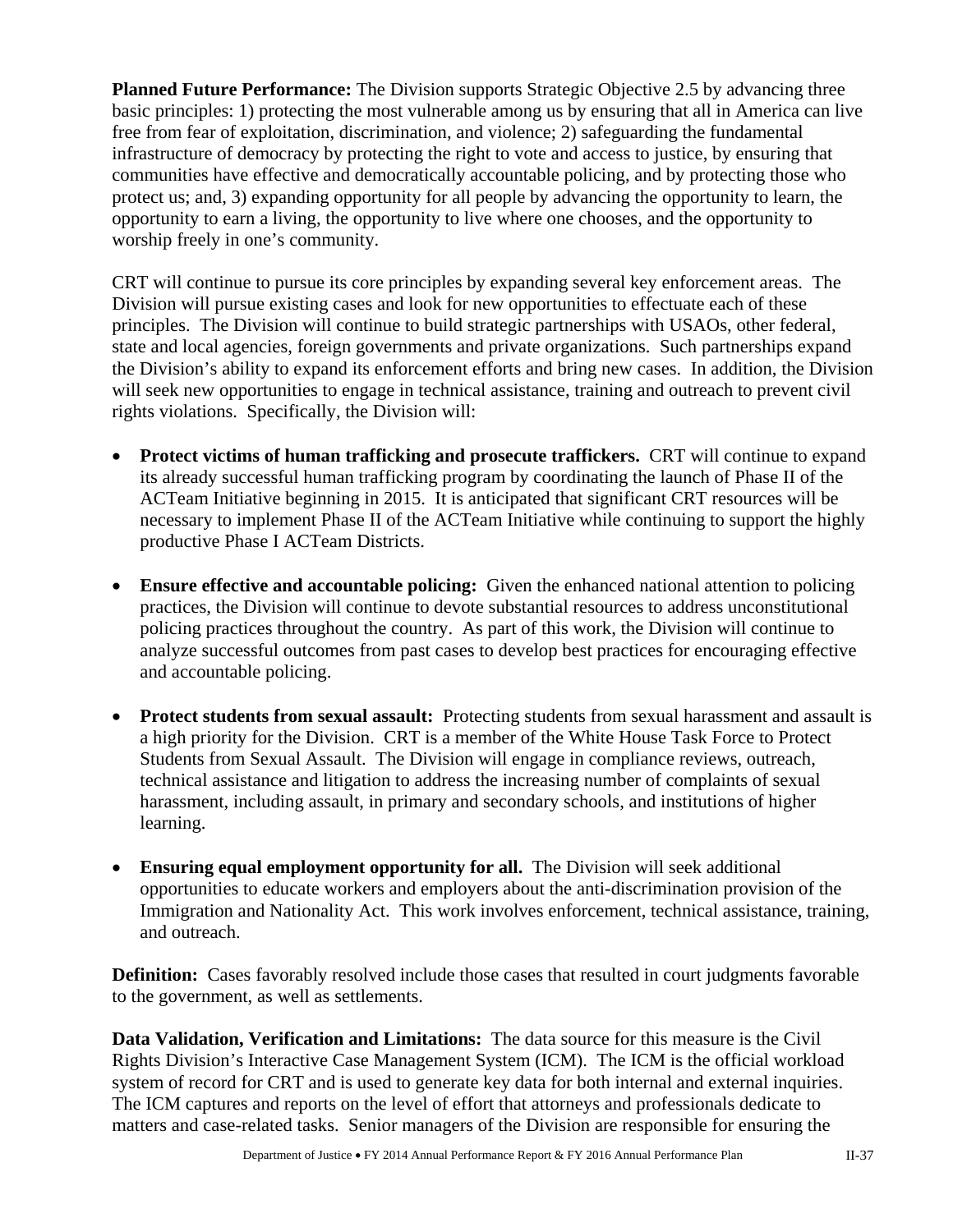accuracy of data contained in the ICM. Ad Hoc reviews are also conducted. Due to reporting lags, case closures for any given year may be under or over-reported.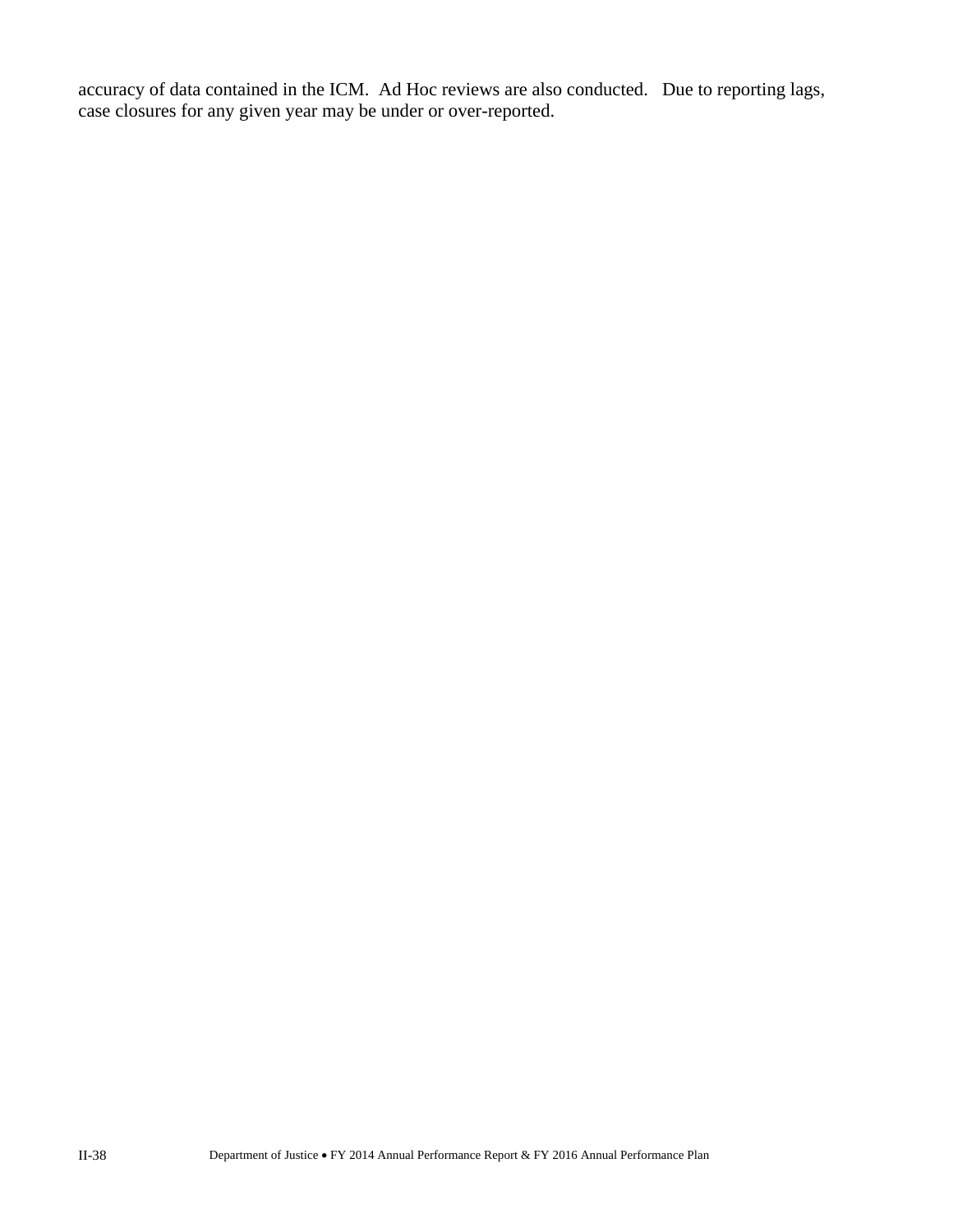## **Strategic Objective 2.6: Protect the federal fisc and defend the interests of the United States**

The Department of Justice is the Nation's largest law office and chief litigator. The Department is involved in both defending and representing hundreds of United States' agencies, offices, and employees; in defending against myriad challenges to federal laws, programs, and policies; and in protecting the integrity of the Nation's antitrust laws and bankruptcy system. This work is critical to protecting the federal fisc against unwarranted monetary claims and to ensuring the United States can continue to protect the Nation's security, maintain civil law and order, and ensure public safety. Accordingly, the Department will continue to fulfill these responsibilities by defending the Federal Government against monetary claims and challenges to its jurisdiction and authority, including the constitutionality of statutes passed by Congress.

Defensive litigation impacts virtually every aspect of the Federal Government's operations. The Department represents over 200 federal agencies, the U.S. Congress, and the federal treasury in litigation arising from a broad range of monetary claims against the government, including legal action related to domestic and foreign operations, American Indian litigation, commercial activities, entitlement programs, internal revenue activities, and environmental and conservation laws. The potential cost to the government and federal tax payers from these matters could be substantial, but through rigorous and fair representation, DOJ will continue to mitigate any potential losses and protect federal monies.

**Strategic Objective Review Summary of Findings:** The Department of Justice, in consultation with the Office of Management and Budget, has determined that performance toward this objective is making noteworthy progress

The Department vigorously and successfully defended the interests of the United States and protected the federal fisc in FYs 2013 and 2014. The Department has a powerful array of legal components dedicated both to affirmatively enforcing our nation's criminal and civil laws and to defending the law and the actions of United States. The Department obtained judgments favorable to the United States in more than 75,000 defensive cases, out of approximately 89,000 cases terminated, saving

#### **In FY 2014, the Department:**

- $\blacktriangleright$  Filed over 61,000 criminal cases
- $\blacktriangleright$  Pressed charges against 84,000 defendant
- $\bullet$  Collected over \$2.89 billion in criminal debts

more than \$3.5 billion in medical malpractice cases alone, and reached a landmark settlement with JPMorgan concerning mortgage fraud representing the largest settlement with a single entity in American history. Additionally, Johnson & Johnson Company and its subsidiaries will pay more than \$2.2 billion to resolve criminal and civil liability arising from allegations relating to prescription drugs.

DOJ also settled the largest government contract case ever filed, a \$4.8 billion suit involving the A-12 stealth aircraft, receiving aircraft and services valued at over \$400 million and paying nothing; obtained just over \$1 billion in criminal fines in the antitrust area; collected more than \$1.2 billion and retained over \$977 million in tax refunds that otherwise would have been paid out, not to mention success in investigations and prosecutions of offshore tax evaders and users of secret offshore accounts; imposed nearly \$12.7 million in penalty resulting from vessel pollution; voided unfounded environmental claims of more than \$6.8 billion; entered into several significant national settlements and brought concerted enforcement actions to address issues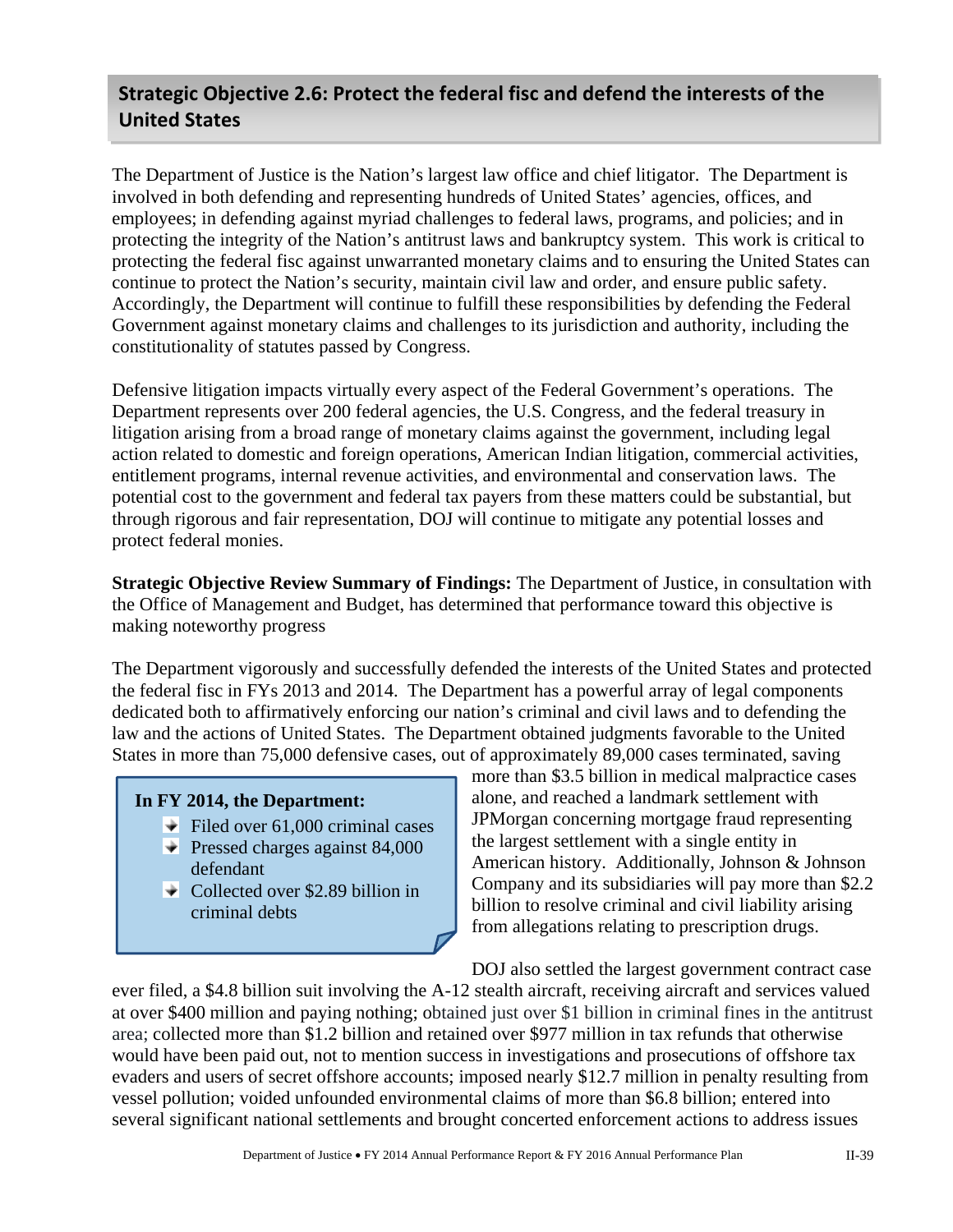such as misconduct by professional firms and creditors, particularly mortgage servicers, breaches of consumer privacy protections, and improper conduct by debtors; and processed close to 2,000 petitions for pardon after completion of sentence and commutation of sentence, notwithstanding small size of staff.

The Department will use the best technology available to improve efficiency, notably including its litigation support program to review and analyze documents and electronic evidence. In addition, DOJ will continue to aggressively represent the Federal Government in lawsuits and pursue affirmative cases in all areas – such as financial and health care fraud, antitrust violations, environmental crimes, tax evasions, and bankruptcy abuse.

**Performance Measure:** Case resolution for DOJ litigating divisions – percent of criminal cases favorably resolved [ATR, CIV, ENRD, TAX]

|        | F <sub>Y</sub> | $E$ V | $E$ V | FV   | $E$ V | EV   | <b>FY</b> |
|--------|----------------|-------|-------|------|-------|------|-----------|
|        | 2010           | 2011  | 2012  | 2013 | 2014  | 2015 | 2016      |
| Target | 90%            | 90%   | 90%   | 90%  | 90%   | 90%  | 90%       |
| Actual | 94%            | 93%   | 92%   | 92%  | 95%   | N/A  | N/A       |

**Measure Name:** Case resolution for DOJ litigating divisions – percent of civil cases favorably resolved [ATR, CIV, ENRD, TAX]

|        | <b>FY</b> | <b>FY</b> | FУ   | FV   | EV   | <b>EV</b> | FY   |
|--------|-----------|-----------|------|------|------|-----------|------|
|        | 2010      | 2011      | 2012 | 2013 | 2014 | 2015      | 2016 |
| Target | 80%       | 80%       | 80%  | 80%  | 80%  | 80%       | 80%  |
| Actual | 85%       | 85%       | 81%  | 85%  | 96%  | N/A       | N/A  |

**Discussion of FY 2014 Results:** In FY 2014, the Antitrust Division (ATR) exceeded the Department's targets for both criminal and civil cases favorably resolved. The Division experienced key criminal wins in real estate foreclosure auctions, automotive parts, ocean shipping, and LIBOR (London Interbank Offered Rate) wholesale interest rates. Favorable resolution in the Division's civil program included positive outcomes in matters involving industries as diverse as broadcast television, passenger airlines, and telecommunications.

The Civil Division (CIV) continued to favorably resolve the overwhelming majority of the cases it handled (approximately 86 percent of CIV caseload is defensive). CIV's defensive non-monetary cases include immigration removal orders, challenges to federal laws, and the confidentiality of national security information. CIV's defensive monetary cases include thousands of tort claims filed against federal agencies, billing disputes with government contractors, and major financial litigation with tens of billions of government dollars at stake. A loss in any monetary case could result in the payment of unwarranted damages and encourage similar lawsuits in the future. In FY 2014, CIV defeated at least 85 percent of the dollar amounts sought by plaintiffs in 90 percent of its defensive monetary cases. This success saved the Government from paying billions of dollars to opposing parties. In cases resolved during FY 2014, CIV defeated over \$15 billion sought by opponents.

The Division's affirmative monetary cases enforce laws designed to punish individuals and companies that overbill federal programs like Medicare and Medicaid; recover billions of federal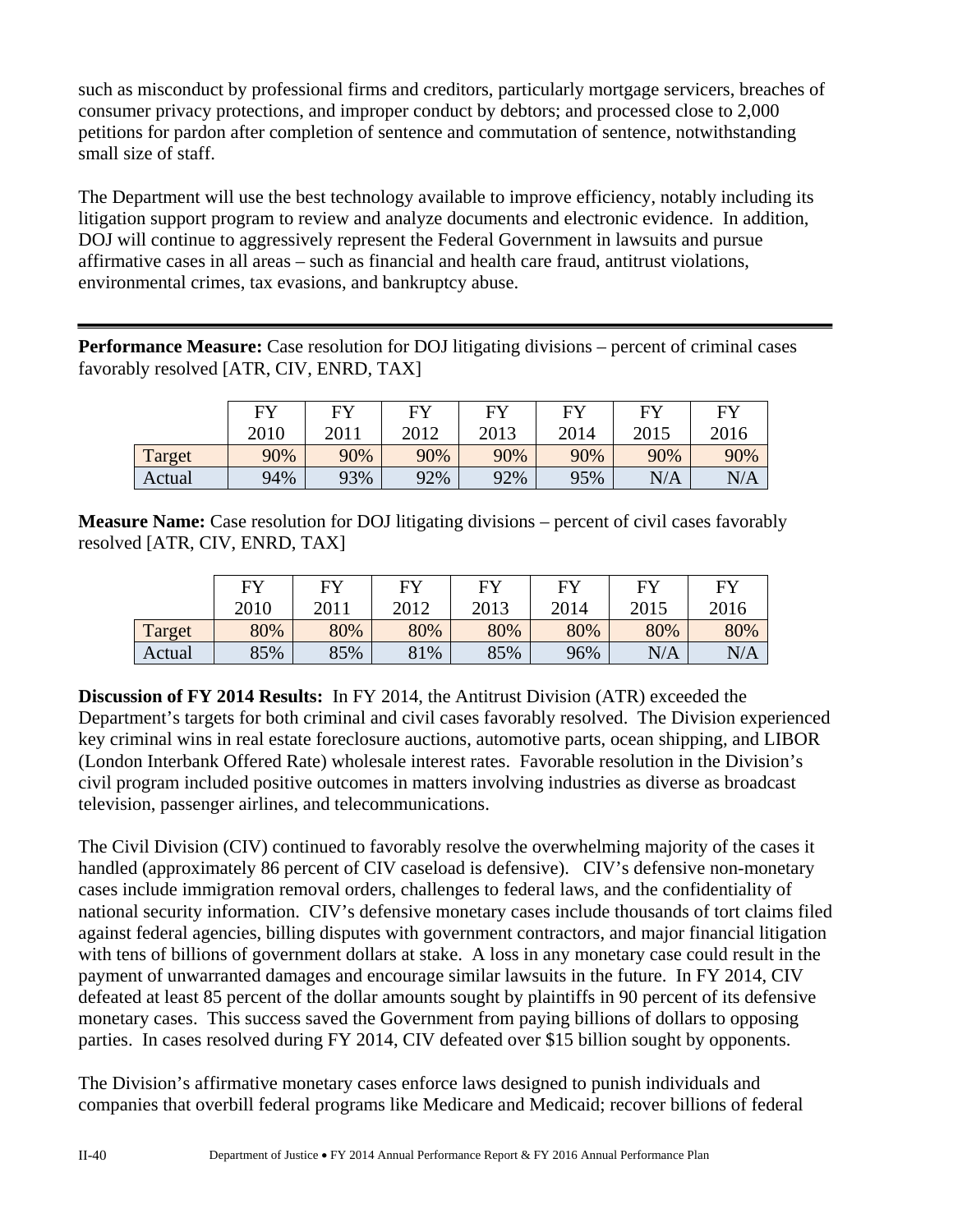funds; and uphold the integrity of the federal procurement process by filing lawsuits against contactors that misrepresent their work, provide deficient services, or overbill federal agencies.

The Environmental and Resources Division (ENRD) successfully prosecuted 79 defendants, a success rate of 91%. These cases included that of Zhifei Li, the owner of an antique business in China, who pleaded guilty to being the organizer of an illegal wildlife smuggling conspiracy in which 30 rhinoceros horns and numerous objects made from rhino horn and elephant ivory worth more than \$4.5 million were smuggled from the United States to China.

Regarding civil-related cases, ENRD achieved a favorable outcome of 93 percent, including a major Clean Air Act case settled with Houston-based CITGO Petroleum Corporation, in which the company agreed to pay a \$737,000 civil penalty and to implement projects to reduce harmful air pollution. In addition to the penalty, the CITGO settlement requires the company to implement projects that are expected to reduce emissions of volatile organic compounds, including toxics, by more than 100 tons over the next five years.

One of the Tax Division's (TAX) top litigation priorities continues to be the concerted civil and criminal effort to combat the serious problem of non-compliance with our tax laws by US taxpayers using secret offshore accounts – a problem that a 2008 Senate report concluded costs the U.S. Treasury at least \$100 billion annually. In May 2014, the Tax Division obtained a historic guilty plea and a total payment of \$2 billion in restitution and a fine from Credit Suisse AG, the second largest bank in Switzerland, for assisting thousands of U.S. clients to evade their taxes by maintaining undeclared bank accounts for them and helping them conceal those undeclared accounts from the U.S. government through various means. In addition, the Division has taken enforcement actions against numerous bankers, attorneys, facilitators, investment advisors and account holders in connection with activities conducted by banks located in Switzerland, India, Israel and the Caribbean.

In addition, in August 2013, the Department announced a Program for Non-Prosecution Agreements or Non-Target Letters for Swiss Banks, under which most Swiss banks have an opportunity to resolve potential criminal exposure in return for providing substantial cooperation to the Department, including submission of detailed information regarding those who may have committed tax and taxrelated violations. Since that time, TAX has devoted resources to resolving the requests of banks coming forward to address their potential criminal exposure. The Division also ensures that the public is aware of the comprehensive offshore initiative. Indeed, the IRS credits the publicity surrounding this initiative with prompting a huge increase in the number of taxpayers who have "come in from the cold" and voluntarily disclosed to the IRS their previously hidden foreign accounts.

**Planned Future Performance:** In FY 2015 and FY 2016, ATR expects to continue to meet or exceed favorable resolution targets for cases in its civil and criminal programs. Building on its successful realignment of operations for its regional offices and Washington DC headquarters, the Division plans to continue hiring attorney and paralegal staffing to effectively support investigations. The planned hiring will enable the Division to directly address antitrust matters in the U.S. economy including investigations into financial fraud and related investigations in the foreign currency exchange market, real estate foreclosure auctions; intellectual property; transportation systems, including domestic and international airline alliances, automobile parts manufacturing, and ocean shipping; and technology-related industries including telecommunications, hardware manufacturing and software applications.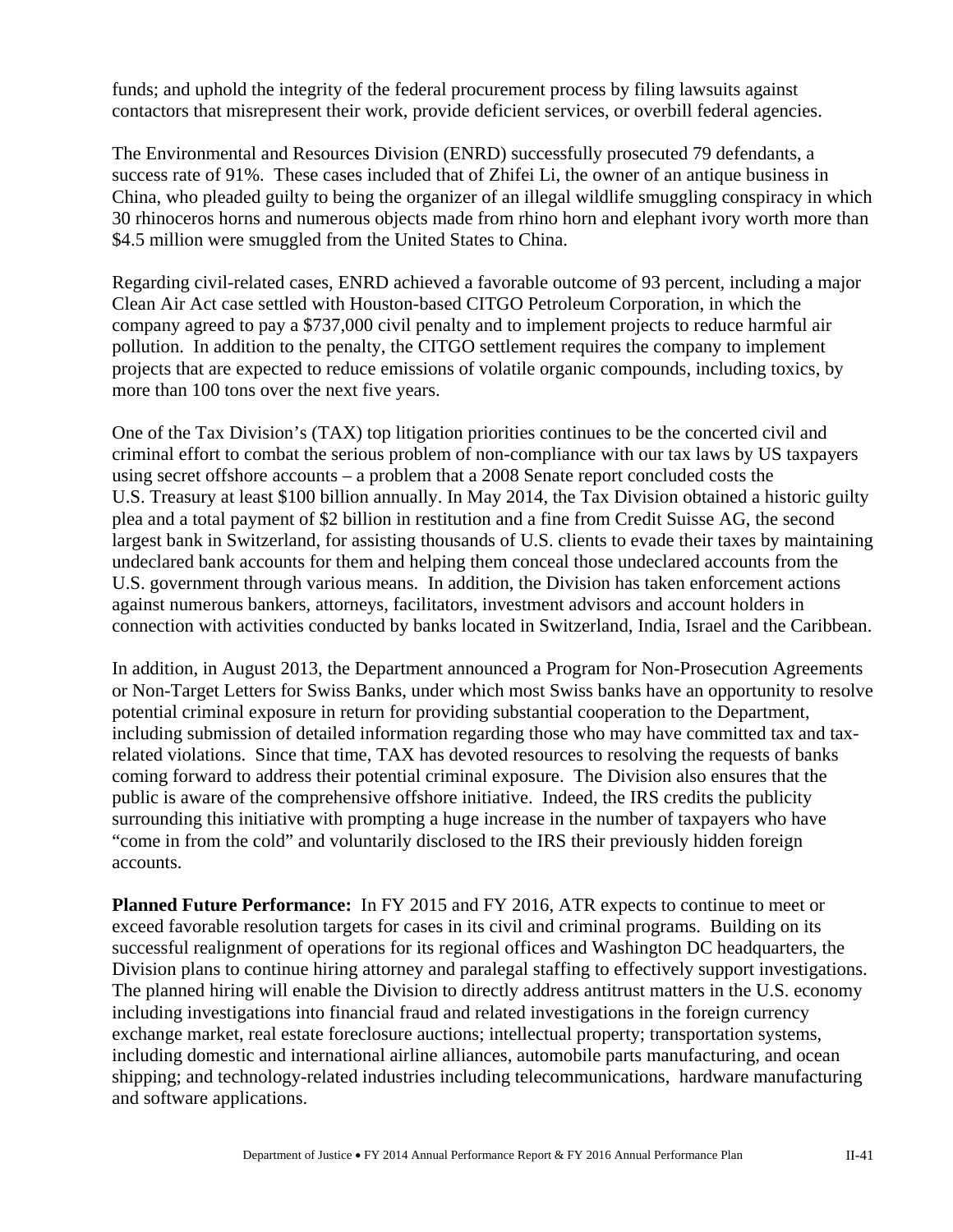Achieving favorable outcomes in some of the government's most complex cases requires high caliber attorney and non-attorney personnel, as well as cutting edge litigation support services. In FY 2015 and FY 2016, CIV will continue to recruit and retain highly skilled attorneys and support staff to achieve its performance targets, and provide them with training opportunities to refine and enhance their skills. In addition, CIV will use the best technology available to improve efficiency, notably including its litigation support program to review and analyze documents and electronic evidence. CIV plans to use the resources discussed above to advance Administration priorities.

Vigorous prosecution remains the cornerstone of the Department and ENRD's integrated approach to ensuring broad-based environmental compliance. It is the goal of investigators and prosecutors to discover and prosecute criminals before they have done substantial damage to the environment (including protected species), seriously affected public health, or inflicted economic damage on consumers or law-abiding competitors. The Department's environmental protection efforts depend on a strong and credible criminal program to prosecute and deter future wrongdoing. Highly publicized prosecutions and tougher sentencing for environmental criminals are spurring improvements in industry practice and greater environmental compliance. Working together with federal, state and local law enforcement, the Department is meeting the challenges of increased referrals and more complex criminal cases through training of agents, officers and prosecutors, outreach programs, and domestic and international cooperation. The success of the Department ensures the correction of pollution control deficiencies, reduction of harmful discharges into the air, water, and land, clean-up of chemical releases, abandoned waste, and proper disposal of solid and hazardous waste. In addition, the Department's enforcement efforts help ensure military preparedness, safeguard the quality of the environment in the United States, and protect the health and safety of its citizens.

The Tax Division will continue to employ all the tax enforcement tools at its disposal to protect the integrity of the tax system. To that end, TAX will continue to be responsive to shifts in tax schemes and to expand existing programs, thus achieving greater benefits, including enhanced voluntary compliance and reductions in the Tax Gap. Comprehensive enforcement of the tax statutes against individuals and businesses attempting to evade taxes, failing to file returns, and/or submitting false returns, are at the core of the Division's mission. Full, fair and consistent enforcement of the internal revenue laws serves the goals of both specific and general deterrence and helps us meet our commitment to all taxpayers who comply with their tax reporting, filing and payment obligations.

**Definition:** Cases favorably resolved include those cases that resulted in court judgments favorable to the government, as well as settlements. For antitrust-related merger cases, favorably resolved data includes: abandoned mergers, mergers "fixed," or mergers with consent decrees. Non-merger cases favorably resolved include instances where practices changed after the investigation and complaints filed with consent decrees. The data set includes non-appellate cases closed during the fiscal year.

**Data Validation, Verification, and Limitations:** Each component implements their individual methodology for verifying data; however, in general, case listings and reports are reviewed by attorney managers for data completeness and accuracy on a routine basis. Batch data analysis and ad hoc reviews are also conducted. Data quality suffers from the lack of a single DOJ case management system and a standardized methodology for capturing case related data. Due to the inherent variances in data collection and management, cases may refer to cases or individuals. In addition, due to reporting lags, case closures for any given year may be under or over-reported.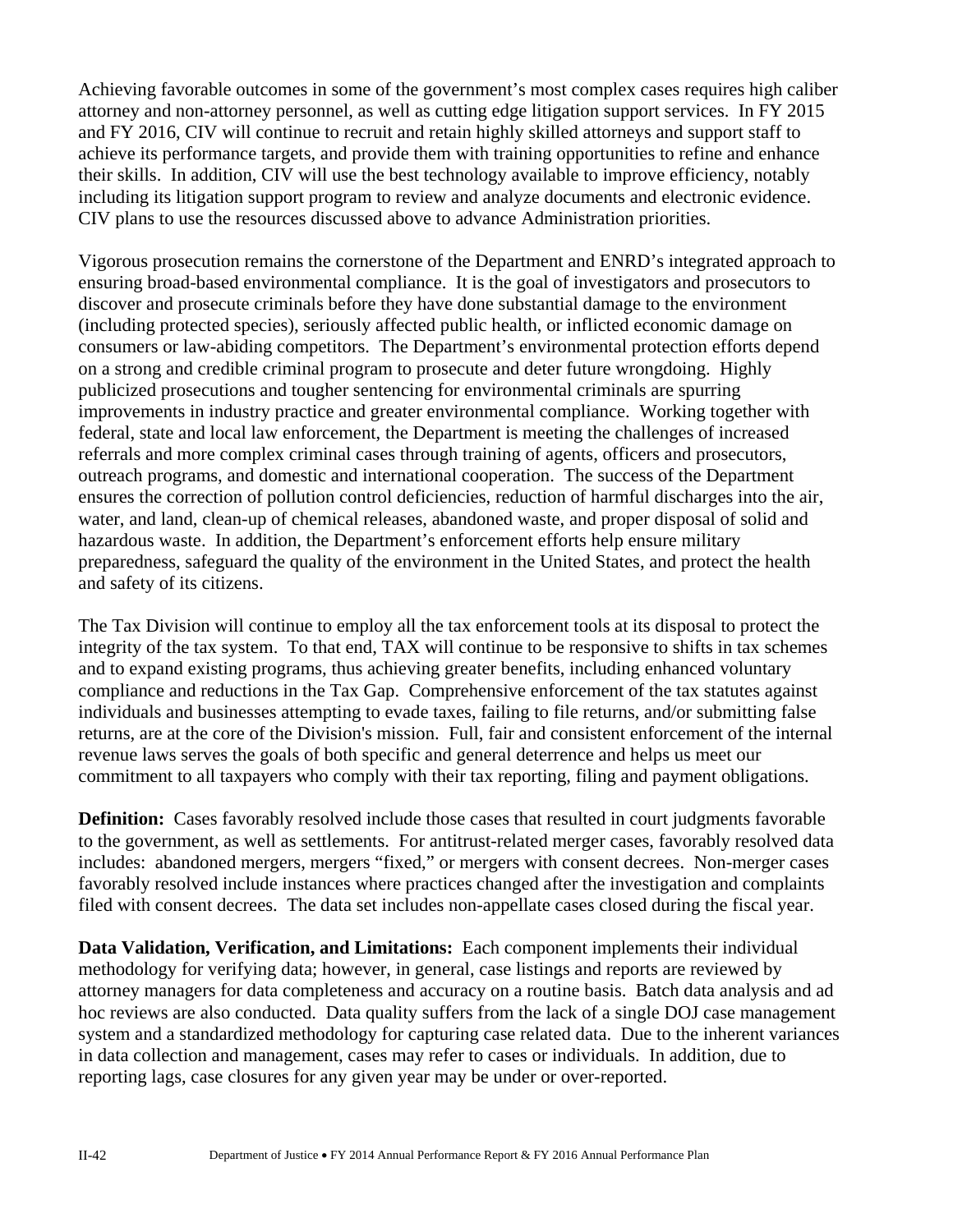# III

**STRATEGIC GOAL 3:** Ensure and Support the Fair, Impartial, Efficient, and Transparent Administration of Justice at the Federal, State, Local, Tribal, and International Levels

An integral role of the Department of Justice is to help in the administration of our federal justice system. To ensure the goal of the fair and efficient operation of our federal system, the Department must provide for a proper federal court proceeding by protecting judges, witnesses, and other participants; ensure the appearance of criminal defendants for judicial proceedings or confinement; and ensure the apprehension of fugitives from justice. The Department also provides safe, secure, and humane confinement of defendants awaiting trial or sentencing and those convicted and sentenced to prison. In order to improve our society and reduce the burden on our justice system, the Department provides services and programs to facilitate inmates' successful reintegration into society, consistent with community expectations and standards. The Department strives to adjudicate all immigration cases promptly and impartially in accordance with due process. Additionally, the Department works to promote and strengthen innovative strategies in the administration of state and local justice systems and uphold the rights and improve services to victims of crime.

| <b>Summary of Goal 3 Performance Results</b> |                                                                                                  |                       |                                 |                                 |  |  |  |  |  |  |
|----------------------------------------------|--------------------------------------------------------------------------------------------------|-----------------------|---------------------------------|---------------------------------|--|--|--|--|--|--|
| <b>Strategic</b><br><b>Objective</b>         | <b>Measure Name</b>                                                                              | Page<br><b>Number</b> | <b>FY 2014</b><br><b>Target</b> | <b>FY 2014</b><br><b>Actual</b> |  |  |  |  |  |  |
| 3.1                                          | Percent of grantees implementing<br>one or more evidence-based<br>programs [OJP/OJJDP]           | $II-47$               | 53%                             | $TBD^3$                         |  |  |  |  |  |  |
| 3.2                                          | Assaults against protected court<br>members [USMS]                                               | $II-50$               | $\theta$                        | $\overline{0}$                  |  |  |  |  |  |  |
| 3.3                                          | Percent of system-wide crowding<br>in federal prisons [BOP]                                      | $II-53$               | 33%                             | 30%                             |  |  |  |  |  |  |
| 3.4                                          | Number of inmate participants in<br>the Residential Drug Abuse<br><b>Treatment Program [BOP]</b> | $II-56$               | 16,812                          | 18,102                          |  |  |  |  |  |  |
|                                              | Percent of youths who exhibit a<br>desired change in the targeted<br>behavior [OJP]              | $II-57$               | 71%                             | $TBD^3$                         |  |  |  |  |  |  |

 $\overline{a}$  ${}^{3}$ FY 2014 data will be available in March 2015.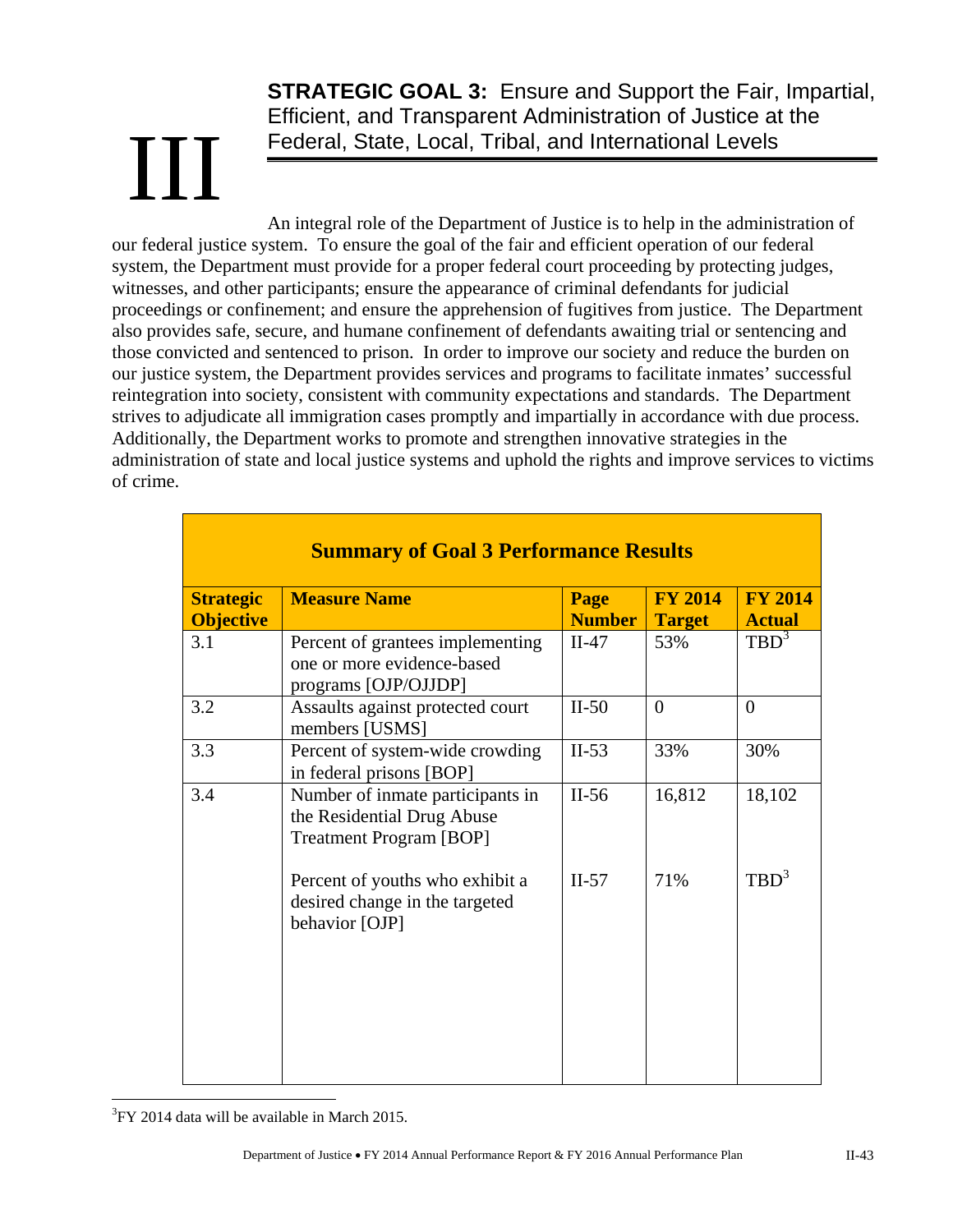| <b>Strategic</b> | <b>Measure Name</b>                                                                                                                                                                                                                                                                                                           | Page               | <b>FY 2014</b>                  | <b>FY 2014</b>           |
|------------------|-------------------------------------------------------------------------------------------------------------------------------------------------------------------------------------------------------------------------------------------------------------------------------------------------------------------------------|--------------------|---------------------------------|--------------------------|
| <b>Objective</b> |                                                                                                                                                                                                                                                                                                                               | <b>Number</b>      | <b>Target</b>                   | <b>Actual</b>            |
| 3.5              | Percent and number of USMS<br>federal fugitives apprehended or<br>cleared [USMS]                                                                                                                                                                                                                                              | $II-59$            | 58% /<br>30,711                 | $63\%$ /<br>30,792       |
|                  | Number of red and green notices<br>published on U.S. fugitives and<br>sex offenders [INTERPOL<br>Washington]                                                                                                                                                                                                                  | $II-61$            | $Red-$<br>487<br>Green -<br>792 | Red-431<br>Green-<br>655 |
| 3.6              | Number of training sessions or<br>presentations given with the goal<br>of building the capacity of foreign<br>law enforcement, prosecutors, and<br>judicial systems regarding the<br>investigation and prosecution of<br>serious criminal offenses,<br>including genocide and mass<br>atrocities [CRM]                        | $II-63$            | N/A <sup>4</sup>                | 1,237                    |
| 3.7              | Percent of Institutional Hearing<br>Program cases completed before<br>release [EOIR]<br>Percent of detained cases<br>completed within 60 days [EOIR]                                                                                                                                                                          | $II-66$<br>$II-67$ | 85%<br>85%                      | 79%<br>74%               |
|                  | Percent of detained appeals<br>completed within 150 days [EOIR]                                                                                                                                                                                                                                                               | $II-68$            | 90%                             | 93%                      |
| 3.8              | Number of meetings conducted<br>with the Tribal Nations Leadership<br>Council and the OTJ to further the<br>government-to-government<br>relationship between tribes and the<br>Department, obtain perspective on<br>the Department's activities in<br>Indian Country, and raise issues<br>that have tribal implications [OTJ] | $II-70$            | 14                              | 12                       |
|                  | Number of individuals in Indian<br>Country that are receiving<br>substance abuse treatment services<br>(in-patient or out-patient),<br>including Healing-to-Wellness<br>Court [OJP]                                                                                                                                           | $II-71$            | N/A <sup>4</sup>                | 1,124                    |

<sup>&</sup>lt;sup>4</sup> Target cannot be evaluated because this is the first year that a baseline has been established.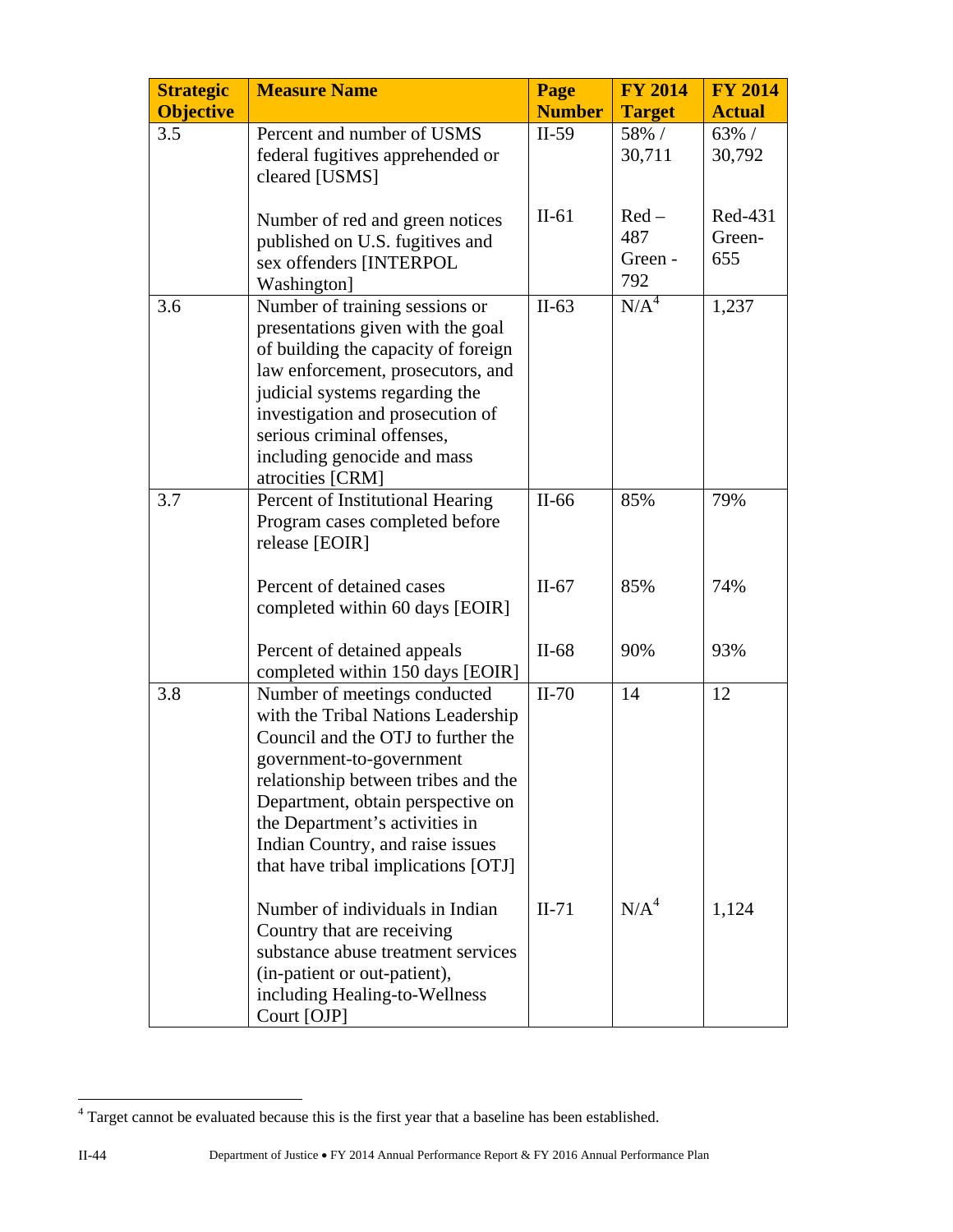**Strategic Objective 3.1: Promote and strengthen relationships and strategies for the administration of justice with law enforcement agencies, organizations, prosecutors, and defenders through innovative leadership and programs**

Preventing and controlling crime is critical to ensure the strength and vitality of democratic principles, the rule of law, and the fair administration of justice. Domestically, since state and local law enforcement are responsible for most crime control, prevention, and response in the United States, the Federal Government is most effective in these areas when it develops and maintains partnerships with the officers and officials who work in the Nation's states, cities, tribes, and neighborhoods. By partnering with key stakeholders at the state and local levels, the Department is able to build a cohesive and comprehensive body of knowledge on issues from innovative programs for inmates to the apprehension of fugitives and other criminal elements. By also forging state, local, and tribal partnerships among police, prosecutors, victim advocates, health care providers, and others, the Department's grant and knowledge-sharing programs provide victims with the protection and services they need to pursue safe and healthy lives, while simultaneously empowering communities and local law enforcement to hold offenders accountable and implement effective crime prevention strategies.

Crimes committed in the United States often have ties to networks or operations in other countries. To address these threats, the Department is committed to expanding the scope and depth of international partnerships by enhancing collaboration; helping to establish rule of law through international treaties and training and assistance; and using international working groups to foster communication to enhance investigations, intelligence sharing, and threat awareness.

#### **Strategic Objective Review Summary of Findings:** On track and making satisfactory progress

To curb the growth of gangs and related criminal activity, the Department's National Gang Intelligence Center (NGIC) integrates gang intelligence from across federal, state, and local law enforcement to curb the growth of gangs and related criminal activity. With a 25 percent increase in online queries, NGIC has progressed towards meeting its target for evidence-based programs. Some grantees have embraced evidence-based policing to combat crime by conducting data-driven, problem-led, place-based policing activities using a crime-based plan. Evidence-based Hot Spot Policing is used, along with social services agencies, to increase situational prevention strategies involving environmental adaptations for quality of life concerns. The National Integrated Ballistic Information Network (NIBIN), managed by ATF, provides law enforcement with automated ballistic imaging technology for the purpose of identifying, targeting, and prosecuting shooters and the individuals and criminal organizations that supply firearms for use in criminal activity. NIBIN has adopted several changes to improve outcomes, including refining its measures of success. NIBIN is a main contributor to the Department's Violent Crime Priority goal, to reduce gun-related violent crime, which is trending in a positive direction.

The Department supports community policing efforts with trainings and grant funds through the Coordinated Tribal Assistance Solicitation (CTAS) Program, which awarded 86 grants totaling \$26.3 million to Tribes and Tribal consortia to expand the implementation of community policing and meet the most serious needs of law enforcement in Tribal Nations. CTAS has supported training for 2,500 federal, state and tribal stakeholders across 16 states. In addition to CTAS efforts, the Community Oriented Policing Services (COPS) hiring programs increased the number of policing officers and grantee capacity to implement community policing strategies within the three primary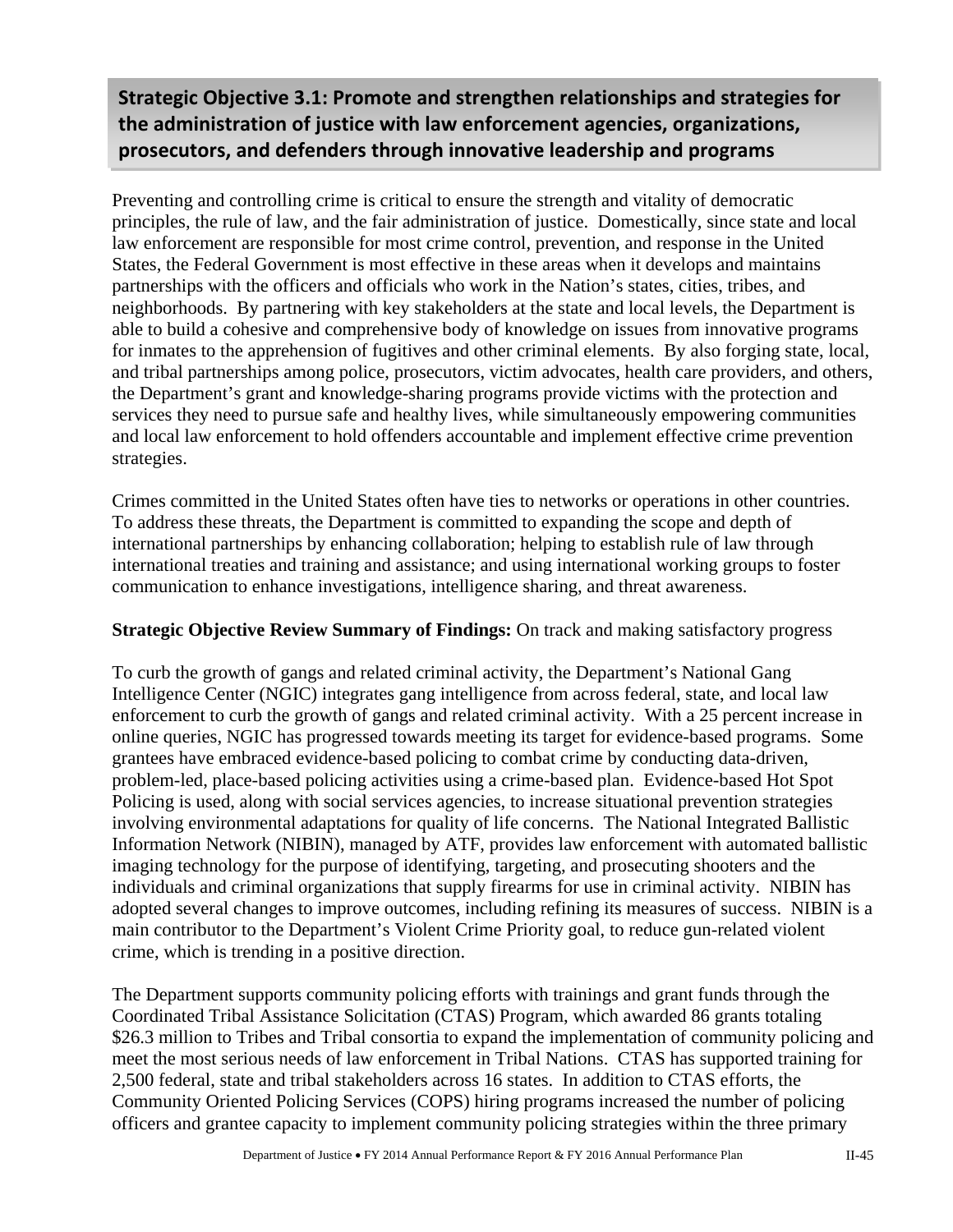elements of community policing: problem-solving; partnerships; and organizational transformation. COPS supported law enforcement hiring practices aimed toward: 1) hiring school resource officers, 2) hiring post 9/11 veterans as officers, and/or 3) addressing Homicide/Gun Violence problem areas.

DOJ's Office of Overseas Prosecutorial Development, Assistance and Training (DOJ-OPDAT) legal advisors conducted over 800 programs and trainings with criminal justice system counterparts from 89 countries, while the International Criminal Investigative Training Assistance Program (DOJ-ICITAP) law enforcement advisors conducted more than a 1,000 training events with security and law enforcement counterparts in 35 countries, which were designed to build capacity, improve international cooperation, and establish long-term relationships with partner nations. DOJ provided international assistance in criminal matters to U.S. and foreign investigators, prosecutors, and judicial authorities with respect to international extradition of

#### **Key strategies for this objective include:**

- supporting evidence-based practices;
- enhancing community engagement;
- developing targeted tactical interventions to address well-defined problems; and
- conducting root cause analyses for program improvements.

fugitives and evidence gathering, and ensured that the United States met its reciprocal obligations.

While this strategic objective remains on track the Department's most significant challenge is that the workload has increased dramatically. U.S. resources, including personnel and technology, have not kept pace with this increased demand. Over the past decade the number of requests for assistance from foreign authorities has increase nearly 60 percent, and the number of requests for computer records has increased tenfold. Despite the increased workload, the Department continues to find opportunities to support evidence-based practices and innovation, including state and local partners in transitioning to best practices through maturity models; leveraging existing resources to maximize training efforts, especially by engaging foreign governments with conditions supporting sustainable security sector progress and alignment of programs with U.S. national security priorities.

**Performance Measure:** Percent of grantees implementing one or more evidence-based program [OJP/OJJDP]

|        | F <sub>N</sub> | F <sub>Y</sub> | <b>FY</b> | FV   | F <sub>V</sub> | FY   | <b>FY</b> |
|--------|----------------|----------------|-----------|------|----------------|------|-----------|
|        | 2010           | 2011           | 2012      | 2013 | 2014           | 2015 | 2016      |
| Target | 50%            | 51%            | 52%       | 53%  | 53%            | 53%  | 53%       |
| Actual | 54%            | 43%            | 45%       | 66%  | <b>TBD</b>     | N/A  | N/A       |

**Discussion of FY 2014 Results:** Over the past few years, efforts have grown to carefully take the evidence into consideration when developing programs aimed at preventing or reducing juvenile delinquency and related risk factors. As 2014 actual rates are not available until March 2015, OJP is using FY 2013 actuals. In FY 2013, DOJ exceeded the target of 53 percent as 66 percent of grantees implemented one or more evidence-based programs.

**Planned Future Performance:** Ambitious targets and timeframes have been established for this measure. These targets were formulated using an analysis of performance measure data collected from OJJDP's various grant programs that report in the Data Collection and Technical Assistance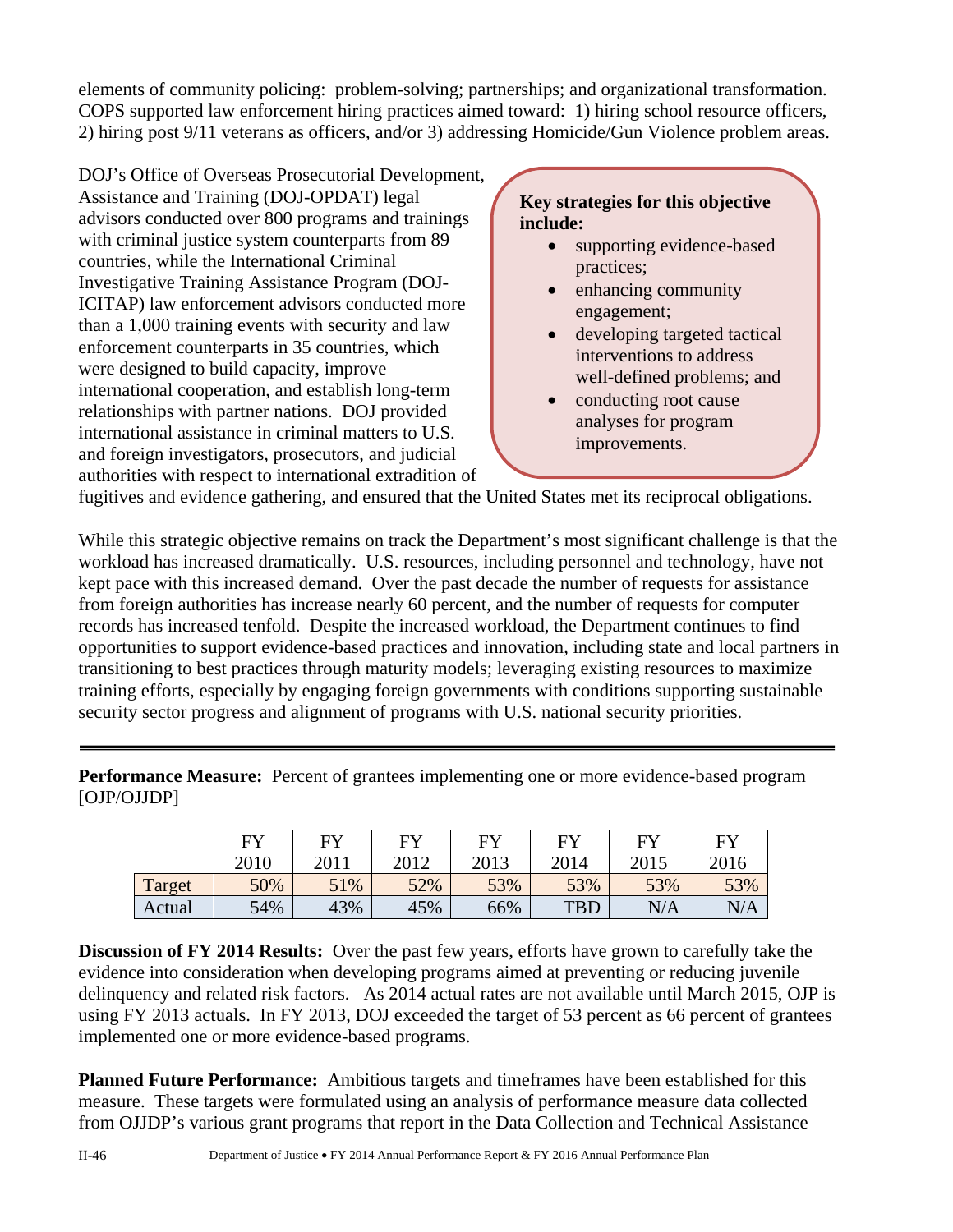Tool (DCTAT). Strategies to reach this target include requiring the use of evidence-based practices in some key upcoming competitive solicitations (such as mentoring and drug courts), as well as using stronger language in OJJDP's Formula and Block Grant solicitations encouraging the use of evidence-based practices. In addition, OJJDP relaunched its Model Programs Guide in 2014, with a more user-friendly navigation, updated and expanded literature reviews, and information regarding an array of evidence-based strategies and programs. In addition, OJJDP continues to support the development of new evidence through ongoing evaluation activities. As results are shared, it is expected that more localities will adopt the most effective practices. Finally, OJJDP is also aware that many States have recently passed legislation which encourages or requires the use of evidence based programs.

**Definition:** Evidence-based programs and practices include program models that have been shown, through rigorous evaluation and replication, to be effective at preventing or reducing juvenile delinquency or related risk factors, such as substance abuse. Model programs can come from many valid sources (e.g., Blueprints, OJJDP's Model Programs Guide, Substance Abuse and Mental Health Services Administration's Model Programs, State Model Program resources).

**Data Validation, Verification, and Limitations:** OJJDP data represent multiple grant programs that report data covering a full calendar year. Once a grant award is made, OJJDP provides comprehensive training to grant recipients regarding how to collect and report data in support of this measure. In addition, DCTAT uses several "error checks" to ensure the accuracy of the information being submitted. For this measure specifically, if a grantee indicates that they are using an "evidence-based" program, a series of follow up questions must be answered which help to identify the specific program or strategy, as well as the source that indicates it is evidence-based (e.g., OJJDP's Model Programs Guide). Data entry cannot proceed without answering these questions. The responses are reviewed periodically by OJJDP's contractor and follow up is conducted, if needed. In addition, the DCTAT system performs arithmetic error checks and identifies other outliers (such as extremely high numbers of youth served) for further inquiry.

The OJJDP conducts data validation and verification review of the reported data. The purpose of the review is to determine the quality of the data collected by the grantees (and reported to OJJDP), to verify that data are accurately collected, and that records are available and can be verified. OJJDP grant programs are reviewed on a rolling basis and actual verification is conducted by OJJDP program managers as part of their monitoring activities. OJJDP uses a stratified sampling technique to select grants for review, ensuring that at least 10 percent of grant funds are represented in the review of data validity and verification.

Data validation and verification is done on OJJDP performance measures in six assessment areas: data definitions; standards and procedures; data reporting; data entry and transfer; data quality and limitations; and data security and integrity. Once the data validation and verification review is complete, the data are analyzed to understand the availability, accuracy, and quality of the data collected for the program. The analysis is used by OJJDP program staff to make recommendations for training and technical assistance for grantees to help in future data collection or in providing support to grantees.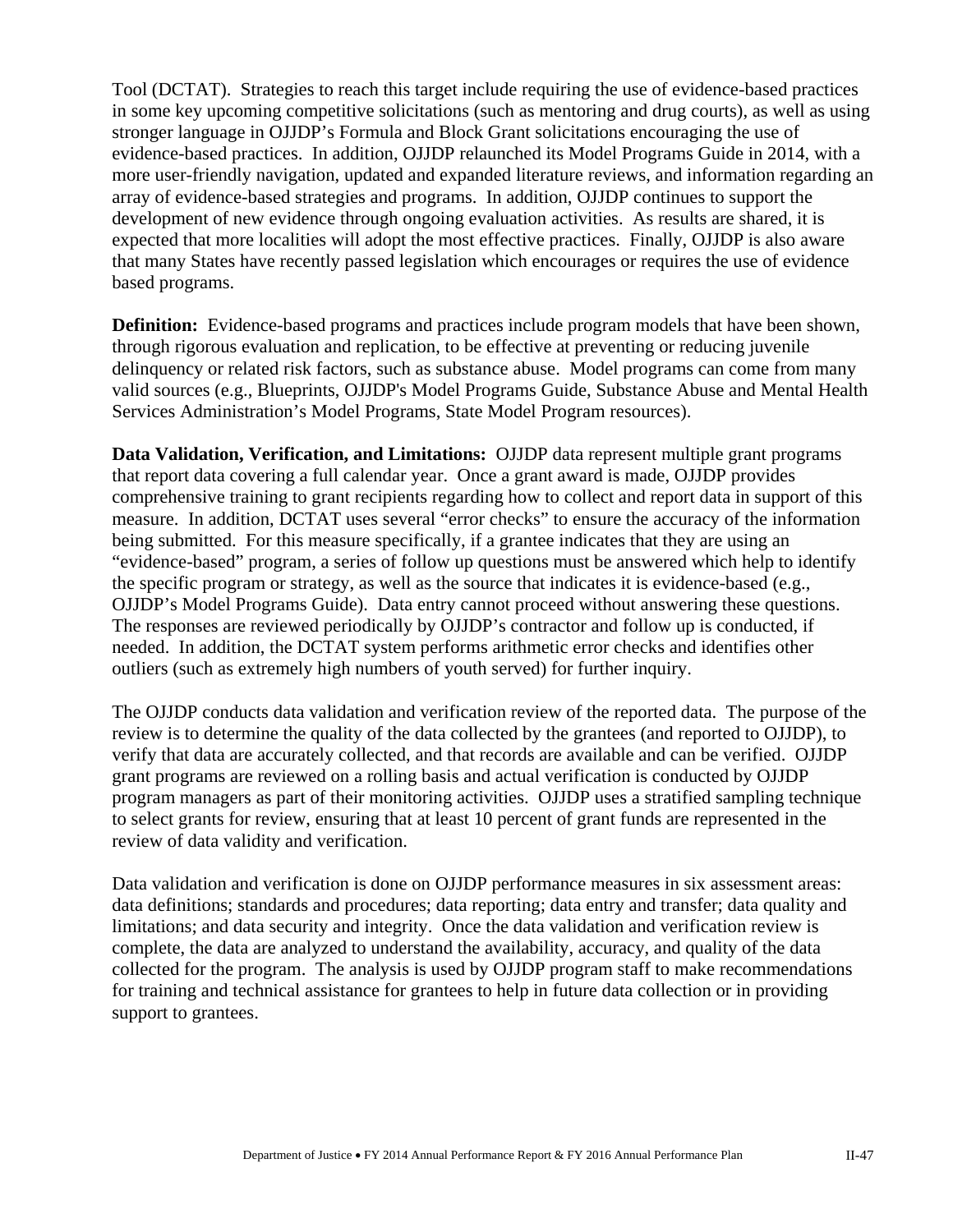## **Strategic Objective 3.2: Protect judges, witnesses, and other participants in federal proceedings by anticipating, deterring, and investigating threats of violence**

The USMS is the Federal Government's primary organization for protecting judges, witnesses, and other participants in federal proceedings. Protection is accomplished by anticipating and deterring threats to the judiciary and the continuous development and employment of innovative protective techniques. In addition, the greater focus to apprehend and prosecute suspected terrorists will increase the demand for high-level security required for many violent criminal and terrorist-related court proceedings. USMS will continue to develop and employ innovative techniques to protect federal judges, jurors, other participants, and members of the federal judiciary.

#### **Strategic Objective Summary of Findings:** On track and making satisfactory progress

The USMS works closely with the U.S. Courts, U.S. Attorneys, and federal, state, and local law enforcement to ensure security for the judiciary, court personnel, witnesses, and other court participants. These partnerships are a major component of successful performance in protecting the federal judicial system. USMS met its outcome target by not allowing an assault against a protected court member in FY 2014. In consultation with the Administrative Office of the U.S. Courts (AOUSC) and the Judicial Conference's Committee on Judicial Security, USMS completed a review of the approximately 5,200 contracted Court Security Officer (CSO) workforce, which resulted in a more effective and efficient manner to formulate and allocate CSO resources. USMS also takes an active role in educating protectees on roles and responsibilities, which increases communication, participation, and mitigates overall risk, and provides protectees with annual training on topics including threats and inappropriate communications.

Some challenges regarding this strategic objective include threats to the judicial process that can move across jurisdictions and communicate with targets at various levels. The ever increasing availability and capability of technology and information is both a challenge and an opportunity to the effective protection of the judicial process.

To counter these challenges, local threat working groups, comprised of federal, state and local partners, will share information and intelligence on subjects or groups who could pose a threat to the judicial process. USMS will also foster relationships with agencies such as the U.S. Secret Service, U.S. Capitol Police, Federal Protective Service, Diplomatic Security Service, and Transportation Security Administration, as well as private companies that have "screening" or other physical security responsibility to pursue the latest technology that can be used to protect its facilities.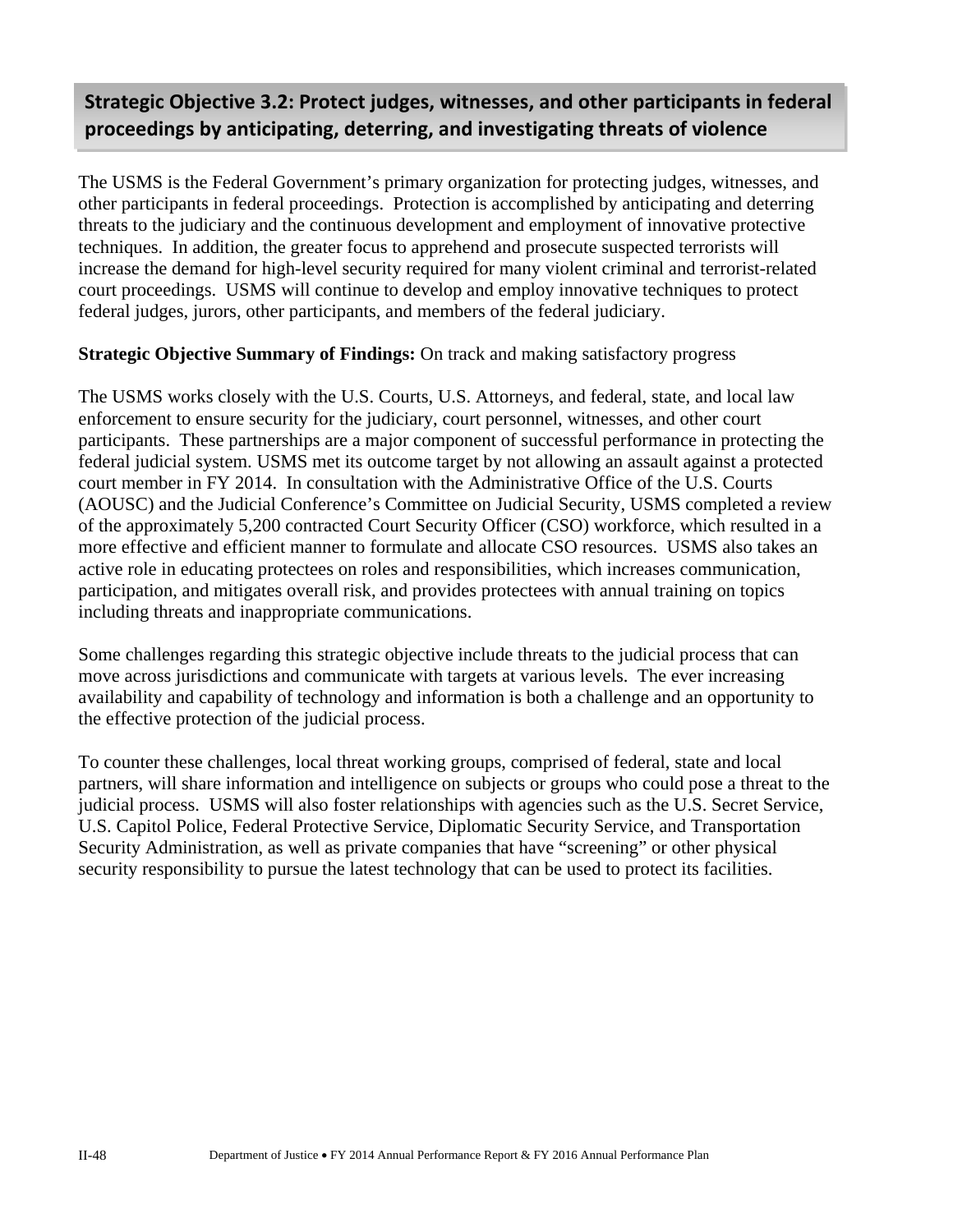|        | FY   | FY   | FY   | FY   | FY         |
|--------|------|------|------|------|------------|
|        | 2012 | 2013 | 2014 | 2015 | 2016       |
| Target |      |      |      |      |            |
| Actual |      |      |      | N/A  | $\sqrt{A}$ |

**Measure Name:** Assaults against protected court members [USMS]

**Discussion of FY 2014 Results:** The USMS maintains the integrity of the federal judicial system by: 1) ensuring that U.S. Courthouses, federal buildings, and leased facilities occupied by the federal judiciary and the USMS are secure and safe from intrusion by individuals and technological devices designed to disrupt the judicial process; 2) guaranteeing that federal judges, attorneys, defendants, witnesses, jurors, and others can participate in uninterrupted court proceedings; 3) assessing inappropriate communications and providing protective details to federal judges or other members of the judicial system; 4) maintaining the custody, protection, and security of prisoners and the safety of material witnesses for appearance in court proceedings; and 5) limiting opportunities for criminals to tamper with evidence or use intimidation, extortion, or bribery to corrupt judicial proceedings.

The USMS created a dedicated unit to research, test, and evaluate new equipment standards to ensure judicial security remains on the cutting edge. Standardized training was developed for personal security awareness for the workplace, home, off-site, and for those under USMS protection. In addition, personal security awareness training will continue to be conducted at the onset of a protective detail and protective investigation for the protectee and their family. Personal security training will also be provided when residential security surveys are conducted. The USMS developed and distributed 10,000 copies of a pocket security guide, completed and distributed a Workplace Security video and is working partnership with the AOUSC to develop an Internet Security video. In addition, an Off-Site Security Book is in the publishing phase of completion. The USMS established a training program on formal mitigation strategies to ensure proper implementation of protection measures. The USMS assessed current capabilities of the Investigative Operations Division, Sex Offender Investigations Branch - Behavioral Analysis Unit and the potential to leverage this asset to protective and other USMS missions. The program met its target of zero assaults.

Protection is accomplished by anticipating and deterring threats to the judiciary and the continuous development and employment of innovative protective techniques. The USMS also develops and provides personal security awareness training to all court members.

**Planned Future Performance:** Investigating threats of violence planned against court officials – judges, attorneys, victims, witnesses, and court support staff – is a critical aspect of providing security. With the help of other federal, state, and local law enforcement agencies, the Department will carefully assess each potential threat based on the best intelligence available and respond in a timely and appropriate way. The USMS will continue to work closely with U.S. Courts, U.S. Attorneys, and federal law enforcement agencies to ensure security for court personnel, witnesses, and victims, and make certain court sessions are not disrupted.

**Definition:** Assaults against protected court members are any criminal assaults motivated by the protectee's status within the court.

**Data Validation, Verification, and Limitations:** Numbers are calculated based on case reporting from Justice Detainee Information System and are validated against Judicial Security Division/Office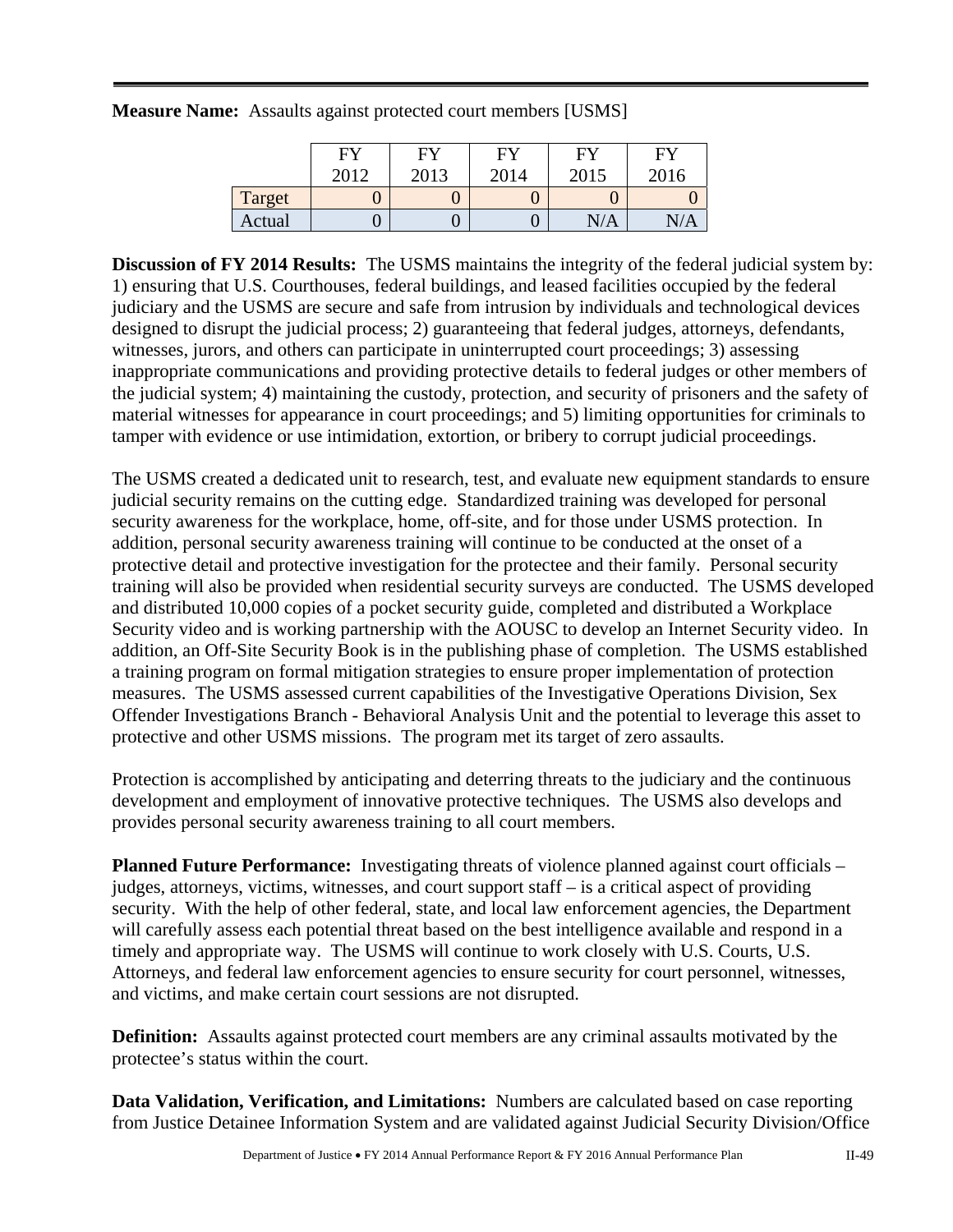of Protective Intelligence case tracking records. This data is accessible to all districts and updated as new information is collected. There may be a lag in the reporting of data.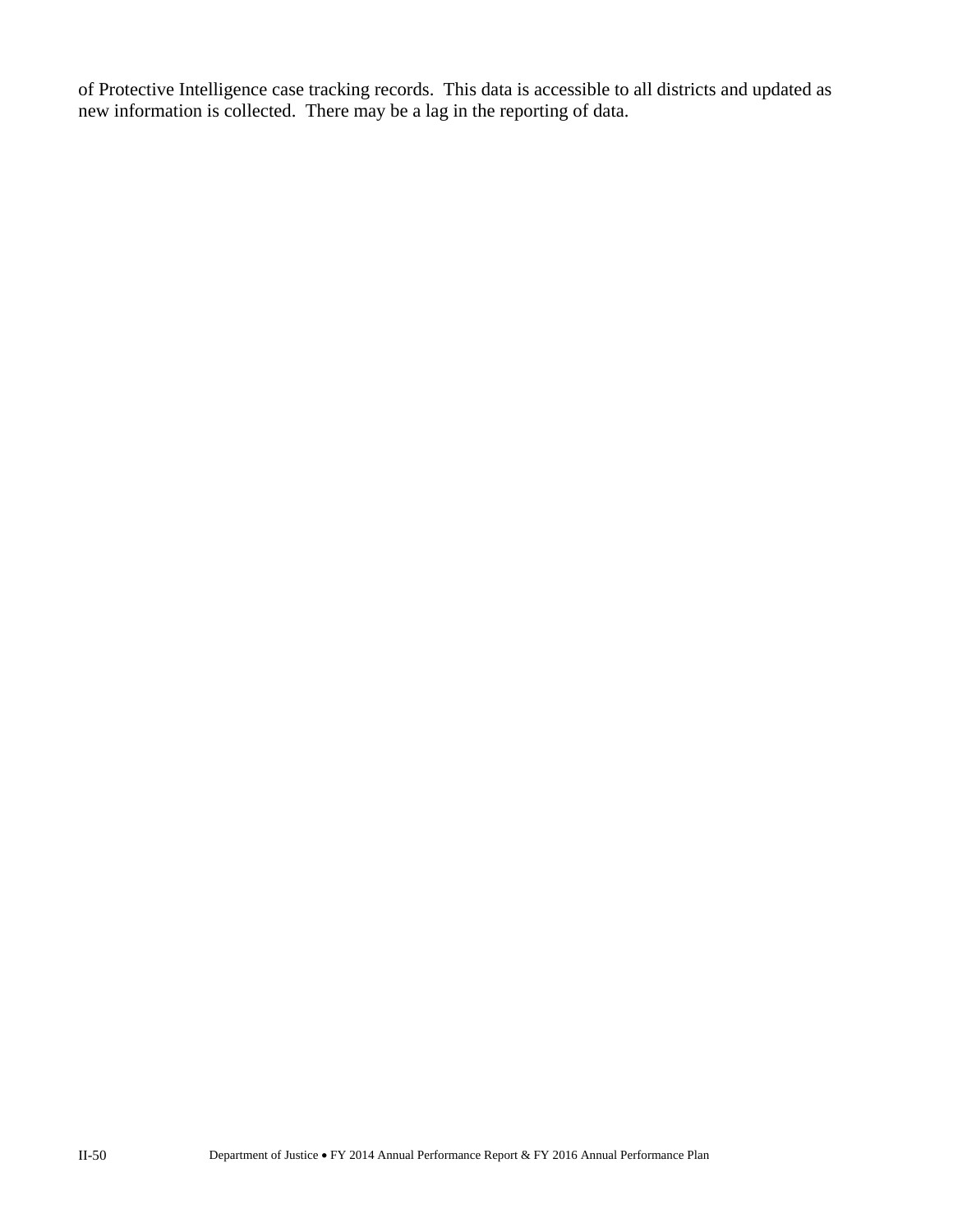### **Strategic Objective 3.3: Provide safe, secure, humane, and cost‐effective confinement and transportation of federal detainees and inmates**

The Department of Justice is responsible for detaining persons charged with violating federal criminal statutes, provided they have not been released on bond or personal recognizance pending disposition of their cases. The USMS assumes custody of individuals arrested by all federal law enforcement agencies and is responsible for the housing and transportation of prisoners from the time they are remanded into custody until they are either released or incarcerated. The Bureau of Prisons (BOP) is responsible for the custody and care of federal offenders and ensures that they serve their sentences of imprisonment in facilities that are safe, humane, cost-efficient, and appropriately secure. In addition, BOP is responsible for the District of Columbia's sentenced felon inmate population. USMS establishes detention policy and oversees the federal detention management system. USMS is responsible for managing DOJ detention resources, implementing business process improvements, and identifying areas where operational efficiencies and cost savings can be realized.

#### **Strategic Review Summary of Findings:** On track and making satisfactory progress

Just over a year after the August 2013 launch of the Department's Smart on Crime initiative – which shifted prosecutorial resources to cases with the most significant federal interests; effectively lowered sentences for low-level, nonviolent drug offenders; and encouraged the use of alternatives to

incarceration in appropriate cases – the prison population has decreased for the first time since 1980. While the Smart on Crime initiative no doubt has made some progress, the Department is working to measure its effectiveness and impact, the full results of which are likely to be seen over a period of several years.

The Department expects a further decrease in the federal prison population (from FY 2014):

- By 5,100 in FY 2015
- By 10,000 in FY 2016

Reductions in the population help address a second critical concern for BOP: the number of staff available to supervise and provide evidence-based programs and services to inmates. As the population goes down, the ratio of inmates to staff members also goes down, thereby increasing the safety of staff, inmates, and the general public. Last year's reduction in the inmate population decreased system-wide crowding in BOP's prisons to 30 percent, the lowest it has been since 1998. Despite the overall reduction, crowding remains a concern at medium and high security institutions which are operating at 39 percent and 52 percent above rated capacity, respectively.

The United States Sentencing Commission voted unanimously in April 2014 to amend the guidelines to lower the base offense levels in the Drug Quantity Table across drug types, which may mean lower sentences for most drug offenders going forward. In July 2014, the Commission decided that judges could extend that reduction to offenders currently in prison, but with a requirement that reduced sentences cannot take effect until November 1, 2015. Under the guidelines, no offender would be released unless a judge reviews the case to determine whether a reduced sentence poses a risk to public safety and is otherwise appropriate. This measured approach reduces prison costs and populations and responds to statutory and guideline changes while safeguarding public safety.

The USMS initiated reviews of USMS prisoner suicides and provided training to districts and local jail personnel in suicide prevention. The cost of transporting prisoners within the federal system has also been reduced. The USMS/Justice Prisoner and Transportation System which has overall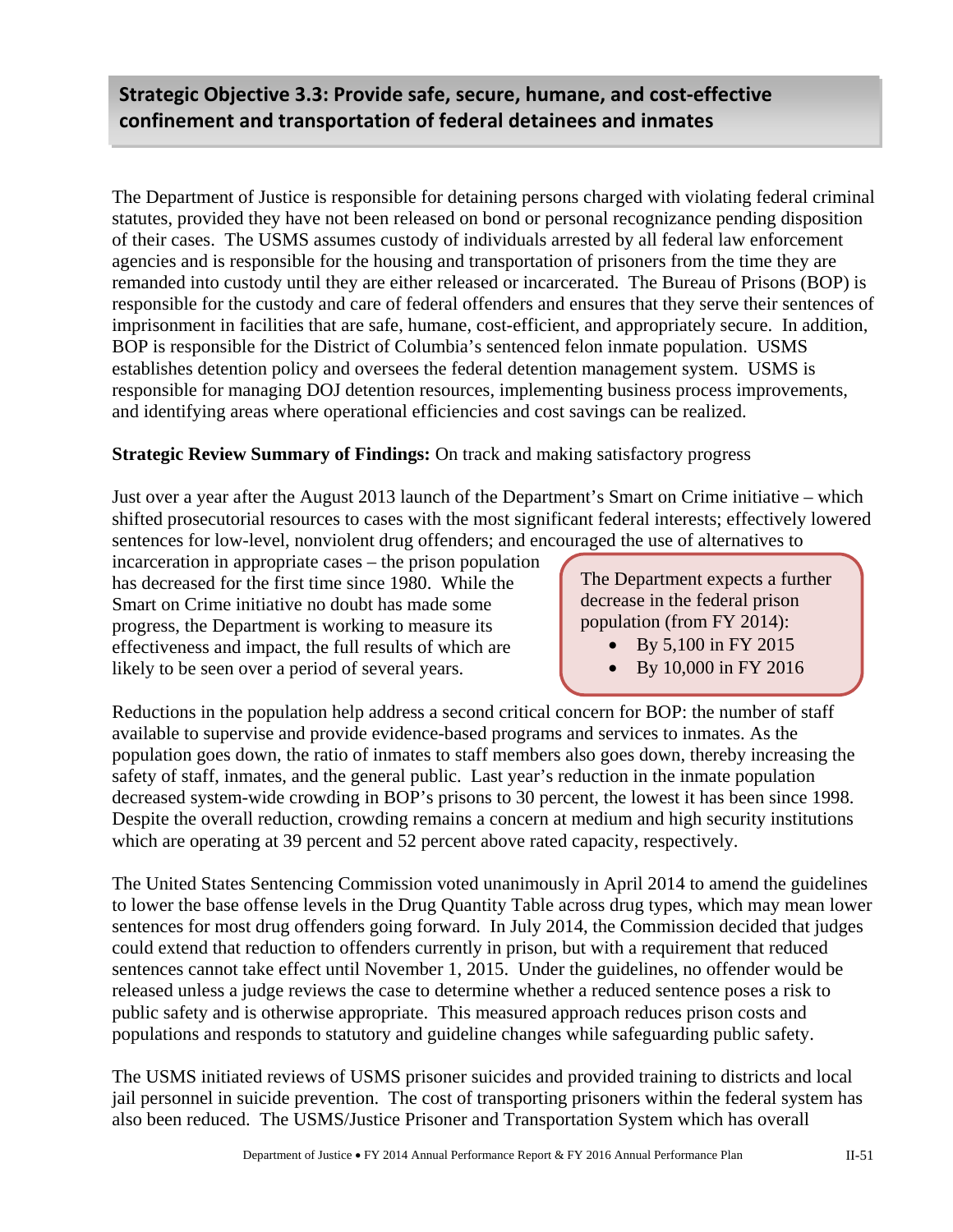responsibility for transporting prisoners revamped its aircraft capacity from a leasing option to owned aircraft saving \$3.9 million in the first two quarters of FY 2014.

USMS faces similar challenges, particularly at the Southwest Border with illegal immigration related issues and the constant pressure on USMS to provide detention space for all its detainees. There is considerable national interest in shifting the trend of the past 30 years, and the Department and Congress are supportive of measures that would help decrease the federal prisoner population.

|        | <b>EV</b> | F <sub>N</sub> | EY   | EV   | <b>FY</b> | EV   | FY   |
|--------|-----------|----------------|------|------|-----------|------|------|
|        | 2010      | 2011           | 2012 | 2013 | 2014      | 2015 | 2016 |
| Target | 40%       | 38%            | 37%  | 38%  | 33%       | 24%  | 15%  |
| Actual | 37%       | 39%            | 38%  | 36%  | 30%       | N/A  | N/A  |

**Performance Measure:** Percent of system-wide crowding in federal prisons [BOP]

**Discussion of FY 2014 Results:** The target crowding level was developed using the DOJ Strategic Plan goal to reduce system-wide crowding in BOP facilities to 15 percent by 2018. During FY 2014, the overall BOP population decreased by 5,149 inmates. The BOP achieved its target for FY 2014 by increasing capacity (3,077 beds) to achieve a 6 percent reduction in system-wide crowding from FY 2013. Reducing crowding remains a high priority for DOJ.

**Planned Future Performance:** To manage crowding, BOP continues to rely on a combination of contracts with private, state, and local vendors; increasing use of residential reentry centers and home confinement; expansions of existing facilities where infrastructure permits; acquisition and renovation of existing structures, as funding permits. The Department recognizes that the BOP's crowding management efforts must be teamed with targeted programs that are proven to reduce recidivism and promote effective re-entry.

**Definition:** The crowding levels are based on a mathematical ratio of the number of inmates divided by the rated capacity of the institutions at each of the specific security levels. The percent of crowding represents the rate of crowding that is over rated capacity. For example, if an institution had a number of inmates that equaled the rated capacity, this would represent 100 percent occupancy, which equals zero percent crowding. Any occupancy above 100 percent represents a percentage of crowding. System-wide: represents all inmates in BOP facilities and all rated capacity, including secure and non-secure facilities, low, medium, and high security levels, as well as administrative maximum, detention, medical, holdover, and other special housing unit categories. Minimum security facilities: non-secure facilities that generally house non-violent, low risk offenders with shorter sentences. These facilities have limited or no perimeter security fences or armed posts. Low security facilities: double-fenced perimeters, mostly dormitory housing, and strong work/program components. Medium security facilities: strengthened perimeters, mostly cell-type housing, work and treatment programs and a lower inmate-to-staff ratio than low security facilities. High security facilities: also known as U.S. Penitentiaries, highly secure perimeters, multiple and single cell housing, lowest inmate-to-staff ratio, close control of inmate movement.

**Data Validation, Verification, and Limitations:** Subject matter experts review and analyze population and capacity levels daily, both overall and by security level. BOP institutions print a SENTRY report, which provides the count of inmates within every institution cell house. The report further subdivides the cell houses into counting groups, based on the layout of the institution. Using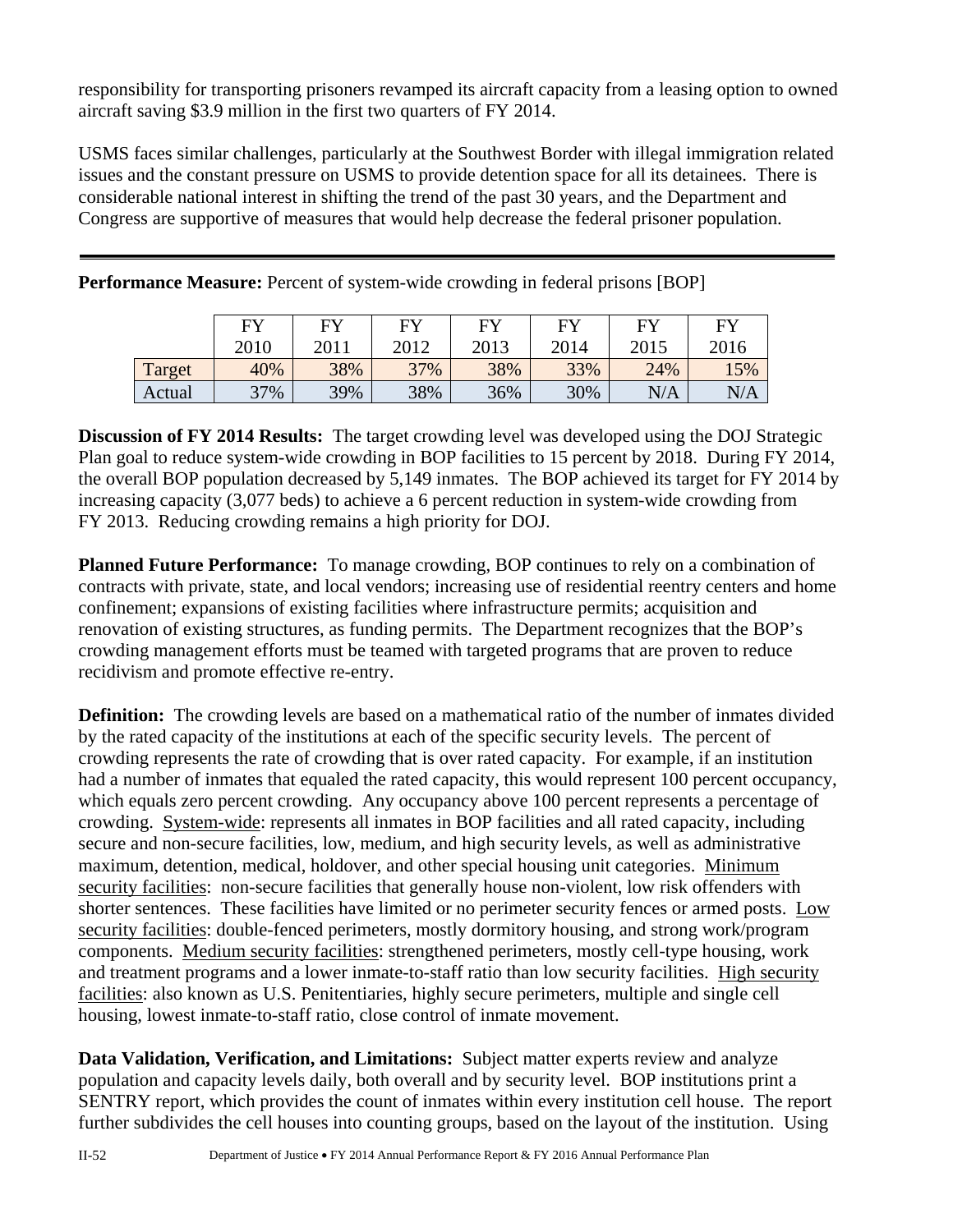this report, institution staff conducts an official inmate count five times per day to confirm the inmate count within SENTRY. The BOP Capacity Planning Committee (CPC) comprised of top BOP officials, meets quarterly to review, verify, and update population projections and capacity needs for the BOP. Offender data are collected regularly from the AOUSC by the BOP Office of Research and Evaluation in order to project population trends. The CPC reconciles bed space needs and crowding trends to ensure that all available prison space is fully utilized, both in federal prisons and in contract care.

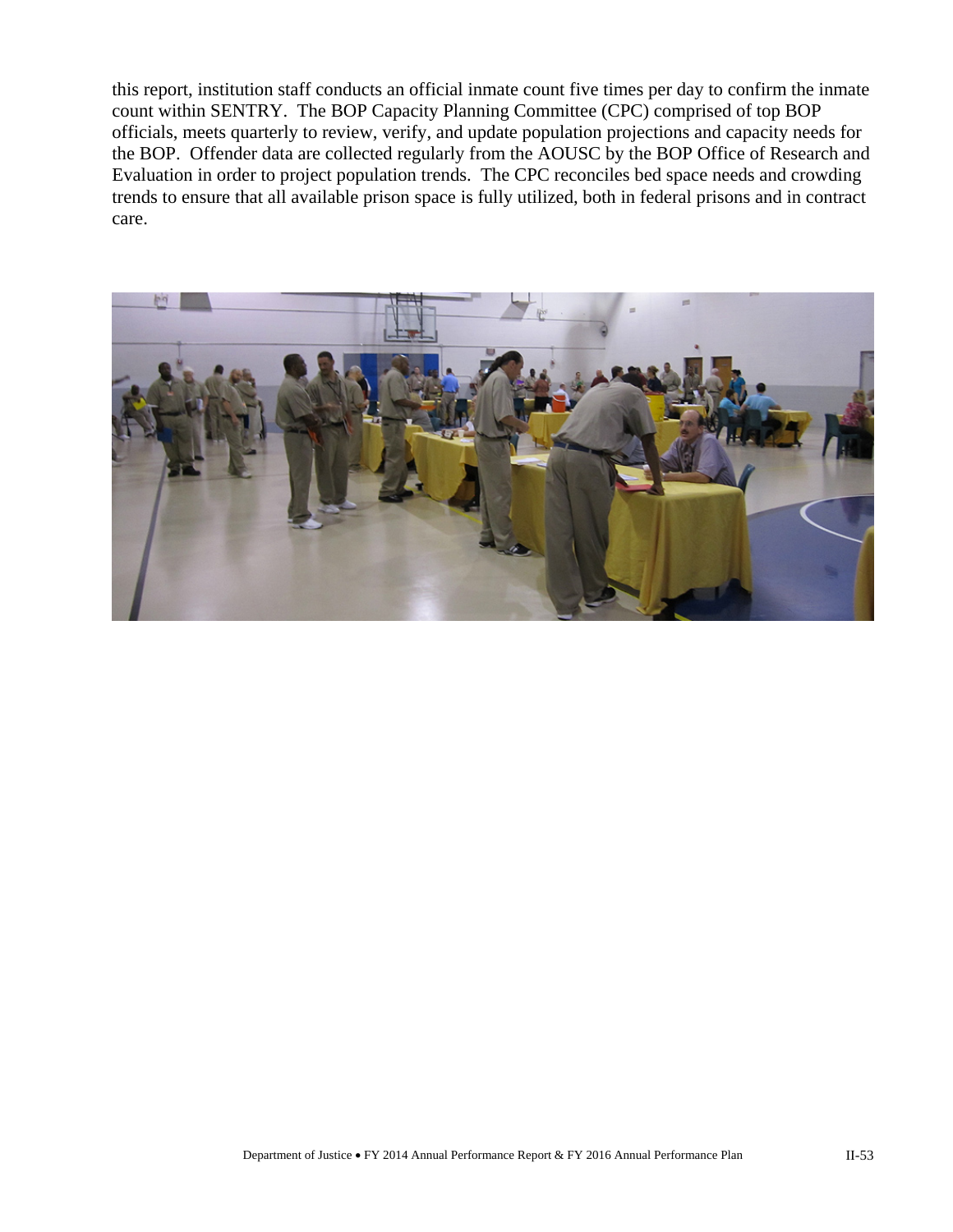**Strategic Objective 3.4: Reform and strengthen America's criminal justice system by targeting the most serious offenses for federal prosecution, expanding the use of diversion programs, and aiding inmates in reentering society**

Even as most crime rates decline, the Department needs to examine new law enforcement strategies and better allocate its resources to keep pace with today's continuing threats as violence spikes in some of our greatest cities. Although illegal drug use has been reduced to the lowest levels in three decades, a vicious cycle of poverty, criminality, and incarceration traps too many Americans and weakens too many communities. While the population of the United States has grown by about one third since 1980, the federal prison population has grown by more than 800 percent in the same timeperiod. Incarceration should be used to punish, deter, and rehabilitate – not merely to warehouse and forget. Additionally, federal detention and prison spending is on an unsustainable track and has increasingly displaced other important Department public safety investments – including resources for investigation, prosecution, prevention, intervention, prisoner reentry, and assistance to state and local law enforcement. The Department must keep taking steps to make sure that people feel safe and secure in their homes and communities and that public safety is protected in the most efficient and effective way.

#### **Strategic Objective Review Summary of Findings:** On track and making satisfactory progress

The fundamental principles underlying Strategic Objective 3.4 is articulated most fully in the Attorney General's Smart on Crime Initiative which is designed to help ensure that federal criminal laws are enforced fairly and more efficiently. The Department has achieved a number of important milestones in support of Objective 3.4 and the Smart on Crime Initiative. The USAOs have all designated a Prevention and Reentry Coordinator per requirement of the Smart on Crime Initiative. The Department has also issued the Second Edition of the Reentry Toolkit for USAOs which provides many examples of successful reentry activity undertaken by USAOs around the country, including reentry outreach initiatives and reentry courts. In addition, the Department has expanded the use of diversionary court programs and instituted a Director's Award to provide national recognition for outstanding examples of prevention and/or reentry work in USAOs. Also, the Department continued efforts to improve the effectiveness and efficiency of parole supervision for those federal prisoners sentenced before 1987 and defendants convicted of D.C. Code offenses after 1998.

As the Department continues to implement the Smart on Crime Initiative, there are challenges in knowing how the initiative will manifest in criminal case metrics going forward. Efforts to prioritize the most serious cases with the most substantial federal interest may result in fewer cases charging low level federal criminal conduct. Other challenges will arise such as the uncertainty of whether an increase in cases charging more serious conduct may generate higher sentences; difficulty in evaluating the competing causal impact of both the Smart on Crime Initiative and the amendments to the sentencing guidelines for drug cases put forth by the U.S. Sentencing Commission; and the uncertainty of knowing long term cost-benefit calculus of reentry and diversion programs. While cost savings are clear, its effectiveness in reducing recidivism is not fully known at this point. The Department will continue to develop or update existing district-specific guidelines for determining when federal prosecutions should be brought and in what priority area. The Department will also update the U.S. Attorneys Manual, a policy manual that broadly guides all aspects of federal criminal prosecution policy, to ensure consistency with the guidance included in the Smart on Crime Initiative.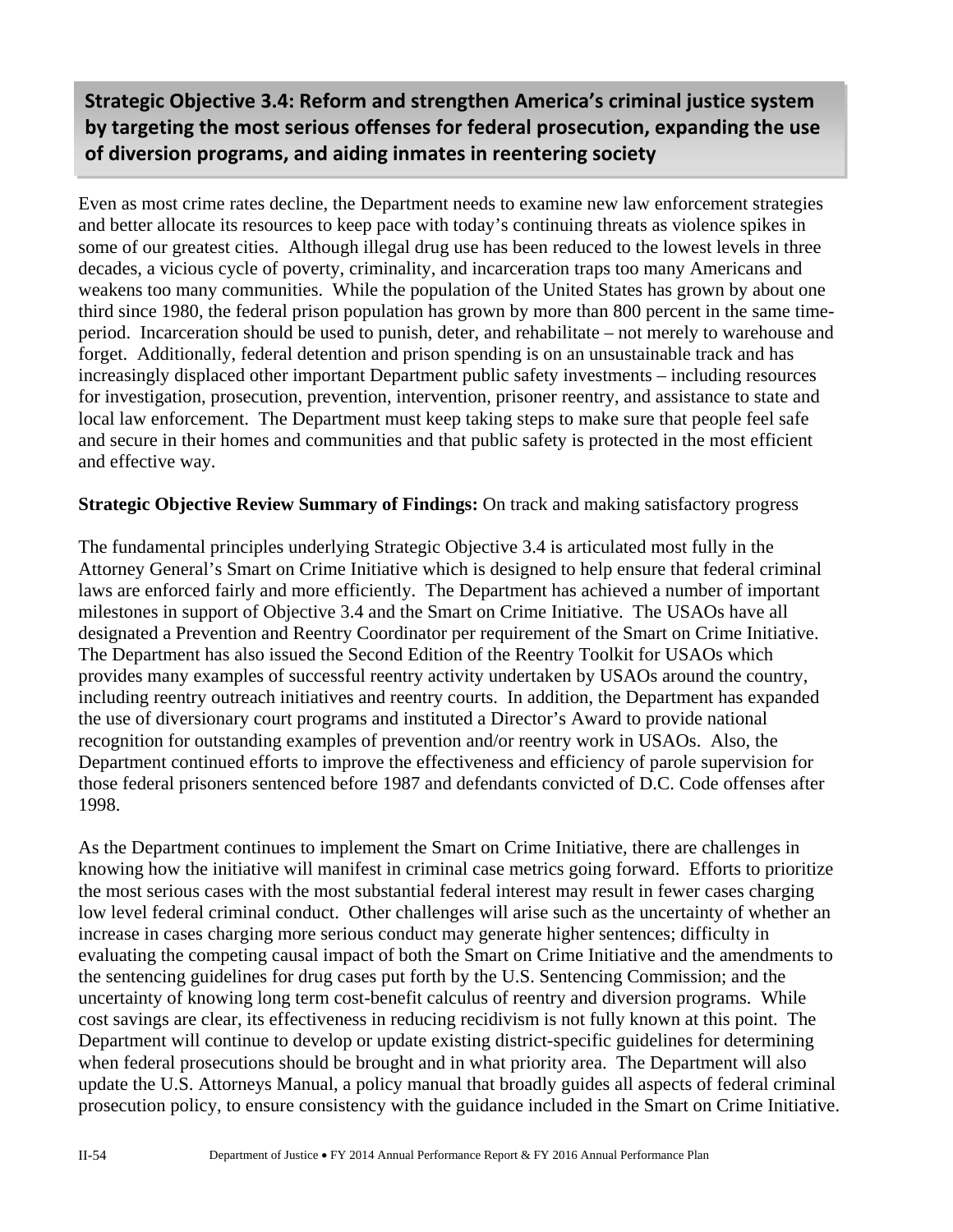**Performance Measure:** Number of inmate participants in the Residential Drug Abuse Treatment Program (RDAP) [BOP]

|        | FY     | FY     | FY     | FY        | FY     |
|--------|--------|--------|--------|-----------|--------|
|        | 2012   | 2013   | 2014   | 2015      | 2016   |
| Target | 18,500 | 16,044 | 16,812 | 18,229    | 18,325 |
| Actual | 14,482 | 15,891 | 18,102 | $\rm N/A$ | N/A    |

**Discussion of FY 2014 Results:** In the FY 2013-2014 timeframe, BOP increased the RDAP by 18 new programs resulting in over 2,000 more participants in FY 2014. The RDAP target was exceeded due to the full implementation of the FY 2013/2014 program expansion.The expansion consisted of 18 additional RDAPs, including an additional dual diagnosis program, 4 high security RDAPs, and 2 Spanish speaking RDAPs. The new RDAPs were "phased in" over a nine month period and for this reason, the full impact of the program expansion was not realized until June 2014, when the new programs reached full capacity. The resources received in the previous budgets were essential to the expansion of drug treatment capacity.

**Planned Future Performance:** The Violent Crime Control and Law Enforcement Act of 1994 requires BOP, subject to the availability of appropriations, to provide appropriate substance abuse treatment for 100 percent of inmates who have a diagnosis for substance abuse or dependence and who volunteer for treatment. In response to the rapid growth of federal inmates with a diagnoses of a drug use disorder (40 percent of inmates entering the Bureau), the Bureau continues to develop evidence based treatment practices to manage and treat drug-using offenders. The Bureau's strategy includes early identification through a psychology screening, drug education, non-residential drug abuse treatment, intensive residential drug abuse treatment and community transition treatment.

**Definition:** RDAP data reported is the actual number of BOP inmates who participated in the RDAP within the fiscal year.

**Data Validation, Verification, and Limitations:** Validation is conducted by the Drug Abuse Program Coordinator through regular treatment meetings, supervision and inmate file and data reviews. Data Verification is conducted through SENTRY data which are monitored by Central Office and the Regional Offices no less than monthly. Also verification is done through routine review of Psychology Data System (PDS) records in the course of daily activities of inmate documentation related to the RDAP. Examples of reviews conducted include, but are not limited to: programs are operating as intended; participant status and progress are documented appropriately; PDS documentation meets the clinical standard as outlined by policy and training; inmates are interviewed for RDAP appropriately; and to ensure all inmates qualified for the RDAP are receiving the RDAP before their release from BOP custody.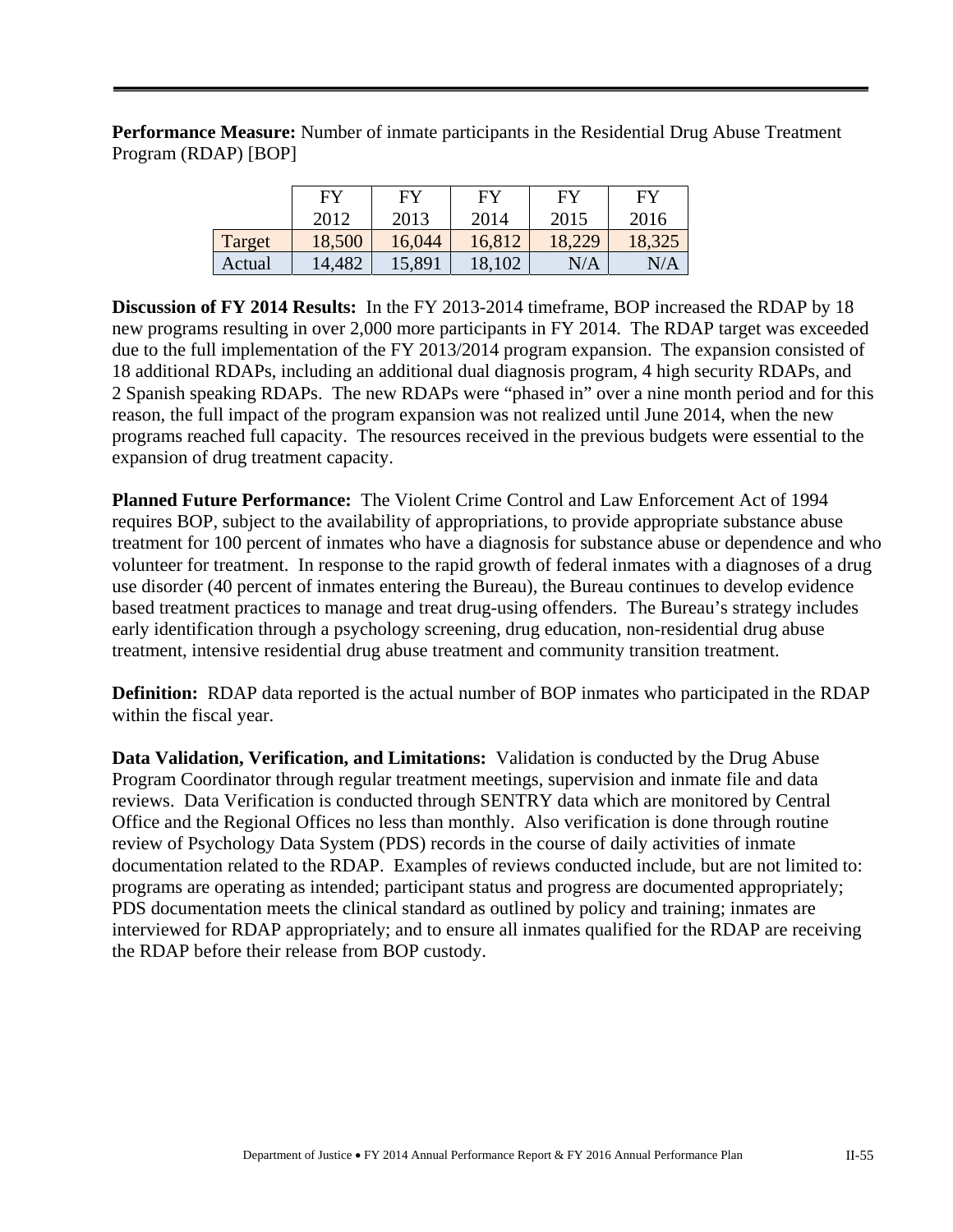**Performance Measure:** Percent of youths who exhibit a desired change in the targeted behavior [OJP]

|        | <b>FY</b> | FV   | EV   | $E$ V | EV         | EV   | FY   |
|--------|-----------|------|------|-------|------------|------|------|
|        | 2010      | 2011 | 2012 | 2013  | 2014       | 2015 | 2016 |
| Target | 68%       | 69%  | 70%  | 71%   | 71%        | 72%  | 72%  |
| Actual | 85%       | 80%  | 76%  | 71%   | <b>TBD</b> | N/A  | N/A  |

**Discussion of FY 2014 Results:** FY 2014 actual rate will not be available until March 2015. Because of data lag, the final FY 2013 actual rate was not reported until March 2014. The FY 2013 target for this measure was achieved, likely due to an increase in the percentage of grantees implementing evidence-based programs and practices.

Data for this measure come from the following OJJDP grant programs: Juvenile Accountability Block Grants Program, Discretionary Grant Programs, Family Drug Court, Juvenile Drug Court, Juvenile Mentoring, American Recovery and Reinvestment Act Juvenile Mentoring, Second Chance Act (SCA) Juvenile Mentoring Initiative, SCA Reentry and Co-Occurring, and the Tribal Youth Program. However, this percentage also may change once data from the Title II Formula Grants Program, Title V Community Prevention Grants Program, and Tribal Juvenile Accountability Discretionary Grant Program become available.

**Planned Future Performance:** Ambitious targets and timeframes have been established for this measure. These targets were formulated using an analysis of performance measure data collected from OJJDP's various grant programs that report in the Data Collection and Technical Assistance Tool (DCTAT) and a review of research literature on delinquency programs that have demonstrated effectiveness (through rigorous evaluation methods) in preventing or reducing juvenile offending and associated risk factors. OJJDP maintains frequent telephone and e-mail contacts with its grantees and conducts conference calls with grantees to monitor performance and other issues. Through such frequent contact with and assistance to grantees, OJJDP is able to make adjustments or take appropriate actions to improve grantee program performance.

**Definition:** Percent of youths who demonstrate a positive change in behavior. Different behaviors are tracked depending upon the purpose of the program (school attendance, gang involvement, etc.)

**Data Validation, Verification, and Limitations:** OJJDP data represent multiple grant programs that report data covering a full calendar year. This is consistent with OJP's progress reporting schedule (January-June and July-December). OJJDP has a high degree of confidence in the validity and verification of the data submitted in support of this measure. Once a grant award is made, OJJDP provides comprehensive training to grant recipients regarding how to collect and report data in support of this measure. In addition, the reporting system maintained by OJJDP -- DCTAT uses several "error checks" to ensure the accuracy of the information being submitted. For this measure specifically, grantees are asked to select a behavior indicator from a list of options, with guidance that the indicator must be one that is consistent with the purpose of the grant program itself (e.g., a mentoring program might select "academic achievement" if a primary purpose is to help youth improve their grades). Examples are provided and technical assistance is available to assist grantees with identifying data sources. Data entry cannot proceed without making this selection and answering these questions. The responses are reviewed periodically by OJJDP's contractor and follow up is conducted, if needed, and to ensure that the program goal and behavior indicator are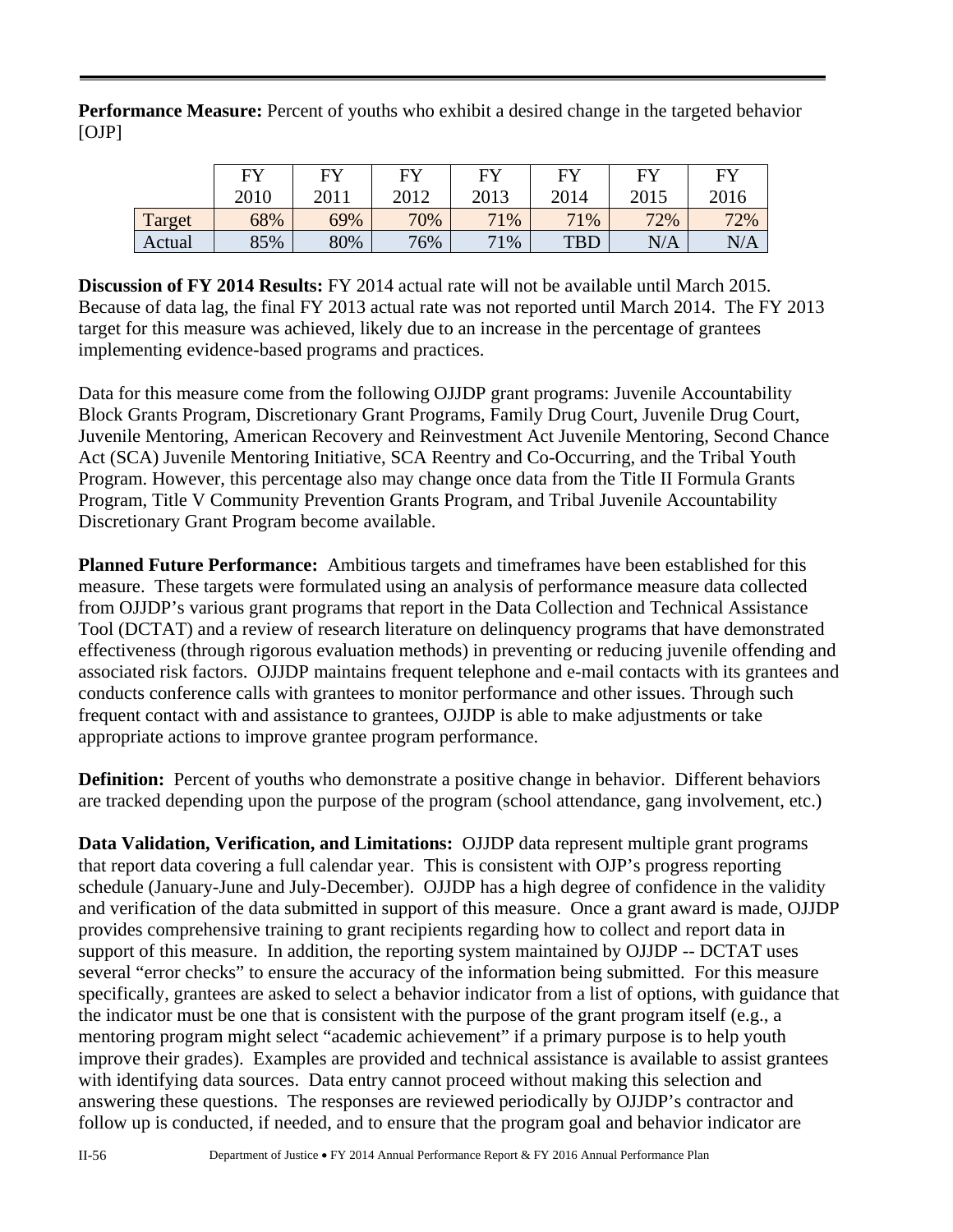consistent. In addition, the DCTAT system also performs arithmetic error checks and identifies other outliers (such as extremely high numbers of youth served) for further inquiry.

The OJJDP conducts data validation and verification review of the reported data. The purpose of the review is to determine the quality of the data collected by the grantees (and reported to OJJDP), to verify that data are accurately collected and that records are available and can be verified. OJJDP grant programs are reviewed on a rolling basis and actual verification is conducted by OJJDP program managers as part of their monitoring activities. OJJDP uses a stratified sampling technique to select grants for review, ensuring that at least 10 percent of grant funds are represented in the review of data validity and verification.

The data validation and verification review is done using an online tool developed with the contractor, CSR Incorporated. Once actual grants are selected, the grantee and program staff are notified. Staff members have been trained on how to conduct the review and use the tool. Data validation and verification is done on OJJDP performance measures in six assessment areas: data definitions, standards and procedures, data reporting, data entry and transfer, data quality and limitations, and data security and integrity.

Once the data validation and verification review is complete, the data are analyzed to understand the availability, accuracy and quality of the data collected for the program. The analysis is used by OJJDP program staff to make recommendations for training and technical assistance for grantees to help in future data collection or in providing support to grantees. To date, results from the validation and verification reviews have indicated that for the most part, grantees understand the goals of performance measures data collection, and they have appropriate source data for the measures. Some improvements have been made to the DCTAT system and training to ensure that grantees are familiar with the necessary data definitions.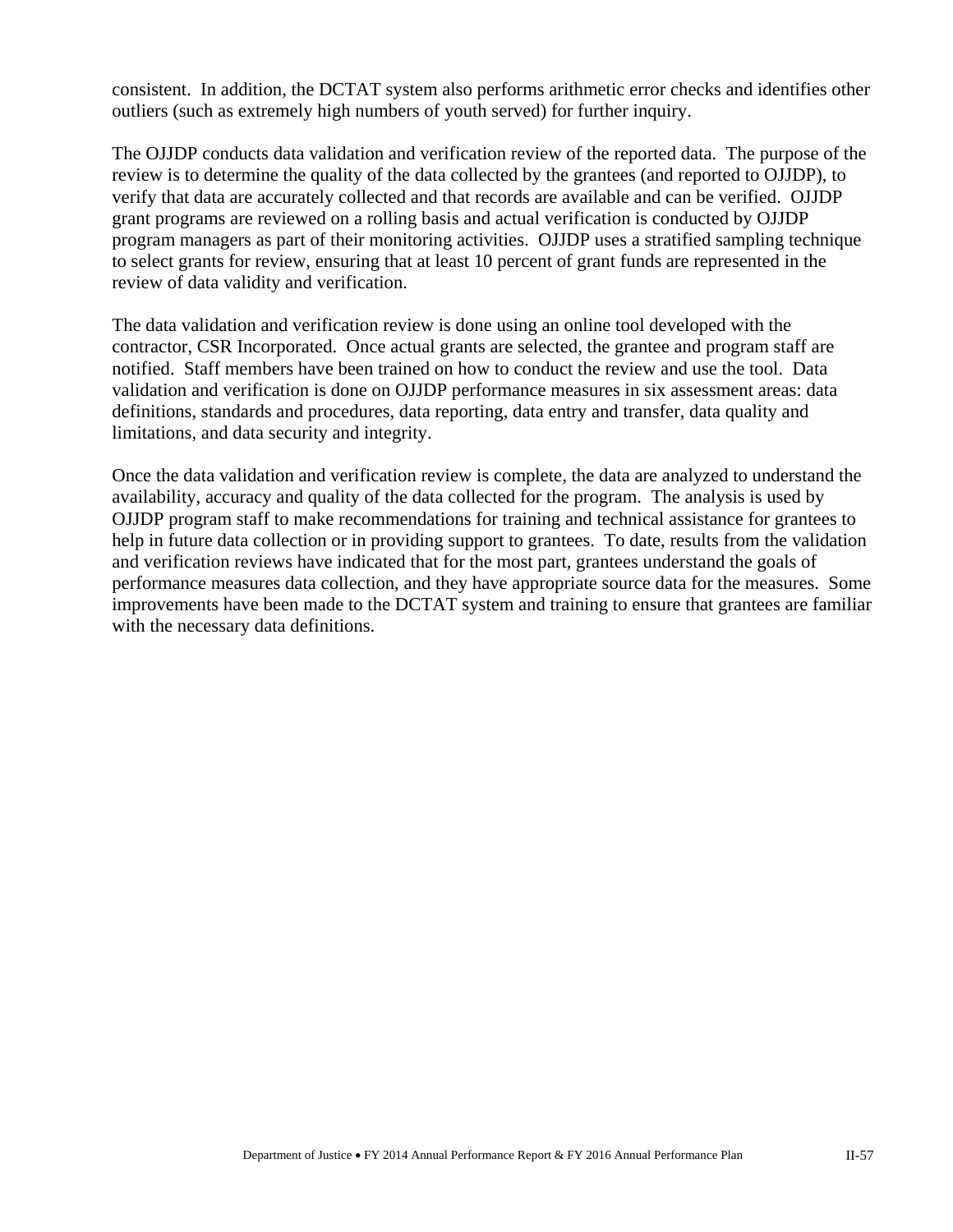## **Strategic Objective 3.5: Apprehend fugitives to ensure their appearance for federal judicial proceedings or confinement**

The USMS is the Federal Government's primary organization for apprehending fugitives from justice. USMS conducts investigations involving: escaped federal prisoners; probation, parole and bond default violators; and fugitives based on warrants generated during drug investigations. In addition to these primary responsibilities, USMS task forces investigate and apprehend violent felony fugitives wanted by state and local authorities as well as international and foreign fugitives, gang members, and sex offenders.

#### **Strategic Objective Review Summary of Findings:** On track and making satisfactory progress

As a result of the Presidential Threat Protection Act of 2000 (Public Law No 106-544), the USMS Investigative Operations Division established seven strategically located, Congressionally-funded Regional Fugitive Task Forces throughout the country, while maintaining 60 district-led fugitive task forces. These task forces operate with a "force multiplier" concept, expanding the capacity of each agency to locate and apprehend violent fugitives by combining the efforts and resources of federal, state, and local law enforcement agencies. Over the last year, the USMS Fugitive Task Force network apprehended more than 110,500 fugitives. Of the total number apprehended, more than 75,000 were fugitive felons that were wanted by a state or local law enforcement agency, thus reducing violent crime and protecting the public safety in communities across the United States. The Department supplements its international fugitive apprehension efforts through a strategic partnership with INTERPOL Washington. USMS personnel detailed to INTERPOL Washington's Alien/Fugitive Division use INTERPOL Red Notices to assist in locating, apprehending, and returning fugitives wanted by the U.S. that are located in foreign countries, and fugitives wanted by foreign countries that are located in the U.S.

As evidenced by the loss of two Deputies and seven Task Force Officers in 2011, challenges include officer safety, as apprehending violent fugitives continues to be a dangerous mission. To improve officer safety and reduce injuries during fugitive investigations, USMS developed comprehensive agency-wide training and made significant investments in safety equipment, including ballistic vets,

#### **In FY 2014, the USMS Fugitive Task Force network apprehended:**

- $\div$  4,100 homicide suspects
- $\div$  10,600 sexual offenders
- $\div$  5,200 gang members

shields, and helmets.

Training continues to be the most effective means of ensuring personnel safety while maintaining high levels of quality arrests. In addition to the National Enforcement standard operating procedures (SOPs) and the Enforcement Operations and Leadership Development Training presented to district management, the USMS developed an intensive

training program for Deputy U.S. Marshals in the field that specifically addresses the dangers of arresting violent fugitives. The USMS will continue to review and refine its Enforcement Operations SOPs. USMS will also engage external sources, building partnerships to keep pace with everevolving technological innovations.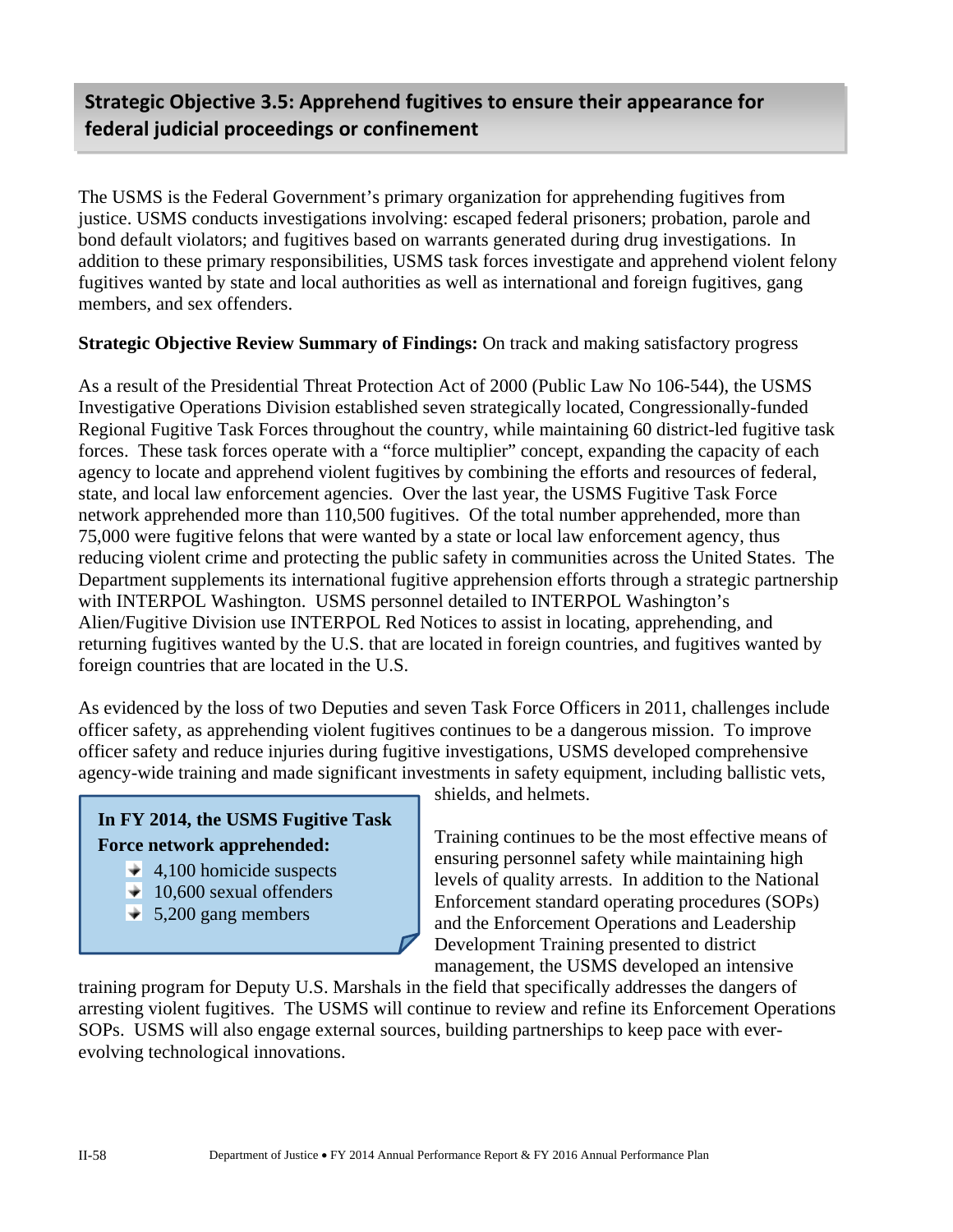**Performance Measure:** Percent and number of USMS federal fugitives apprehended or cleared [USMS]

|        | <b>FY</b> | FY     | FY     | <b>FY</b> |
|--------|-----------|--------|--------|-----------|
|        | 2013      | 2014   | 2015   | 2016      |
| Target | 58% /     | 58% /  | 58% /  | 59%/      |
|        | 31,388    | 30,711 | 31,018 | 31,328    |
| Actual | $64\%$ /  | 63%    | N/A    | N/A       |
|        | 32,811    | 30,792 |        |           |

**Discussion of FY 2014 Results:** One of the challenges facing the fugitive apprehension program is the volume of program responsibility. To affect the greatest public protection, the fugitive program focuses on the most egregious federal, state and local offenders. This requires strategic selection of state and local fugitive cases. USMS formulated an agency-wide strategy to disperse Joint Law Enforcement Operations resources. To standardize state and local case adoption, the USMS identified offenses associated with the cases proposed for adoption that are considered the most egregious and have the greatest effect on our communities. An SOP was then established for taskforces outlining the case adoption criteria, procedures and validation. As a result, the USMS has narrowed the scope (and occasionally the quantity) of state and local case adoption to focus on those cases posing a greater risk to communities. The USMS met its target for both number and percent cleared.

**Planned Future Performance:** The USMS will continue its effectiveness in fugitive apprehension through the Violent Offender Task Force network which is comprised of district-managed task forces, Adam Walsh Act apprehension initiatives, and the OCDETF program. Additionally, the USMS will maximize technical operations and capabilities in support of domestic and international fugitive investigations. It will strengthen the use of intelligence gathering and information sharing and increase support for international investigations and sex offender investigations.

**Definition:** The percent cleared is calculated by taking the number of cleared fugitives divided by the sum of received fugitives (fugitives that had a warrant issued during the fiscal year) and on-hand fugitives (fugitives that had an active warrant at the beginning of the fiscal year). Note: this measure was first reported using this data and definition in FY 2013.

**Data Validation, Verification, and Limitations:** Warrant and fugitive data is verified by a random sampling of National Crime Information Center (NCIC) records generated by the FBI. The USMS coordinates with district offices to verify that warrants are validated against the signed paper records. The USMS then forwards the validated records back to the NCIC. This data is accessible to all districts and updated as new information is collected. Closing a subject/warrant in the Justice Detainee Information System can be a lengthy process as reports have to be written and certain checks (NCIC, detainers, etc.) must be completed prior to the subject/warrant being closed, which can lead to a data lag for this measure.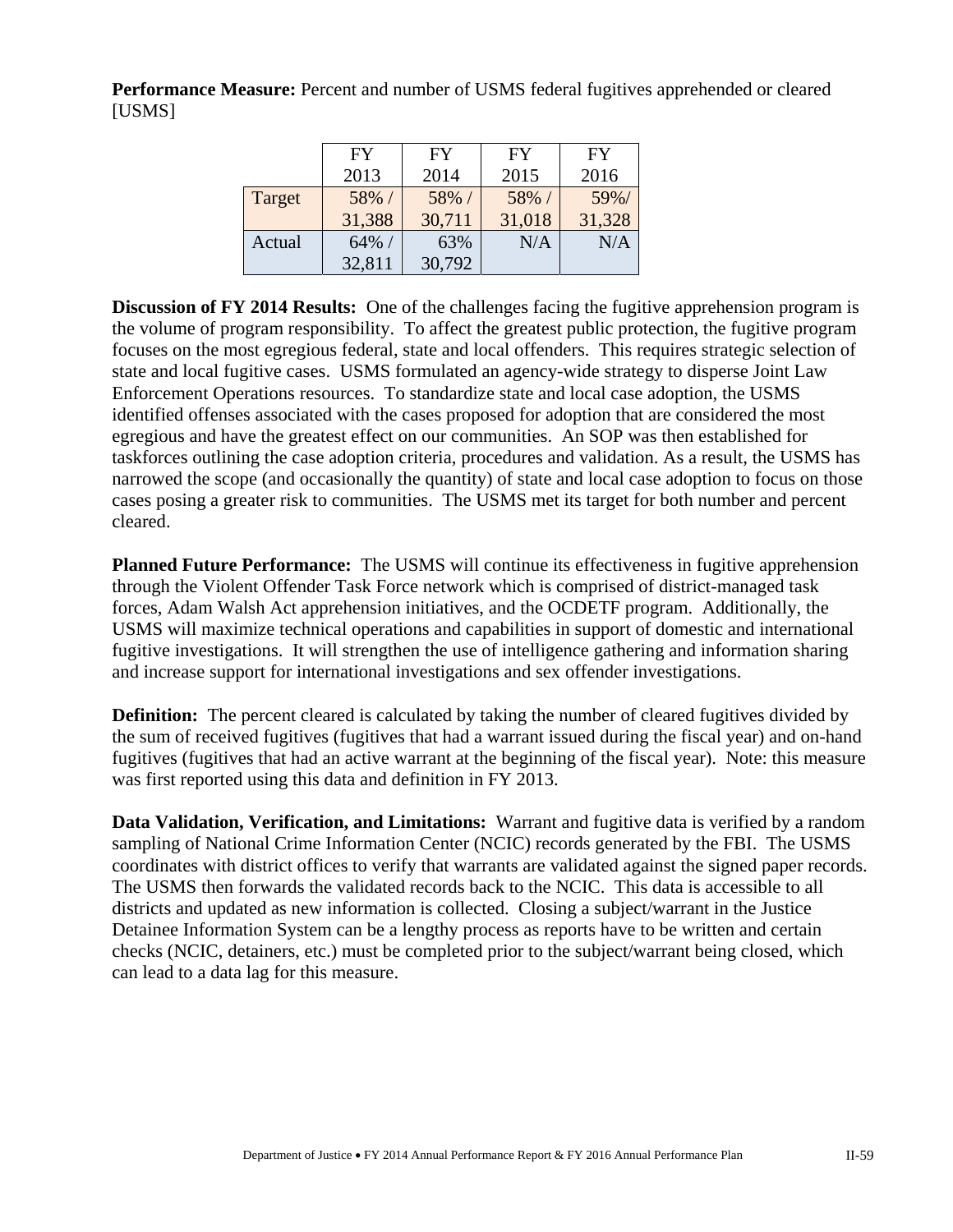Performance Measure: Number of red and green notices published on U.S. fugitives and sex offenders [IPOL]

|                | <b>FY</b> | <b>FY</b> | FY   | <b>FY</b> |
|----------------|-----------|-----------|------|-----------|
|                | 2013      | 2014      | 2015 | 2016      |
| Target - Red   | N/A       | 487       | 501  | 501       |
| Target - Green | N/A       | 792       | 816  | 816       |
| Actual-Red     | 473       | 431       | N/A  | N/A       |
| Actual-Green   | 570       | 655       | N/A  | N/A       |

**Discussion of FY 2014 Results:** While INTERPOL Washington did not meet its specific target of published Red Notices; the agency processed 490 Red Notice applications, three more than the identified actual goal. Fifty-three of the Red Notice requests were resolved prior to publication, with 21 of the subjects of the applications being arrested or voluntarily returned to face charges; 13 additional applications were either cancelled or delayed by the prosecutor or the prosecutor opted to utilize an INTERPOL Diffusion rather than a Notice, and 19 more applications were completed but held in furtherance of investigative or operational considerations. A number of both Red and Green Notice applications submitted to INTERPOL Washington did not contain sufficient information required for publication of the Notice. Although numerous attempts are made to obtain the required information, it is often beyond INTERPOL Washington's control as to whether or not the information is provided by the investigating agency.

**Planned Future Performance:** INTERPOL Washington will renew its outreach to better publicize the tools and services available to federal, state, local, and tribal law enforcement throughout the U.S. It will also seek to further streamline and clarify the notice application process through the development and implementation of a new, secure, online environment delivered via a collaborative portal between INTERPOL Washington and its domestic law enforcement partners. The portal will enable requestors of Red and Green Notices to complete and submit Notice applications online for review and submission to INTERPOL Washington for final processing.

**Definition:** INTERPOL Washington supports federal, state, local, and tribal law enforcement authorities by publishing INTERPOL Red Notices on fugitives believed to have fled the United States, and Green Notices on sex offenders, pedophiles, and other dangerous individuals deemed to be threats to public safety and likely to travel outside the U.S.

Red Notices serve as international wanted bulletins issued to INTERPOL's 190 member countries for the purpose of locating, arresting, and returning fugitives wanted for serious offenses. INTERPOL Washington reviews and processes Red Notices for federal, state, local, and tribal jurisdictions in the United States for all types of crimes including sex offenders.

Green Notices are issued to INTERPOL member countries to warn about subjects who are threats to public safety or may commit a criminal offense, based on prior criminal convictions or history. INTERPOL Washington aggressively pursues the issuance of Green Notices for registered sex offenders traveling abroad, and in conjunction with the Department of Homeland Security (DHS)/Immigration and Customs Enforcement, for dangerous aliens deported from the U.S. pursuant to Operations Predator (pedophiles and sex crimes against children) and Community Shield (members of violent gangs).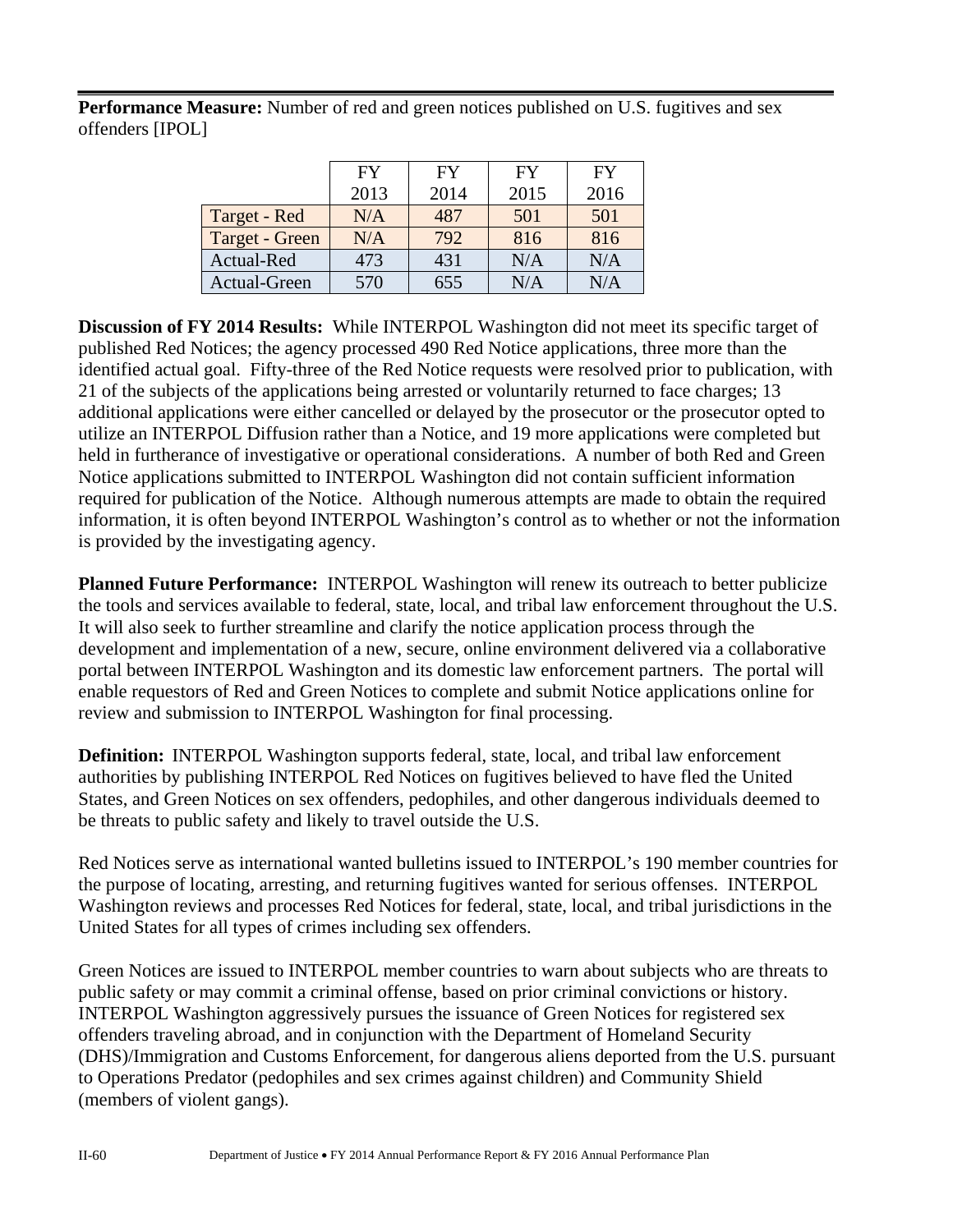**Data Validation, Verification, and Limitations:** INTERPOL Washington processes all requests from U.S. authorities for INTERPOL notices and reviews each request for accuracy and compliance with U.S. and INTERPOL standards and legal requirements. INTERPOL Washington also conducts queries of U.S. and international law enforcement databases to verify and augment data contained in U.S. issued notices.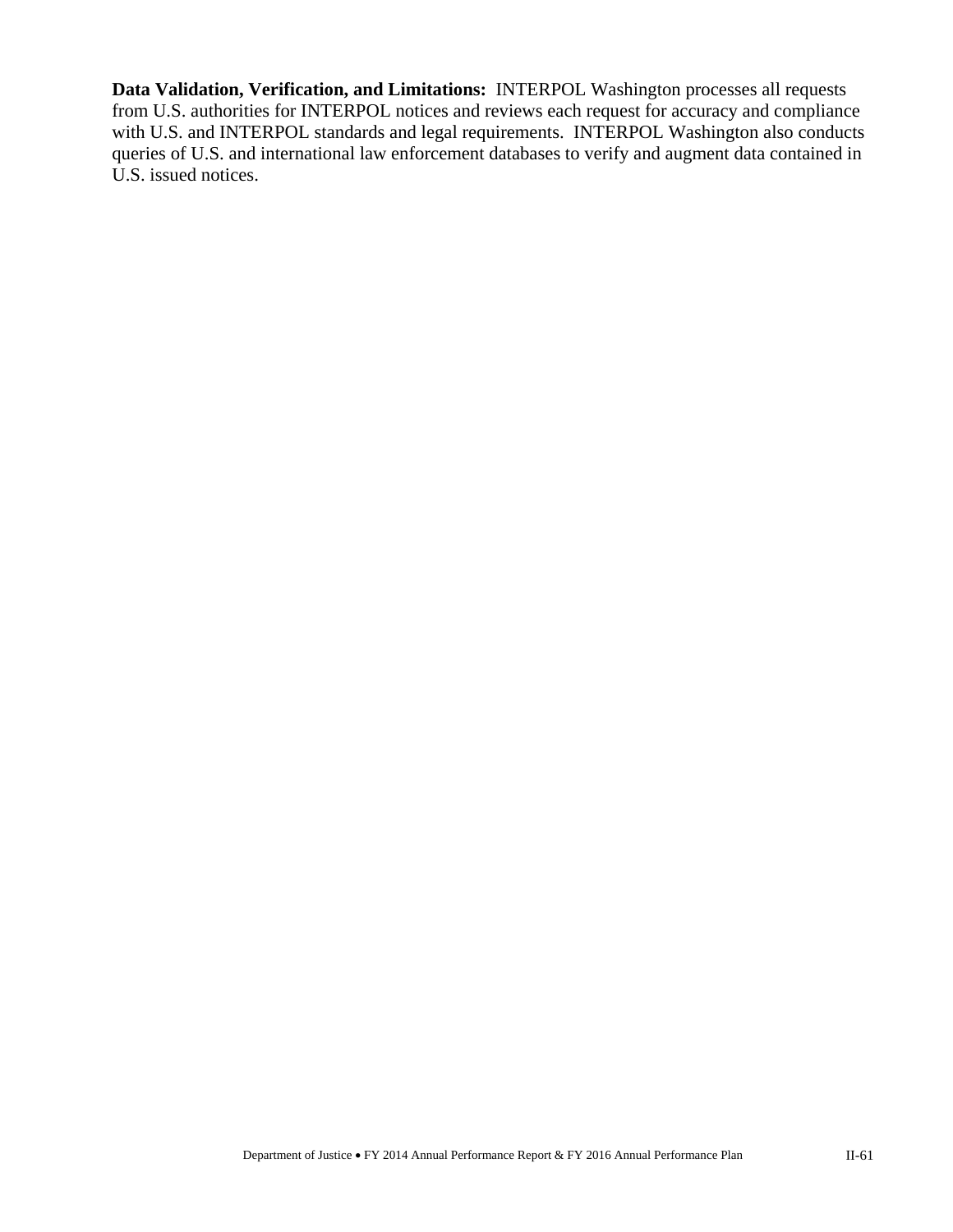ensure that perpetrators of such crimes are held accountable in the United States, capacity of foreign law enforcement, prosecutors, and judicial systems **and, if appropriate, their home countriesStrategic Objective 3.6: Prevent and respond to genocide and mass atrocities and**

Crimes of mass violence often lead to international instability, which puts the United States' security and interests at risk. Lack of accountability for past mass human rights violations increases the risk that such crimes will be repeated. For more than 60 years, the U.S. Government has been a worldwide leader in efforts to end impunity for genocide, torture, war crimes, and other egregious human rights violations by holding perpetrators accountable in the United States through prosecutions or other available means. The Department will continue its longstanding efforts to prevent the United States from becoming a safe haven for the perpetrators of mass human rights violations and to support foreign and international efforts to hold such perpetrators accountable. The Department will also coordinate with other U.S. Government agencies to achieve an effective, wholeof-government approach to preventing genocide and mass atrocity.

#### **Strategic Objective Review Summary of Findings:** On track and making satisfactory progress

As part of a recent global effort to end impunity for human rights violators who commit mass atrocities and genocide In FY 2014, the Department of Justice continued to actively engage internationally and domestically in atrocity prevention and response. The Department conducted 727 programs and trainings with criminal justice system counterparts from 93 countries, and 510 training events with security and law enforcement counterparts in 32 countries. Results vary country by country, but legal and law enforcement advisors have observed the continued development of prosecutorial and investigative capacity as well as increased cooperation with numerous jurisdictions in combating serious criminal offenses.

In FY2014, the Department obtained a 22-year prison sentence in an immigration fraud case against a defendant living in Colorado who tortured political prisoners in Ethiopia, and secured a sentence of ten years in prison for a California defendant convicted of immigration fraud who participated in the massacre of 250 villagers in Guatemala. In October 2013, the Department indicted a defendant for immigration fraud in the Eastern District of Michigan who participated in terrorist bombings in Israel that caused two deaths and multiple injuries. In January 2014, the Department indicted a defendant living in Pennsylvania for immigration fraud who presided as a rebel "Minister of Defense" in Liberia over a brutal military campaign during which perceived adversaries were tortured, civilians executed, girls and women raped and forced into sexual slavery, and humanitarian workers murdered. Finally, in April 2014, the Department obtained an immigration fraud indictment in Vermont against defendant who allegedly participated in murder, kidnapping, robbery, and assault in the Bosnian conflict of the 1990s. DOJ also engaged internationally and domestically in atrocity prevention and response, including through the FBI Genocide War Crimes Unit partnership with State Department's Office of Global Criminal Justice to support fugitive investigations of war criminals overseas charged and wanted by International Tribunals.

Mass atrocities occur overseas in chaotic settings, making prevention extraordinarily difficult. Achieving this strategic objective presents immense hurdles and requires "whole of government" approach. The Department will continue outreach strategy to expand human rights-related investigations and cases, as well as cooperation with foreign law enforcement authorities handling human rights cases abroad. DOJ will also continue its participation on the Atrocities Prevention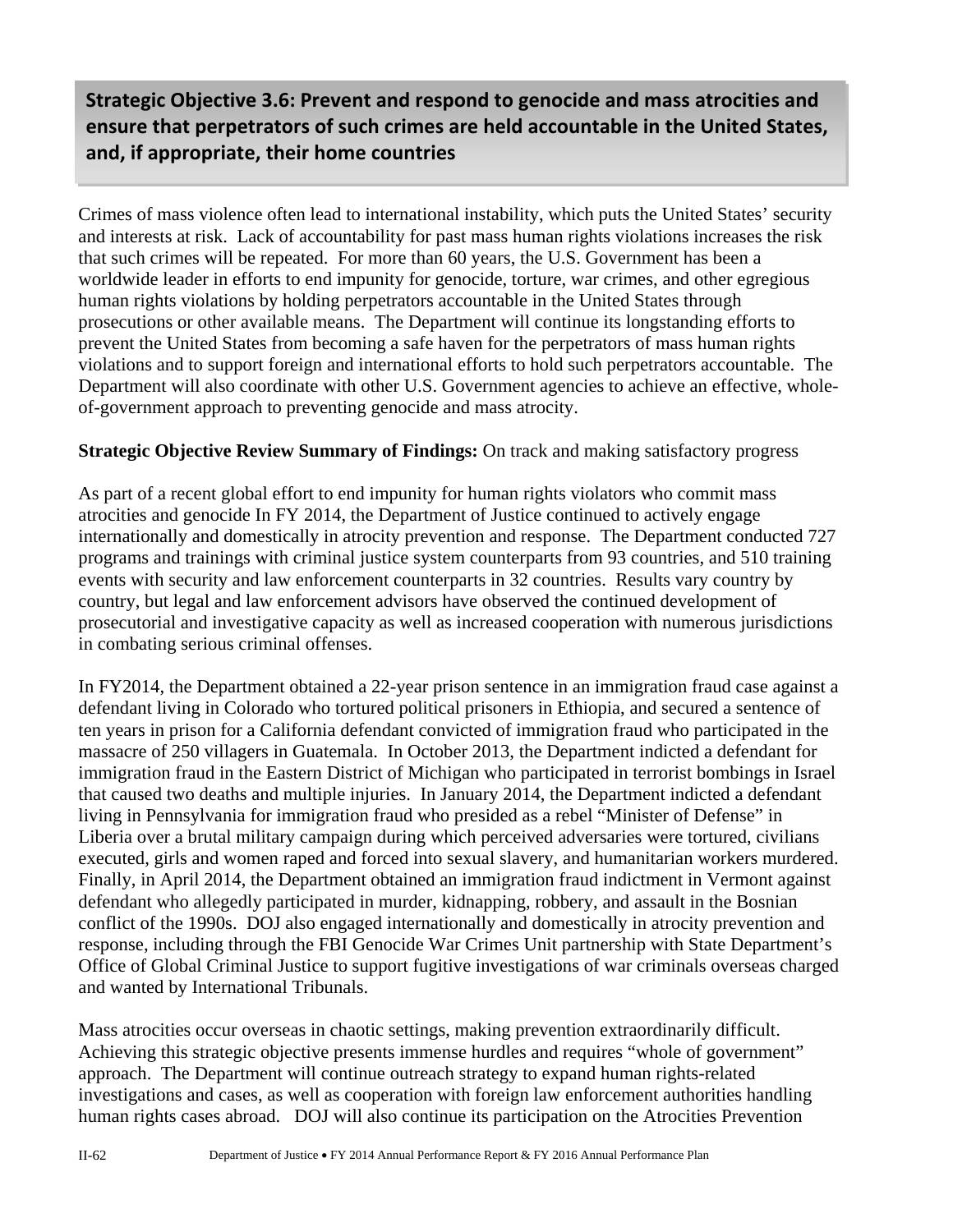Board and advance other efforts at interagency communication and cooperation. Regarding human rights violators seeking safe haven in the United States, the Department will continue to defend removal orders and respond to extradition requests whenever appropriate. In addition, DOJ will continue to focus training on countries where the conditions are right for sustainable security sector progress and align programs with U.S. national security priorities.

**Measure Name:** Number of training sessions or presentations given with the goal of building the capacity of foreign law enforcement, prosecutors, and judicial systems regarding the investigation and prosecution of serious criminal offenses, including genocide and mass atrocities [CRM]

|        | FY        | FY    | <b>FY</b> | <b>FY</b> |
|--------|-----------|-------|-----------|-----------|
|        | 2013      | 2014  | 2015      | 2016      |
| Target | N/A       | N/A   | 3,675     | 3,800     |
| Actual | $\rm N/A$ | 1,237 | N/A       | N/A       |

**Discussion of FY 2014 Results:** In FY 2014, the Department continued to actively engage internationally and domestically in atrocity prevention and response. Please refer to previous page (II-62, Summary of Findings) for details on FY 2014 results.

**Planned Future Performance:** In FY 2015, OPDAT plans to conduct 2,750 overseas trainings, presentations, working group or mentoring sessions, and speaking engagements with criminal justice system counterparts from 80 countries in a variety of substantive areas. This measure encompasses not just programs and trainings, but all of the different types of international technical assistance that OPDAT provides overseas. Taken together, OPDAT's engagements are designed to build the capacity of host countries so that they can become strong international partners in combating serious transnational crime, both on their own and in partnership with the Department of Justice. Rule of law development and justice sector assistance also help bolster the capacity to prevent and/or respond to atrocities.

In FY 2015, the International Criminal Investigative Training Assistance Program (ICITAP) projects to deliver 925 conference and training events for law enforcement counterparts in 42 countries focusing on 13 major disciplines: Academy/ Instructor Development, Basic Police Services, Corrections, Criminal Investigations, Criminal Justice Coordination, Forensics, Information Systems, Marine/Border Security, Organizational Development, Policing in a Democracy, Public Integrity/Anti-Corruption, Tactical Services, Terrorism/Transnational Crime. In addition to the discrete training activity listed above, ICITAP will leverage the engagement of its nearly 100 fulltime and Temporary Duty advisors worldwide to provide law enforcement technical assistance in over 40 countries in the aforementioned areas. Like OPDAT, ICITAP's assistance efforts help develop the host-country partner agencies' law enforcement capacity to conduct professional investigations and to serve as better partners with the Department of Justice and the larger U.S. government criminal justice community.

In addition to these goals regarding the target numbers, DOJ aims to:

- Continue outreach strategies to expand human rights-related investigations and cases, as well as cooperation with foreign law enforcement authorities handling human rights cases abroad;
- Continue participation in the Atrocities Prevention Board and advance other efforts at interagency communication and cooperation related to this objective;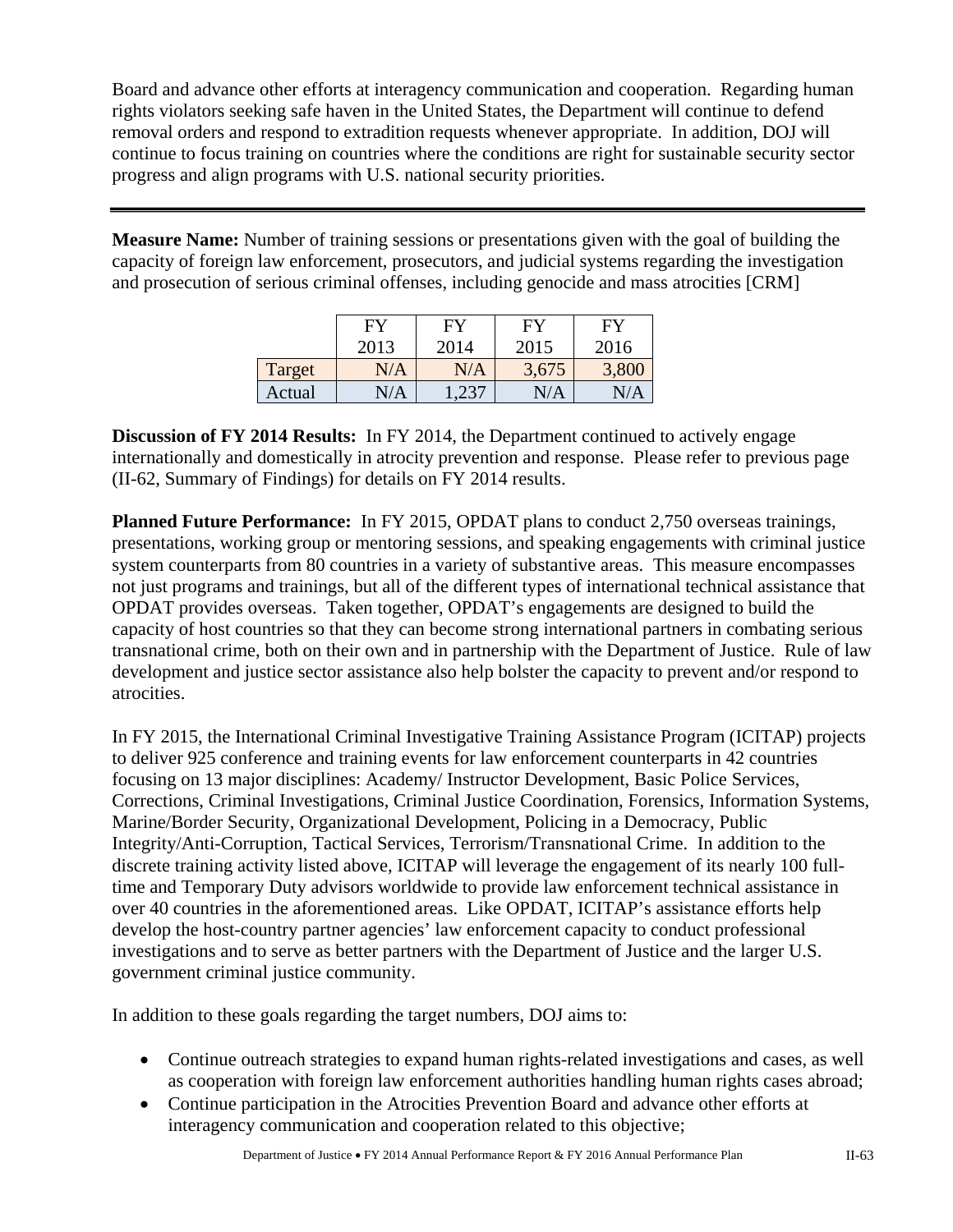- Continue to respond to extradition requests, defend removal orders, and prosecute civil denaturalization cases involving human rights violators, whenever appropriate;
- Work towards the full implementation of Presidential Policy Directive 23 on Security Sector Assistance, which designates DOJ as a presumptive implementer of security sector assistance (SSA) in partner nations involving its "expertise, experience, or counterpart ministries, agencies, or equivalents" and calls for DOJ to participate in policy formulation, planning, assessment, and program design of interagency SSA.

**Definition:** This measure includes training and presentations conducted by CRM's Human Rights and Special Prosecutions Section, International Criminal Investigative Training Assistance Program, and the Office of Overseas Prosecutorial Development, Assistance and Training. Trainings included are not always primarily focused on genocide and mass atrocities, but information concerning those serious criminal offenses are covered as part of the curriculum.

**Data Validation, Verification, and Limitations:** Each of the CRM Sections and Offices gather performance data internally then submit and validate that data to the Executive Officer of the Division on a quarterly basis.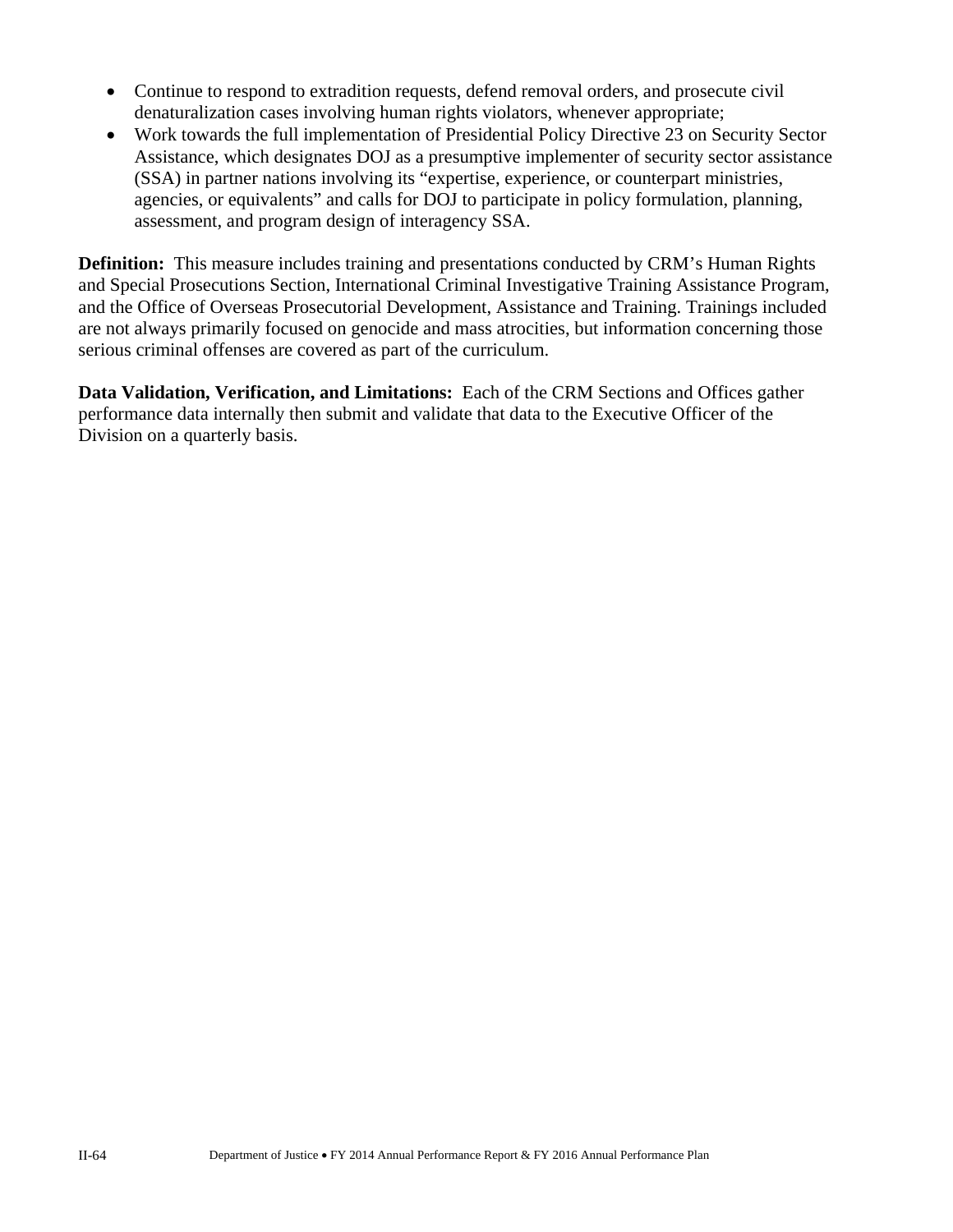## **Strategic Objective 3.7: Adjudicate all immigration cases promptly and impartially in accordance with due process**

Advancing the fair, expeditious, and uniform application of the Nation's immigration laws is a priority for the Department. Enforcing these laws is a sensitive and complex process that may involve initiatives and activities of the DHS or raise fundamental questions regarding the authority of the Executive Branch and the respective roles of Congress and the courts.

Under delegated authority from the Attorney General, the Executive Office for Immigration Review (EOIR) interprets and administers federal immigration laws by conducting immigration court proceedings, appellate reviews, and administrative hearings. The Department's ability to process cases in a timely fashion directly affects DHS' ability to remove criminal or other removable aliens expeditiously and to efficiently use its detention resources.

#### **Strategic Objective Review Summary of Findings:** On track and making satisfactory progress

EOIR's immigration courts represent the Department's front-line presence with respect to the application of immigration law. In FY 2014 EOIR processed a large volume of both detained and non-detained cases. EOIR implemented multiple pilot programs to manage its dockets in the most efficient and effective manner. Several of these pilots proved successful. One successful pilot

#### **In FY 2014:**

.

- $\blacktriangleright$  The Department's immigration courts completed close to 168,000 initial cases;
- $\rightarrow$  Board of Immigration Appeals completed nearly 31,000 cases.

eliminated superfluous hearing time in unaccompanied alien children cases while child reunification efforts advanced, minimizing inconvenience to the children and conserving court resources for contested hearings. This pilot was subsequently adopted by DHS. Two other pilots were also successful. These were implemented and will be expanded or explored further, including: a pilot focusing on advancing and grouping cases identified by DHS as non-contested into a non-

contested docket in order to conserve court hearing time for contested cases; and a pilot encouraging pre-trial conferences between parties and judges to help shorten certain individual hearings, conserving docket time.

Like any court system, the volume and nature of EOIR's caseload is driven by the cases brought before it by the parties. Therefore, the caseload is unpredictable and changes to immigration laws have a direct impact on EOIR's operations. The possibility of Comprehensive Immigration Reform also may affect EOIR's ability to handle its current and future caseload. A lack of adjudicatory staff impacts EOIR's ability to timely adjudicate detained immigration court cases, as well as having a significant impact on the non-detained caseload.

In order to address these challenges, EOIR will expand the non-contested docket and pre-trial conference pilots to increase efficiency and conserve more resources for contested hearings. EOIR also has begun the process of hiring 35 immigration judge teams in FY 2015. With attrition and backfill authority, this hiring effort should bring the immigration courts nearer to their authorized level of employees.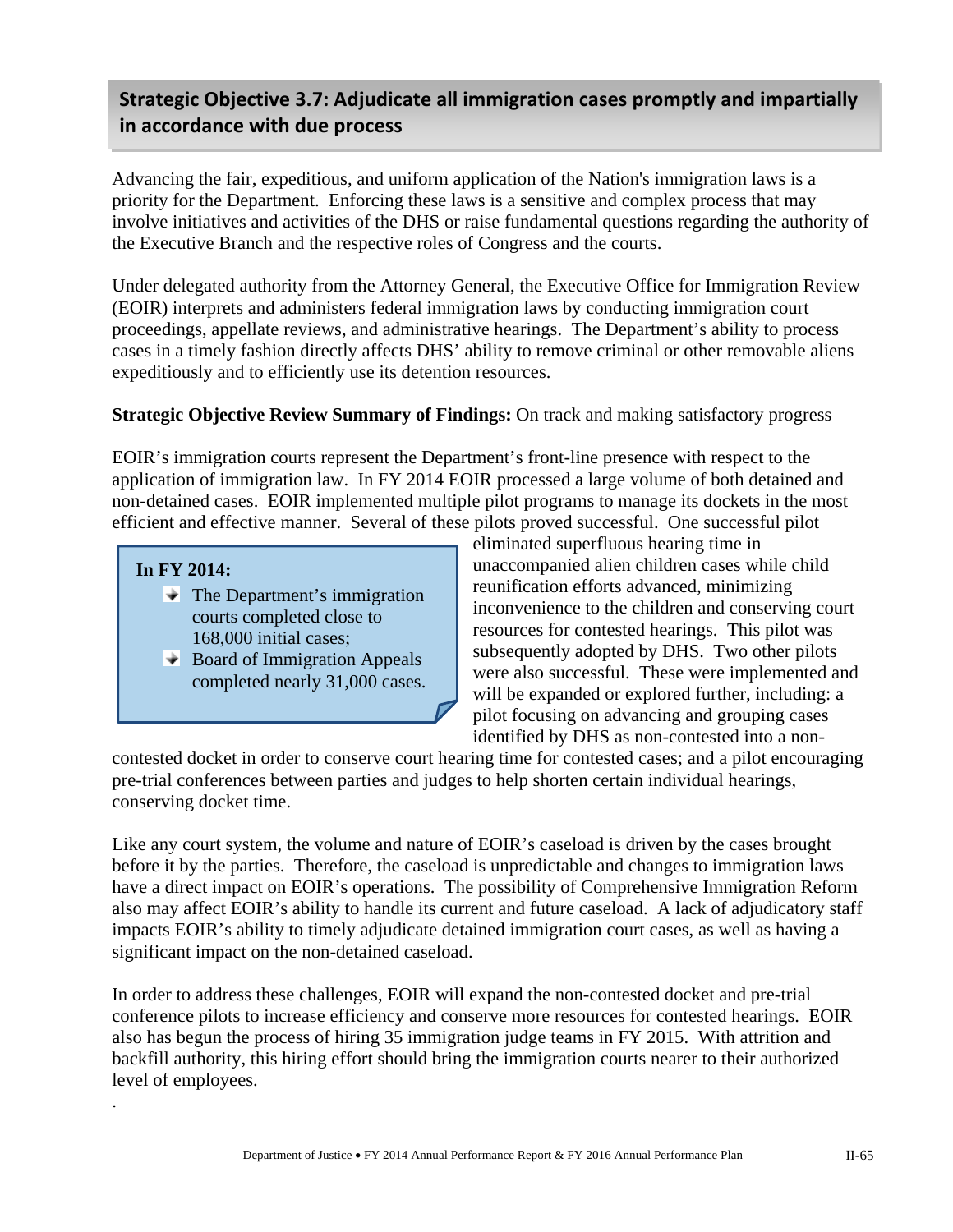**Performance Measure:** Percent of Institutional Hearing Program (IHP) cases completed before release [EOIR]

|        | F <sub>N</sub> | EV   | <b>EV</b> | FV   | ${\rm F}{\rm V}$ | FV   | <b>FY</b> |
|--------|----------------|------|-----------|------|------------------|------|-----------|
|        | 2010           | 2011 | 2012      | 2013 | 2014             | 2015 | 2016      |
| Target | 85%            | 85%  | 85%       | 85%  | 85%              | 85%  | 85%       |
| Actual | 87%            | 88%  | 87%       | 83%  | 79%              | N/A  |           |

**Discussion of FY 2014 Results:** At the start of FY 2014, EOIR changed its statistical methodology to enhance transparency in its reporting. To that end, cases that had previously been exempt from the priority caseload goal of completing 85 percent of IHP cases prior to the alien's release because of circumstances beyond the control of the immigration judge (such as a Notice to Appear being filed less than four months from an alien's earliest possible release date from an IHP facility) are now included in EOIR's statistics.

**Planned Future Performance:** EOIR will hire 35 immigration judge teams in FY 2015 which will assist the agency in hearing IHP cases in a timely manner. In addition, EOIR is working with the Bureau of Prisons and DHS to renew coordination among the agencies in identifying IHP cases in a timely manner and collaborating to ensure their fair and timely disposition.

**Definition:** EOIR has identified two types of immigration court cases (IHP and detained cases) and one type of Board of Immigration Appeals (BIA) case (detained appeals) as its priority caseload. The IHP is a collaborative effort between EOIR, DHS and various federal, state, and local corrections agencies. The IHP permits immigration judges to hold removal hearings inside correctional institutions prior to the alien completing his or her criminal sentence.

**Data Validation, Verification, and Limitations:** Data are collected from the Case Access System for EOIR (CASE), a nationwide case-tracking system at the trial and appellate levels. Court staff nationwide enters data, which are electronically transmitted and stored at EOIR headquarters, allowing for timely and complete data collection. Data are verified by online edits of data fields. Headquarters and field office staff use routine daily, weekly, and monthly reports that verify data. Data validation is also performed on a routine basis through data comparisons between EOIR and DHS databases. There are no data limitations known at this time.

At the start of FY 2012 EOIR began analyzing the need to change its external statistical reporting methodology. In October 2012, the Office of the Inspector General issued a report that dovetailed with EOIR's internal findings regarding the agency's statistical reporting on the processing of immigration cases and appeals. At the start of FY 2014, EOIR changed the way it calculates the percent of its priority caseload completed within the designated timeframe. The data reported for FY 2009 – FY 2012 is the same as what had been reported prior to the FY 2013 Annual Performance Report. The data for FY 2013 and FY 2014 were calculated using the revised methodology to provide clearer data to parties external to EOIR.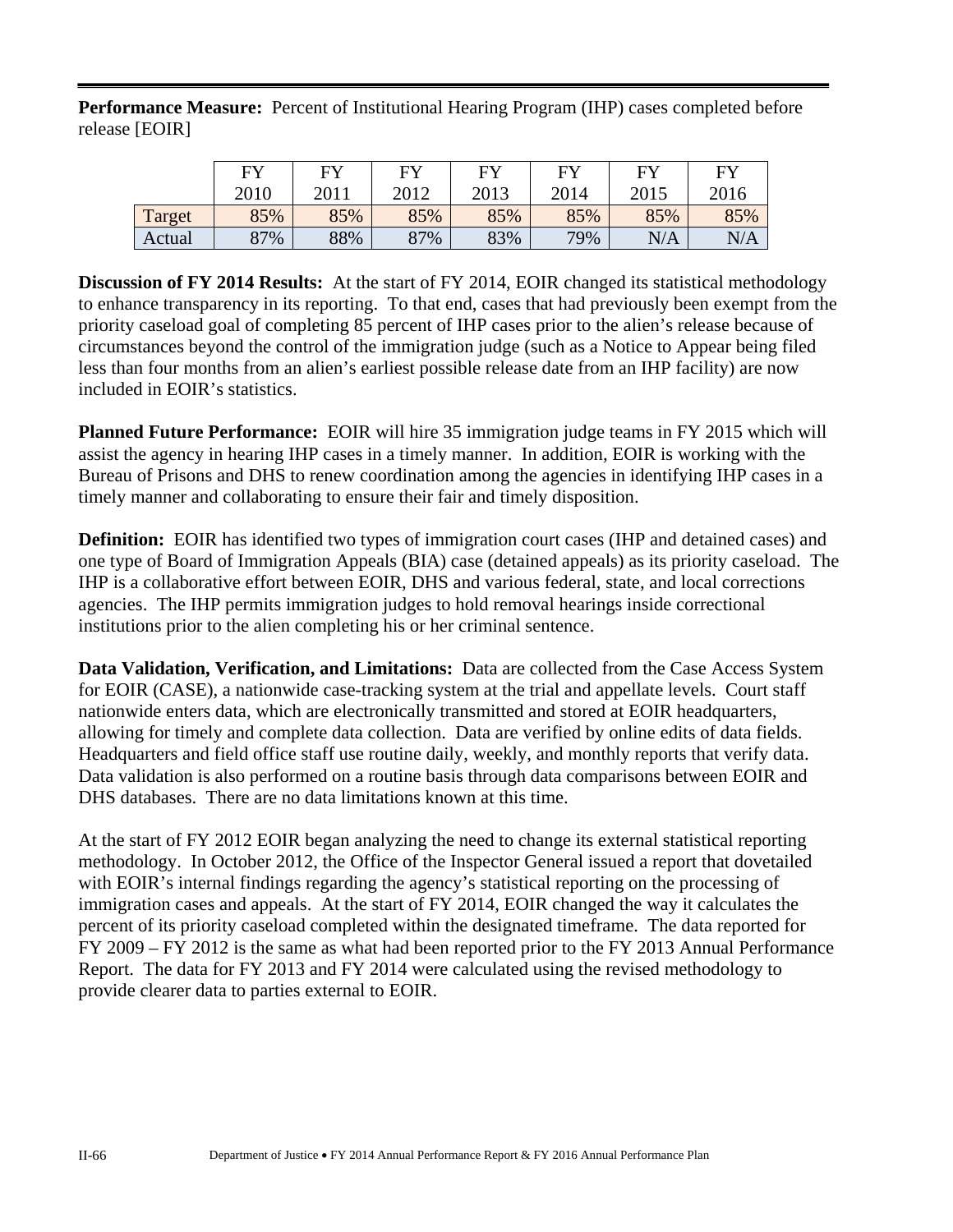**Measure Name:** Percent of detained cases completed within 60 days [EOIR]

|        | <b>EV</b> | <b>EV</b> | <b>EV</b> | EV   | EV   | FV   | FY   |
|--------|-----------|-----------|-----------|------|------|------|------|
|        | 2010      | 2011      | 2012      | 2013 | 2014 | 2015 | 2016 |
| Target | 85%       | 85%       | 85%       | 85%  | 85%  | 80%  | 80%  |
| Actual | 89%       | 88%       | 86%       | 73%  | 74%  | N/A  | N/A  |

**Discussion of FY 2014 Results:** EOIR changed its statistical methodology at the start of FY 2014 to provide clearer data for parties external to EOIR. To that end, cases that had previously been exempt from the priority caseload goal of completing 85 percent of detained immigration court cases within 60 days because of circumstances beyond the control of the immigration judge (such as a pending background check or application adjudication at DHS) are now included in EOIR statistics. In addition, the revised methodology counts not only the days a case was pending at a given court location, but all the days to complete a proceeding from the date the charging document was filed with EOIR to the date of the initial case completion, excluding changes of venue and transfers.

**Planned Future Performance:** After EOIR revised its methodology, the agency also revised its goal for completing detained cases, knowing that completing 85 percent of detained cases within 60 days would no longer be realistic. The new goal in FY 2015 will be to complete 80 percent of detained cases within 60 days. In FY 2015 EOIR will expand the non-contested docket and pre-trial conference pilots to increase efficiency and conserve more resources for contested hearings. In addition, EOIR will continue to detail immigration judges to hear detained cases by video teleconference and in person, as appropriate. Since the border surge began, EOIR has conducted more than 70 such weekly details to South Texas to help address the influx of individuals in immigration proceedings. EOIR also has begun the process of hiring 35 immigration judge teams in FY 2015 and plans to hire more in FY 2016..

**Definition:** EOIR has identified two types of immigration court cases (IHP and detained cases) and one type of Bureau of Immigration Appeals (BIA) case (detained appeals) as its priority caseload. Detained aliens are those in the custody of DHS or other entities.

**Data Validation, Verification, and Limitations:** Data are collected from CASE, a nationwide casetracking system at the trial and appellate levels. Court staff nationwide enters data, which are electronically transmitted and stored at EOIR headquarters, allowing for timely and complete data collection. Data are verified by on-line edits of data fields. Headquarters and field office staff use routine daily, weekly, and monthly reports that verify data. Data validation is also performed on a routine basis through data comparisons between EOIR and DHS databases. There are no data limitations known at this time.

At the start of FY 2012, EOIR began analyzing the need to change its external statistical reporting methodology. In October 2012, the OIG issued a report that dovetailed with EOIR's internal findings regarding the agency's statistical reporting on the processing of immigration cases and appeals. At the start of FY 2014, EOIR changed the way it calculates the percent of its priority caseload completed within the designated timeframe. The data reported for FY 2009 – FY 2012 is the same as what had been reported prior to the FY 2013 Annual Performance Report. The data for FY 2013 and FY 2014 were calculated using the revised methodology to provide clearer data to parties external to EOIR.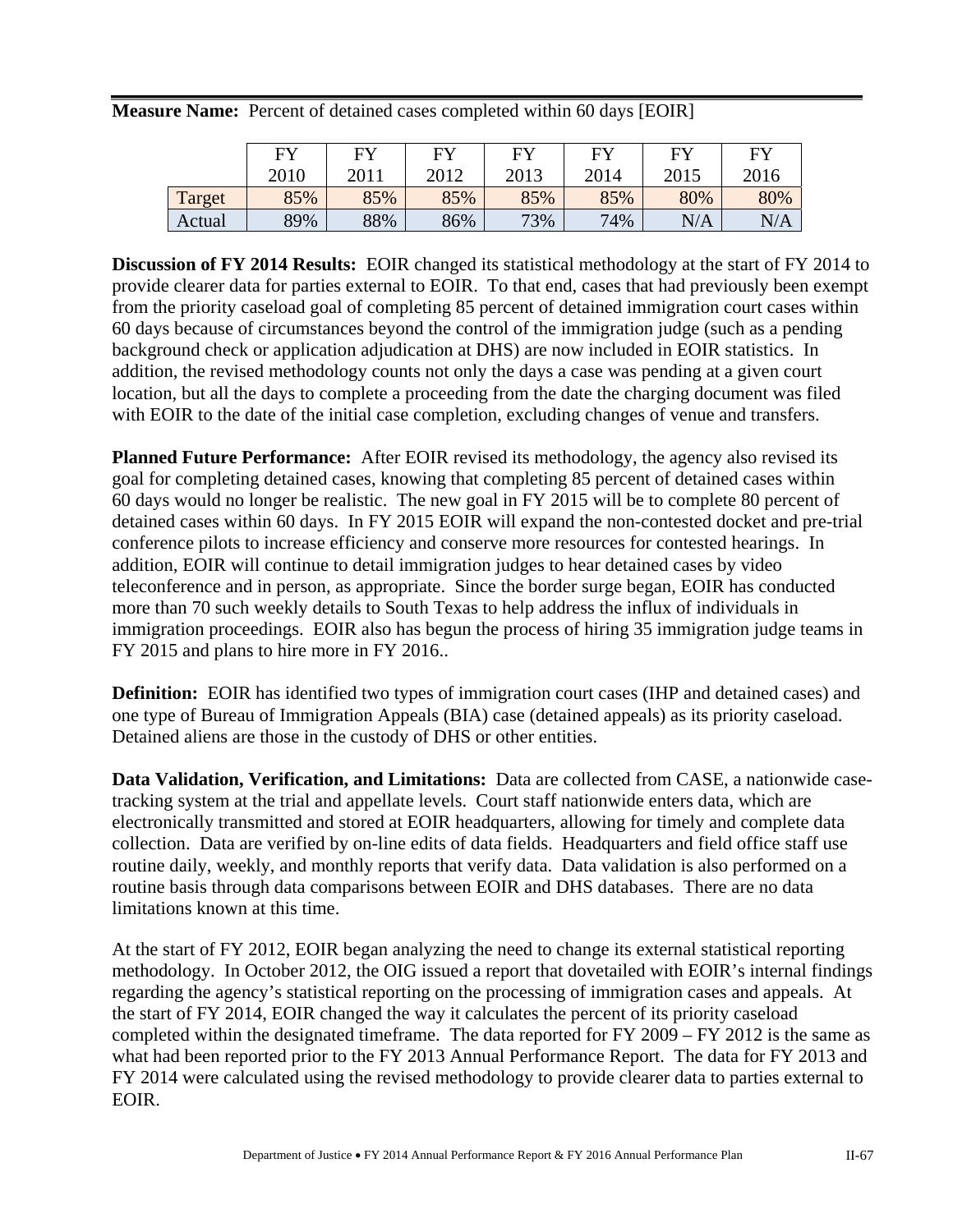|        | $E$ V | EV   | FV   | FУ   | EV   | FV   | FY   |
|--------|-------|------|------|------|------|------|------|
|        | 2010  | 2011 | 2012 | 2013 | 2014 | 2015 | 2016 |
| Target | 90%   | 90%  | 90%  | 90%  | 90%  | 90%  | 90%  |
| Actual | 93%   | 94%  | 97%  | 97%  | 93%  | N/A  | N/A  |

**Measure Name:** Percent of detained appeals completed within 150 days [EOIR]

**Discussion of FY 2014 Results:** The BIA continued to manage its resources carefully to ensure that it exceeded its goal of completing 90 percent of detained appeals within 150 days.

**Planned Future Performance:** EOIR has established case completion goals for the various types of cases that the BIA adjudicates, and will continue to allocate existing resources to the adjudication of priority cases. EOIR is moving ahead with its plans to transition from paper to electronic records. When fully implemented, this initiative is expected to improve efficiency throughout the adjudication process, and a higher percentage of EOIR's cases will likely be adjudicated within target timeframes. For example, data from electronically filed documents will be automatically uploaded to EOIR's database, thus decreasing data entry time; electronic Records of Proceedings will be available for immediate access by staff who need to use them, eliminating the time spent waiting for files; and digitally recorded hearings can already be made available to transcribers instantly rather than mailing audio tapes back and forth.

**Definition:** EOIR has identified two types of immigration court cases (IHP and detained cases) and one type of BIA case (detained appeals) as its priority caseload. Detained aliens are those in the custody of DHS or other entities.

**Data Validation, Verification, and Limitations:** Data are collected from CASE, a nationwide casetracking system at the trial and appellate levels. All data entered by BIA staff are stored at EOIR headquarters, which allows for timely and complete data. Data are verified by on-line edits of data fields. Headquarters staffs use routine daily, weekly, and monthly reports that verify data. Data validation is also performed on a routine basis through data comparisons between EOIR and DHS databases. There are no data limitations known at this time.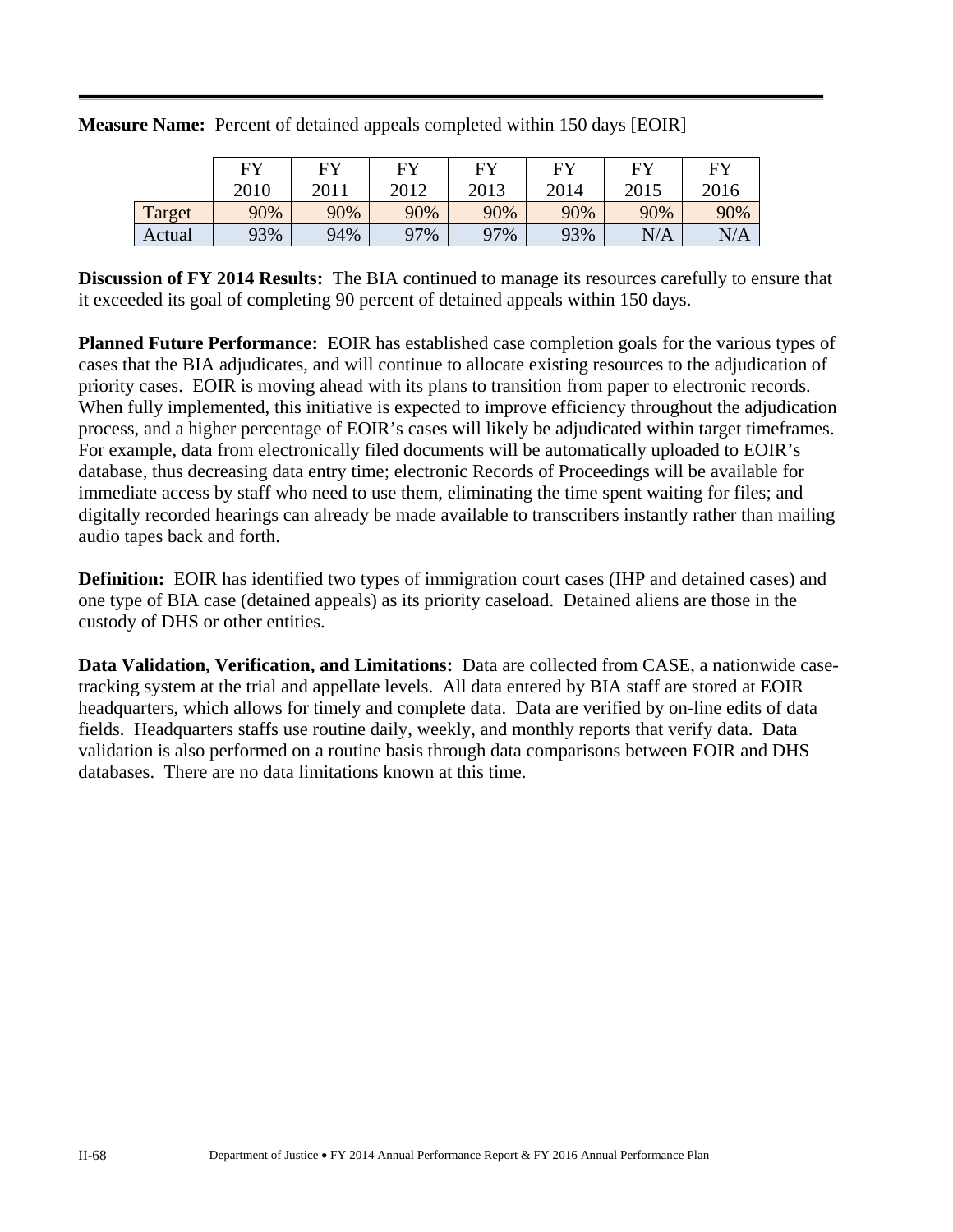## **Strategic Objective 3.8: Strengthen the government‐to‐government relationship between tribes and the United States; improve public safety in Indian Country; and honor treaty and trust responsibilities through consistent, coordinated policies, activities, and litigation**

The Department bears a great responsibility to American Indian and Alaska Native Tribes to help build and sustain safe and secure native communities, to meet our treaty and trust responsibilities to Tribes, and to respect the sovereignty of tribal governments. Tribal communities face immense and urgent challenges to public safety, tribal sovereignty, and cultural preservation. The Department of Justice, alongside other federal agencies working in Indian Country, is charged with helping tribal communities overcome those challenges. The work of the Department, in Indian Country, extends to almost every function of the Department, including law enforcement and prosecution; tax, civil, and civil rights litigation; corrections; legislative and policy development; and grant making and program implementation. Interdepartmental collaboration in the development of policy, review of litigating positions, and support of programs is critical to ensuring a unified federal government presence in Indian Country and promoting progress in ongoing efforts to strengthen native communities.

#### **Strategic Objective Review Summary of Findings:** On track and making satisfactory progress

The Department strengthens government-to-government relations between tribes and the United States through such bodies such as the Tribal Nations Leadership Council. The Council facilitates dialogue and coordinates efforts between the Department and tribal governments, and provides direct access between to tribal leaders across the country and the Department's senior leadership. The Department uses several approaches to coordinate policies, activities, and litigation, both within DOJ and with other federal agencies. The Indian Civil Litigation and Policy Working Group began meeting in spring 2013, and informs litigating and policy-oriented components across the Department of crosscutting or significant Indian law matters and other issues. DOJ and the Department of the Interior/Bureau of Indian Affairs coordination of funding for construction and maintenance of correctional facilities in Indian Country has streamlined processes at both agencies, enabled feedback from Tribes, and led to a long-term approach to developing correctional facilities in Indian Country. Since July of 2013, the DOJ-led working group on American Indian/Alaska Native Children Exposed to Violence has coordinated experts from DOJ, DOI, and Health and Human Services to facilitate the delivery of educational services in the Bureau of Indian Affairs juvenile detention facilities, coordinate services for child victims of crime who come in contact with the federal judicial system, and improve judicial training opportunities on the Indian Child Welfare Act.

On March 7, 2013, President Obama signed into the law the reauthorization of the Violence Against Women Act (VAWA), which contains DOJ-proposed provisions that significantly improve the safety of Native women. In February 2014, the first Tribes were accepted in the VAWA Pilot Project. More than 20 non-Indians have been charged by Tribal prosecutors, and more than 200 defendants have been charged under VAWA's enhanced federal assault statutes. This total includes more than 40 cases involving charges of strangulation or suffocation, which are often precursor offenses to domestic homicide. All Tribes will be able exercise special domestic violence criminal jurisdiction beginning in March of 2015.

Among the significant challenges that the Department faces in regards to this strategic objective are substance abuse and violence. A study by the Centers for Disease Control and Prevention found that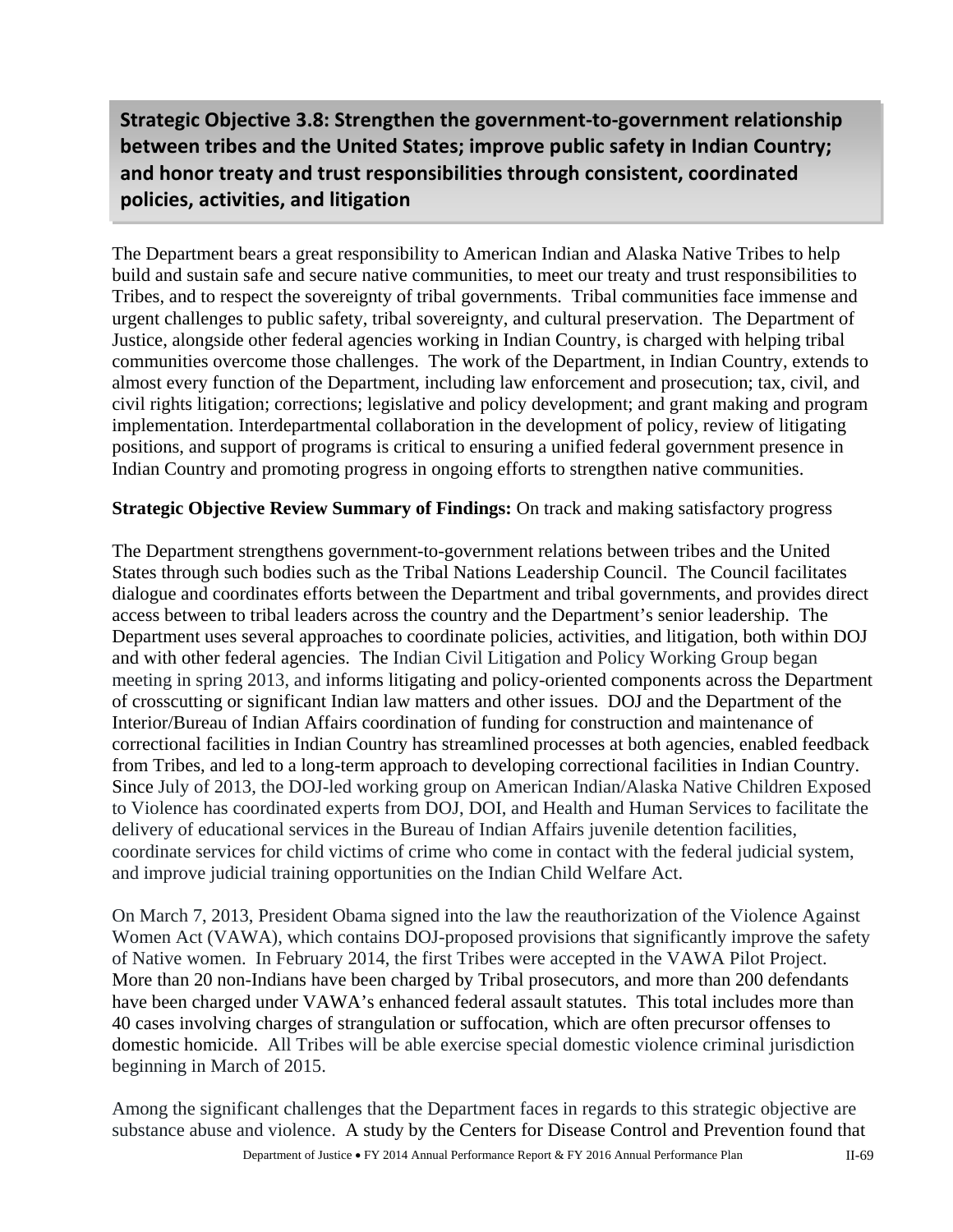nearly half of all Native American women – 46% – have experienced rape, physical violence, or stalking by an intimate partner. Additionally, and programs with Indian Country-specific resources are vulnerable to changes in administration and changing budget priorities. However, the Department has positioned itself to coordinate efforts that involve other federal agencies by functioning effectively in Indian country and generating goodwill with tribal leaders. Increasingly, other federal agencies have looked to the Department's approach to working with Tribes and tribal interests, or asked that the Department take a lead on multi-agency initiatives.

The Department seeks to expand DOJ programs and initiatives to include federal partners' tribal efforts, which will increase the ability of the federal government to make lasting improvements in Indian Country. The Department will continue to monitor activities related to this objective to assess whether additional or modified measures would better reflect progress under this objective, and explore the benefits of developing new measures related to FBI activities in Indian Country. Finally, the Department continues to work to institutionalize the programs and initiatives under this administration that have already resulted in many improvements in Indian Country.

**Performance Measure:** Number of meetings conducted with the Tribal Nations Leadership Council [OTJ]

|        | н.             | H.   | H    |
|--------|----------------|------|------|
|        | 2014           | 2015 | 2016 |
| Target | $\overline{A}$ | 14   |      |
| Actual |                |      |      |

**Discussion of FY 2014 Results:** The Office of Tribal Justice (OTJ) met 85% of the target. Two of the anticipated 14 meetings were cancelled due to the Tribal Nations Leadership Council (TNLC) participants' scheduling conflicts. In both cases, the meetings were scheduled at the request of the TNLC, and were not rescheduled as they fell close to the date of the in-person meeting.

**Planned Future Performance:** The OTJ, on behalf of the Department, will continue to schedule monthly teleconferences and biannual in-person meetings with the TNLC. OTJ has expanded the focus of in-person and telephonic meetings to include other federal agencies as appropriate, and will continue to seek ways to make these regular meetings substantive and meaningful for all participants.

**Definition:** In January 2010, the Attorney General established the TNLC to facilitate dialogue and coordinate efforts between the Department and tribal governments via meetings with the Attorney General and other senior leaders, and to receive feedback from tribal leaders on the Department's activities in Indian Country as well as address any issues of importance to tribal leaders. The TNLC has become an important link between the Department and tribal governments, providing direct access to tribal leaders across the country and, conversely, direct access to senior leadership for the Tribes.

**Data Validation, Verification, and Limitations:** This collection involves a straightforward tally. There are no limitations or concerns related to this collection.